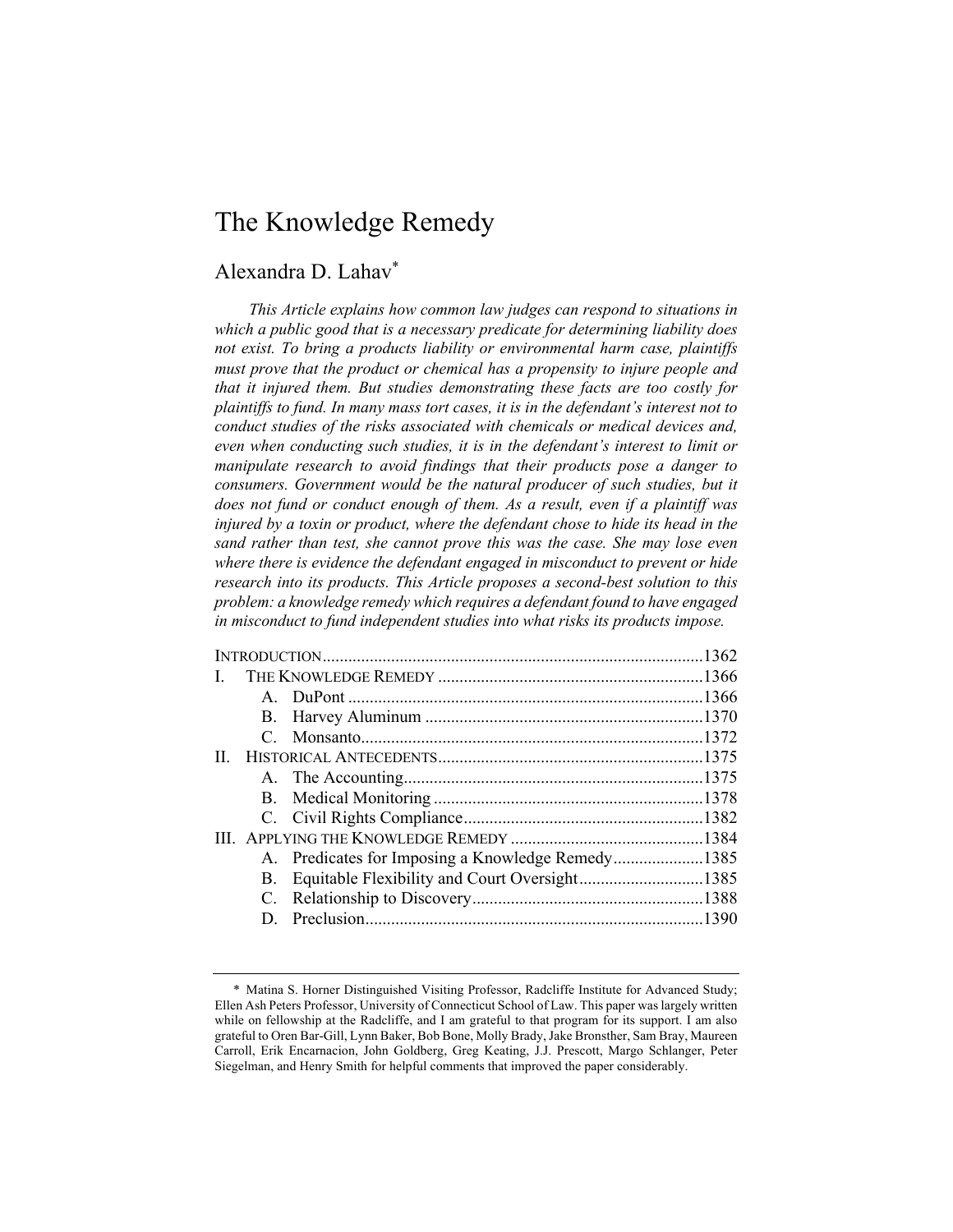1362 Texas Law Review [Vol. 98:1361]

| 3. Legitimacy: Avoids "Junk Science" Accusation 1394    |  |
|---------------------------------------------------------|--|
| 4. Avoids Bankruptcy on the One Hand and Preapproval on |  |
|                                                         |  |
|                                                         |  |
|                                                         |  |
|                                                         |  |
|                                                         |  |
|                                                         |  |
|                                                         |  |
|                                                         |  |

### Introduction

Around 1996, the animals around Earl Tennant's farm started dying.<sup>1</sup> His once healthy herd came down with mysterious illnesses.<sup>2</sup> Cows' and calves' teeth turned black, they developed tumors, and lost significant amounts of weight although they were well fed. $3$  In a few years, the herd was depleted. It wasn't just the cows. Woodland animals—deer and rabbits were found dead on the property.<sup>4</sup> He had a suspicion about what was causing all these deaths: the creek on his farm. The family had sold some land to DuPont years before. The company used that land, which abutted the farm, as a landfill.<sup>5</sup> The creek foamed; Tennant suspected there was something in the water. As it turned out, the company was illegally dumping toxic waste, specifically what was then an obscure chemical called ammonium perfluorooctanoate (sometimes called APFO/PFOA or C8), into the landfill, and this toxin was getting into the water, running through the creek, and killing the cows, wildlife, and, as later became clear, people.<sup>6</sup> Not only was the chemical deposited in Tennant's landfill, it was being dumped into the Ohio River and silently poisoning thousands. But nobody knew this until it was unearthed as part of a lawsuit involving Earl Tennant's cows.

<sup>1.</sup> ROBERT BILOTT WITH TOM SHRODER, EXPOSURE: POISONED WATER, CORPORATE GREED, AND ONE LAWYER'S TWENTY-YEAR BATTLE AGAINST DUPONT 5 (2019).

<sup>2.</sup> *See id.* at 5, 40 (describing the inexplicable deaths of Tennant's "top-shelf" herd).

<sup>3.</sup> *Id.* at 5, 27.

<sup>4.</sup> *Id.* at 5.

<sup>5.</sup> *Id.* at 6.

<sup>6.</sup> *Id.* at 50–51, 53.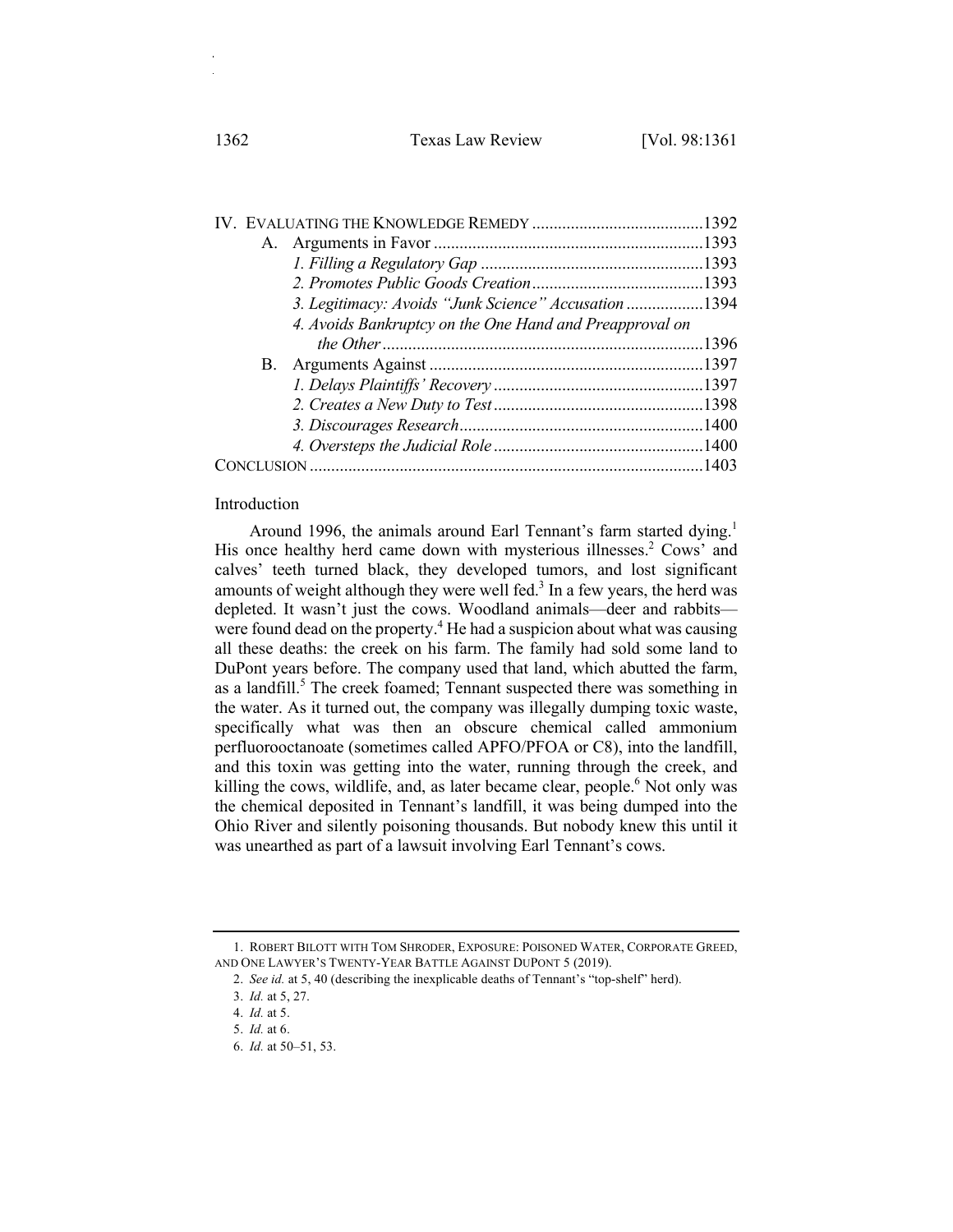Tennant filed his private nuisance suit against DuPont in 1999.<sup>7</sup> At the time, he didn't know about C8. All he had was his own deduction that there was something wrong with the water coming out of the creek. He knew that it foamed, $8$  that the animals all drank from it, $9$  and that it abutted the landfill.<sup>10</sup> And he knew that in the past the creek had not foamed, and the animals had been healthy.<sup>11</sup> It took many months of civil discovery for his lawyer to learn of the existence of C8, in part because of DuPont's delays and prevarications, which are sadly pretty typical in this type of litigation.<sup>12</sup>

A big part of DuPont's resistance to discovery was that while the suit was pending in 2000, the EPA was investigating the use of this chemical.<sup>13</sup> The chemical's manufacturer, 3M, announced that it would cease making the chemical without explanation, but the reason appears to be EPA pressure.<sup>14</sup> DuPont was engaged in damage control with the EPA around this chemical, which at that point was unregulated, while it defended the Tennant lawsuit.<sup>15</sup> As Tennant's lawyer, Robert Bilott, explained:

With federal regulators already sniffing around about PFOS, the last thing DuPont needed was anyone giving EPA any reason to have concerns about PFOA. They certainly wouldn't want EPA to know that a landfill containing PFOA was suspected of making hundreds of cows—and maybe some humans—very, very sick. 16

This was a classic case of regulatory failure. The EPA did not know about this toxin, did nothing to regulate it, and the company wanted to keep it that way.<sup>17</sup> The chemical was useful and profitable.<sup>18</sup> It was a surfactant that was used to make Teflon, one of DuPont's best-selling products.<sup>19</sup> When personal injury cases were ultimately brought, people did find out about the toxin from the EPA, but only because an EPA official mailed them a letter from a lawyer describing the risks.<sup>20</sup> That lawyer was Robert Bilott.<sup>21</sup>

17. *Id.* at 54.

<sup>7.</sup> *Id.* at 29, 33–34.

<sup>8.</sup> *Id.* at 3–4.

<sup>9.</sup> *Id.* at 5.

<sup>10.</sup> *Id.* at 6.

<sup>11.</sup> *Id.* at 3–5.

<sup>12.</sup> *Id.* at 59–60, 66–67.

<sup>13.</sup> *Id.* at 54.

<sup>14.</sup> *Id.* at 52.

<sup>15.</sup> *Id.* at 54–55.

<sup>16.</sup> *Id.* at 54. PFOS is a chemical similar in composition to C8 and created by 3M. Because the two chemicals are similar, a regulatory problem for manufacturers using PFOS was likely to become a regulatory problem for those using C8 as well. *Id.* at 53.

<sup>18.</sup> *Id.*

<sup>19.</sup> *Id.* at 53–54.

<sup>20.</sup> *Id.* at 126–27.

<sup>21.</sup> *Id.*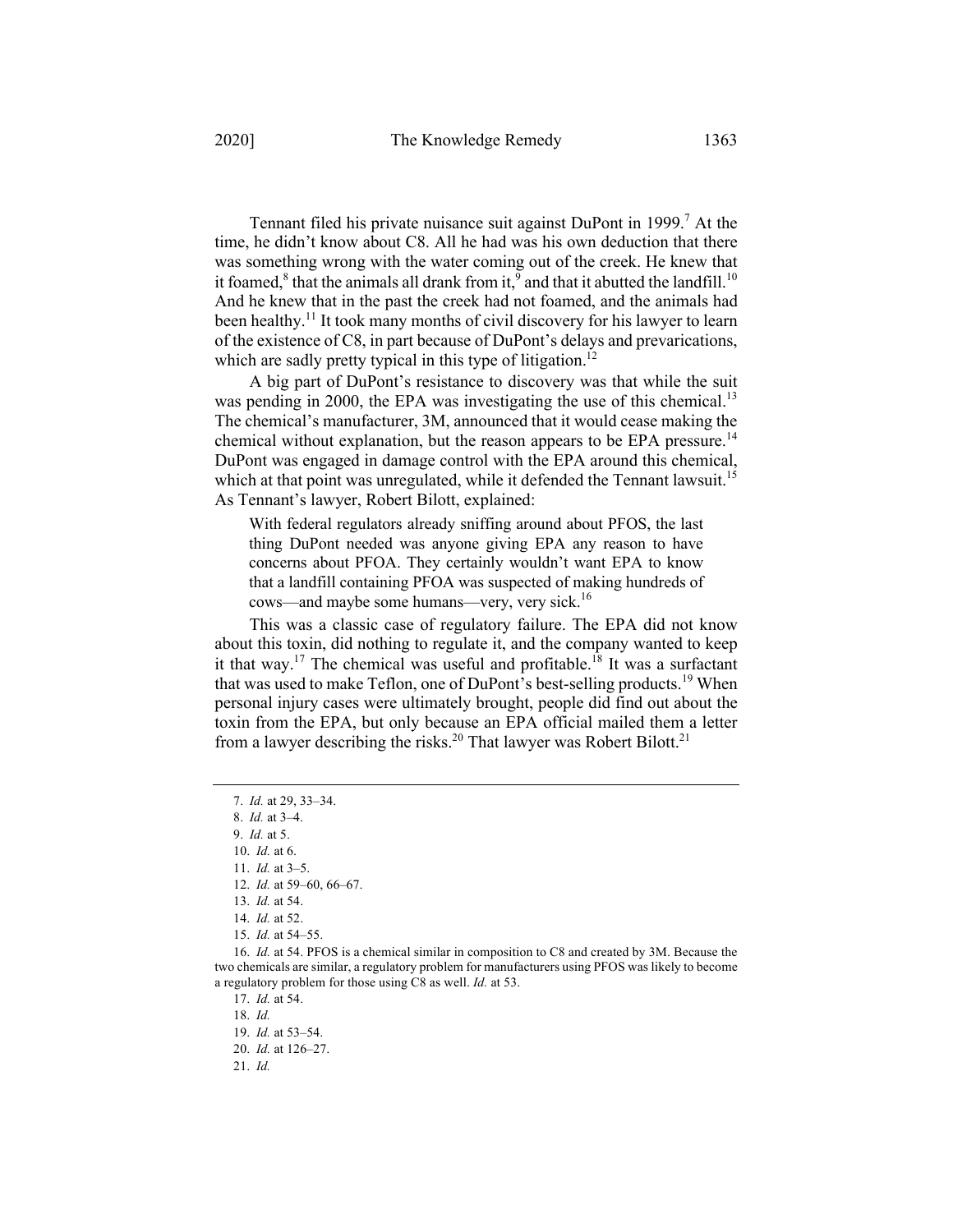The EPA itself had not studied the toxin. As the case progressed, it appears that the company was able to influence state regulators enough so they declared that there was no connection between the C8 in the water and disease and that the high amounts of C8 in the local drinking water were safe, although they were significantly higher than the level DuPont itself had suggested. $^{22}$ 

It is also an example of the judicial branch, through common law adjudication, filling in a hole left by regulators. Bilott filed personal injury cases following his discovery of the toxin in the water supply.23 These were certified as a class action seeking clean water and a medical monitoring program.<sup>24</sup> In the end, the plaintiffs got something much better. Their lawyers obtained a settlement fund to filter the water and, as importantly, to conduct independent research on the health effects of  $\text{C8.}^{25}$  They used the results of that independent analysis to bring personal injury suits that are being litigated as these words are written.<sup>26</sup> These neutral studies determined which types of cancer were reliably linked to C8 and which were not, allowing plaintiffs with personal injuries to prove general causation in their follow-on tort suits. $27$ 

The story of Robert Bilott's discovery of DuPont's wrongdoing and his fight for justice for those injured has been published as a book and made into a movie.<sup>28</sup> The last part of the story, in which the plaintiffs received money from the defendant to conduct scientific studies, is what this Article is about. What Bilott negotiated is a knowledge remedy, a type of remedy that has not been recognized in legal scholarship but has played, and likely will continue to play, an important role in American law.

Because the United States does not adhere to the precautionary principle, many chemicals, toxins, and other products are introduced to the public with minimal study.<sup>29</sup> This is meant to spur innovation, but it also imposes costs on the people who end up being unwitting test subjects. If

<sup>22.</sup> *Id.* at 158–59, 163.

<sup>23.</sup> *Id.* at 137.

<sup>24.</sup> *See id.* at 144–47 (describing the plaintiffs' concern about the quality of the water and their interest in studies that would analyze the toxicity of the chemical).

<sup>25.</sup> *Id.* at 241–45.

<sup>26.</sup> *Id.* at 312–13.

<sup>27.</sup> *Id.* at 307, 331–33.

<sup>28.</sup> *See generally id.*; DARK WATERS (Focus Features 2019).

<sup>29.</sup> For an example of the precautionary principle applied in the context of environmental law, see U.N. Conference on Environment and Development, *Rio Declaration on Environment and Development*, U.N. Doc. A/CONF.151/26/Rev. 1 (Vol. I), annex I, at 6 (June 1992). The U.N. Conference on Environment and Development proclaimed that "[w]here there are threats of serious or irreversible damage, lack of full scientific certainty shall not be used as a reason for postponing cost-effective measures to prevent environmental degradation." *Id.*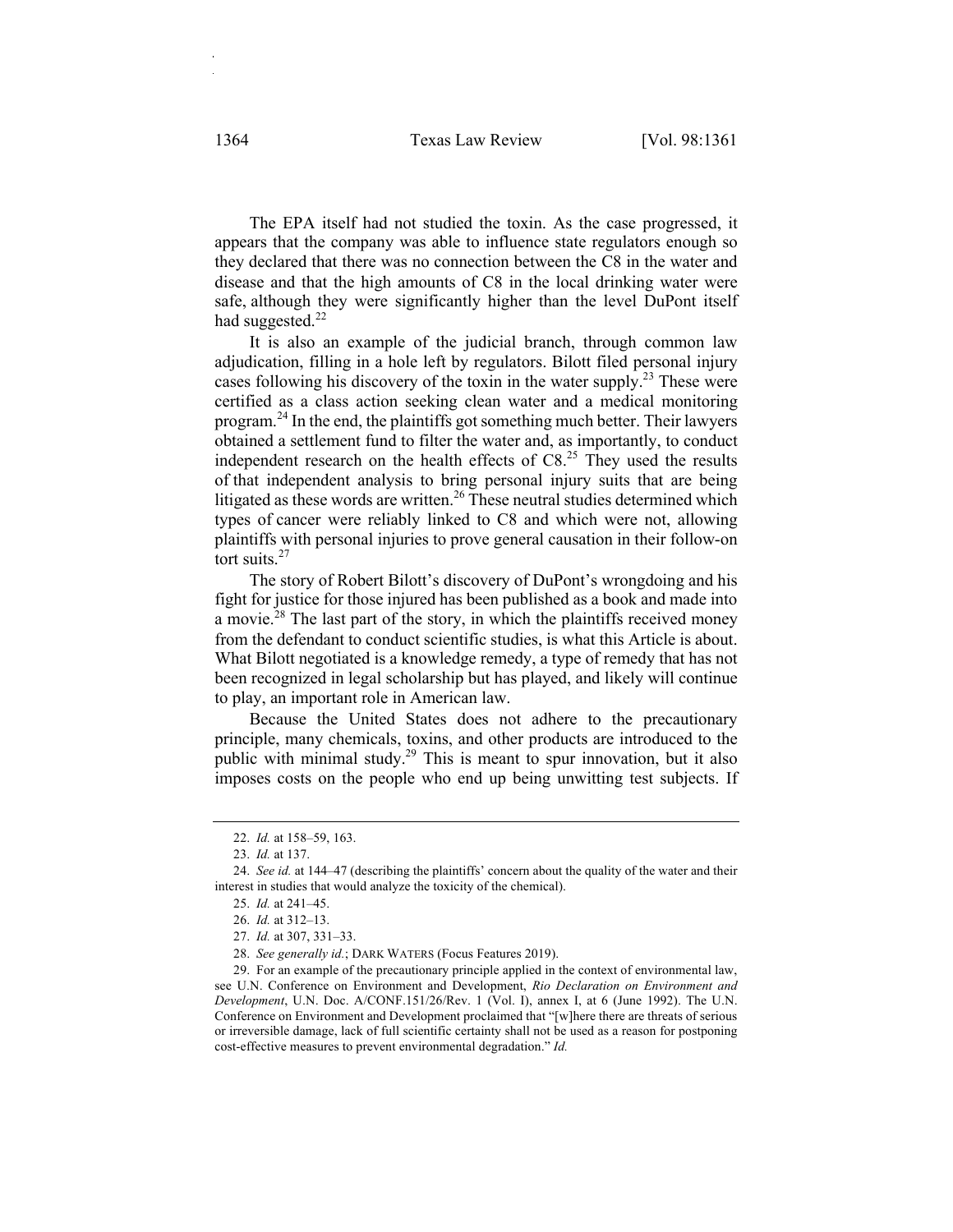studies were funded by the government, evidence might be produced that would show a product is harmful, and it would be regulated and pulled from the market. But public funding is decreasing. If the law required companies to test their products before use or even after introduction to the market, and this mandate was reliably enforced, harmful products would be fewer. But there is no such legal rule. Instead, people rely on the tort system to fill the gaps where regulation fails.

Where there is weak regulation and little public knowledge, the residual system for mitigating and compensating for harm is the tort system. But without government or privately funded studies, causation in complex cases like the one against DuPont is difficult, perhaps impossible, to prove. Yet studies are too expensive for individuals or even groups to fund. And they take too long, potentially waiting out a statute of limitations and leaving plaintiffs without a viable cause of action. If a causal connection cannot be proven, regulation is never put in place and people are exposed to dangerous substances and suffer illnesses and loss of productivity that could be avoided.

Where regulation is lax and there is insufficient funding for the government to study the toxic effects of the chemicals, products, and pharmaceuticals that permeate our daily lives, a knowledge remedy is appropriate. A knowledge remedy requires the defendant to pay for the production of knowledge about the harm it is alleged to have caused. This remedy is what Bilott obtained for his clients, although nobody called it that. Indeed, the knowledge remedy has never been recognized as such, although it has a long history. This Article describes that remedy and explains its importance in today's legal landscape: a decidedly second-best world where regulation is limited, public study is infrequent, and potentially harmful products are everywhere. The contribution here is twofold. First, this is the first time the knowledge remedy has been conceptualized as a kind of remedy in legal scholarship, although courts have previously recognized it without giving it a name. Second, the Article explains the conditions for awarding this remedy and evaluates its benefits and costs.

The Article begins by describing the knowledge remedy using two examples involving toxic torts in which it was used: the case of DuPont and C8 in West Virginia and the case of a polluting aluminum plant in Oregon. It also describes a current case that might be well suited to such a remedy: lawsuits involving Roundup, an herbicide alleged to cause cancer. Part II describes the antecedents of the knowledge remedy, the accounting and medical monitoring, and concludes that it is part of a recognized remedial tradition. Part III describes when a knowledge remedy is appropriate and how it ought to be administered in mass tort litigation, including how to distinguish the knowledge remedy from discovery orders and how it intersects with preclusion doctrine. Part IV considers normative arguments in favor of and against the knowledge remedy. The knowledge remedy is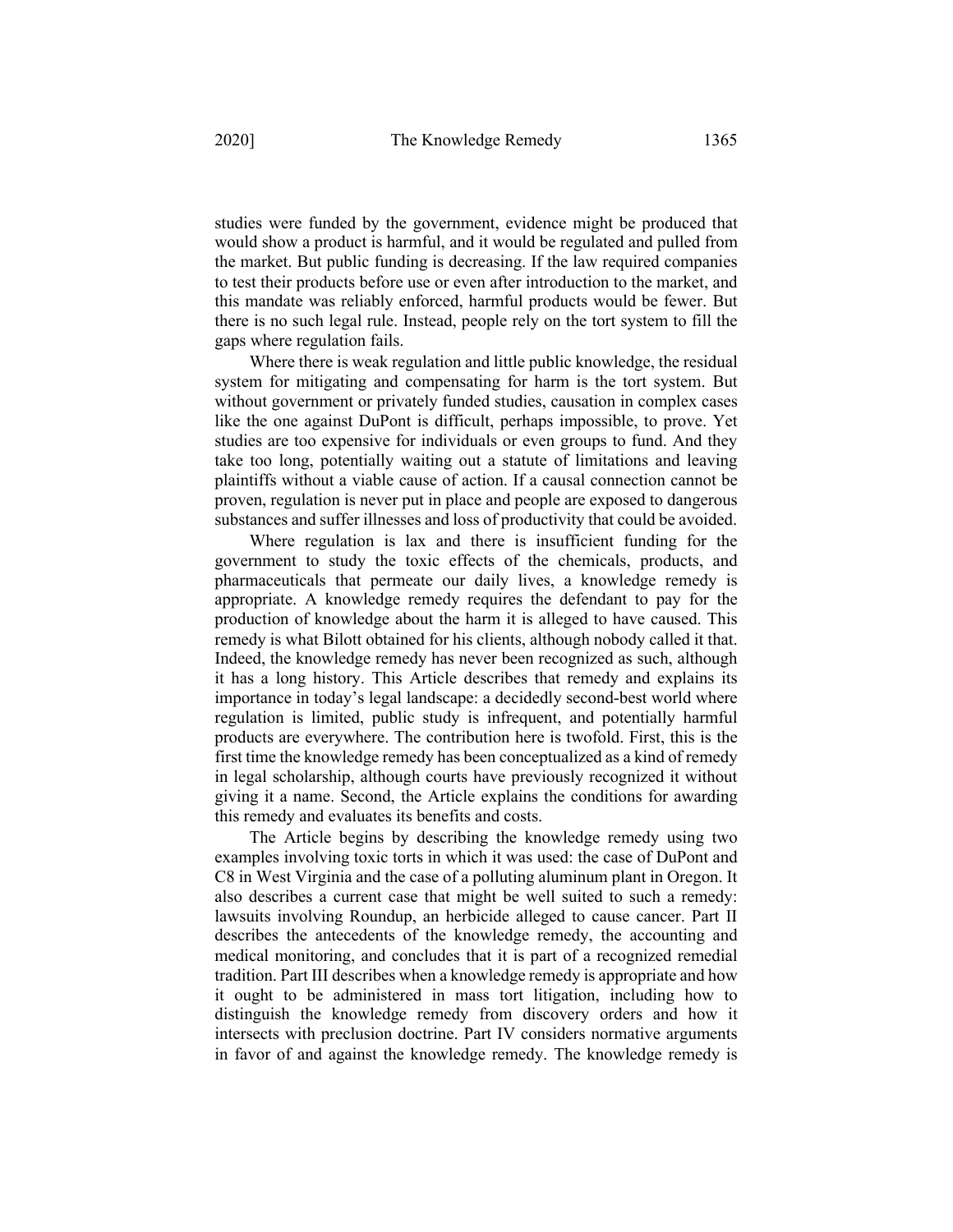admittedly a non-ideal solution. But so long as regulation is lax and government funding is limited, it is a necessary one.

## I. The Knowledge Remedy

The knowledge remedy is a remedial order in which the court requires a wrongdoer to pay for the production of new information. This Part describes two past instances of the knowledge remedy and how they played out. It demonstrates that the knowledge remedy is a viable way for courts to address situations where there are both strong indicia of wrongdoing and genuine but preventable scientific uncertainties. In these two examples, as appears to be the situation often enough, the uncertainty is in part a product of a company's failure to study the effects of the pollutants or products that are alleged to cause injury.<sup>30</sup> In the last subpart, this Part considers the application of the knowledge remedy to a current case: the litigation against Monsanto alleging that the herbicide Roundup is carcinogenic.

## *A. DuPont*

Having already introduced the DuPont story, this subpart considers what happened to create the innovative and useful knowledge remedy in that case. The reader will recall that an initial property (nuisance) suit against the company led to the discovery that DuPont was disposing of a toxic chemical known as C8. As it turned out, the chemical was not only being dumped into the landfill abutting Tennant's ranch, but also into the Ohio River, contaminating the drinking water. $31$ 

Discovery in the Tennant lawsuit led to information about the risks of C8, in particular that the company had become aware in the 1980s that C8 was a potential carcinogen.<sup>32</sup> Among the evidence discovered was that 3M, which supplied C8 to the company, had warned of potential hazards and that the company had transferred pregnant women (or those who might become pregnant) out of work areas where they would be in contact with C8.33 In

<sup>30.</sup> This is a form of preventable scientific uncertainty. Preventable scientific uncertainty is the problem that it may be in a defendant's interest not to test a product or chemical in order to avoid failure-to-warn claims later. *See* Wendy E. Wagner, *Choosing Ignorance in the Manufacture of Toxic Products*, 82 CORNELL L. REV. 773, 776, 780 (1997) (distinguishing between two types of scientific uncertainty, one of which, preventable uncertainty, is the result of a lack of reasonable investment).

<sup>31.</sup> BILOTT WITH SHRODER, *supra* note 1, at 67–68.

<sup>32.</sup> *Id.* at 80–81.

<sup>33.</sup> *Id.* at 228–29.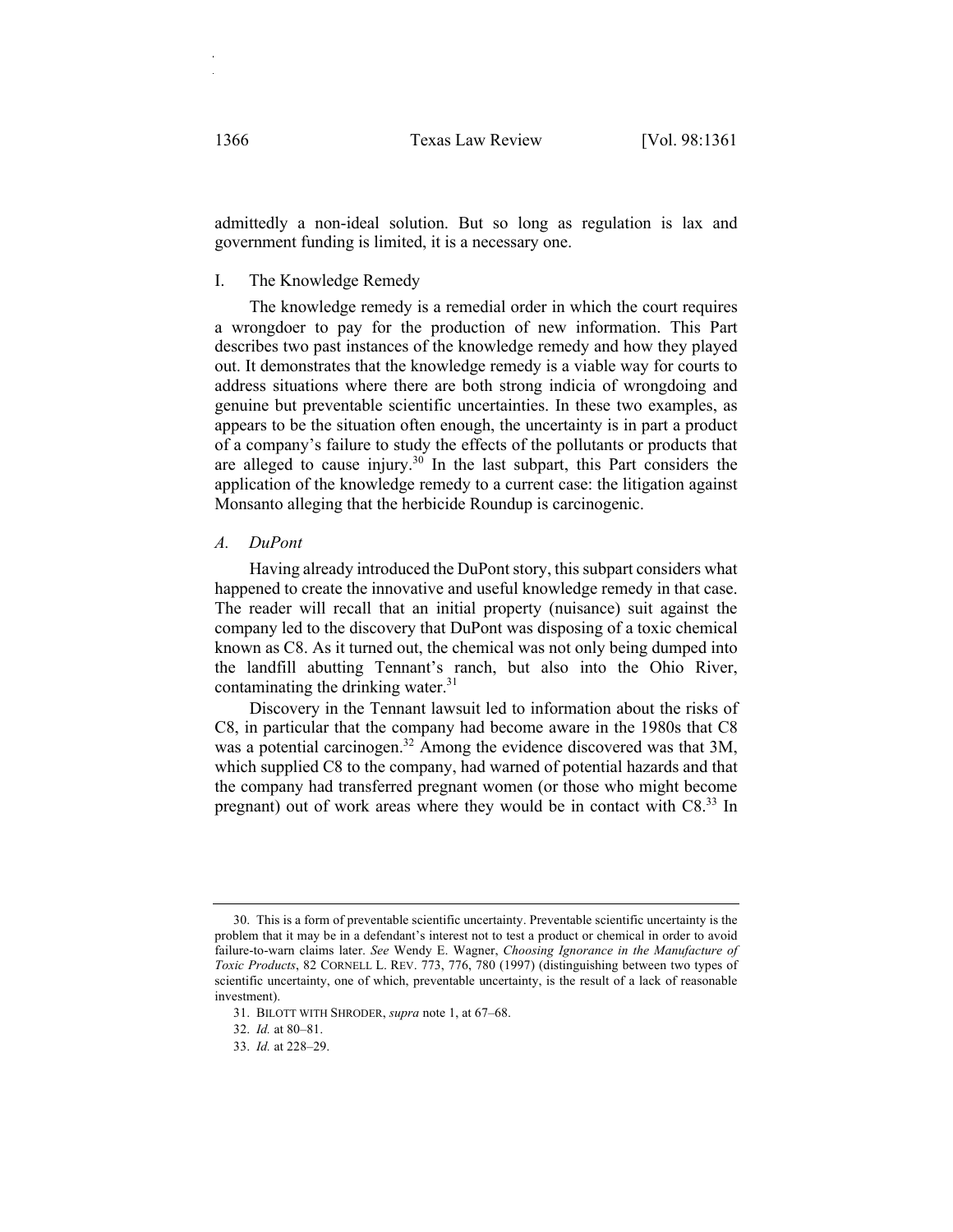meetings, the company discussed the potential risks but decided not to study them further because C8 was so useful and lucrative.<sup>34</sup>

These findings led to a second lawsuit, a class action filed in 2001 by residents of a neighboring town who claimed that C8 contaminated their drinking water.<sup>35</sup> The state court certified a class action of medical monitoring claims.<sup>36</sup> It also issued an injunctive order requiring DuPont to pay for blood testing to determine the levels of the chemical in class members' blood. This order was appealed and reversed on the grounds that it was an improper discovery order.<sup>37</sup> As this Article will show, that was a category error on the appellate court's part. What the district court initially ordered, which tracks substantially what the parties ultimately agreed to, was actually a kind of remedy.

The appellate court held that the company was not obligated to pay for the plaintiffs to prove their claims. It viewed the plaintiffs' request as asking "that the burden of the expense of gathering evidence, testing for the presence of C–8, be shifted to [D]uPont. In a creative manner, the plaintiffs are simply asking the circuit court to shift the costs of the discovery process...."<sup>38</sup> This, the appellate court held, violated the general principle that each party pay for the costs of proving their own case. In other words, it rejected the knowledge remedy as nothing more than a misunderstanding about who pays for discovery.

The reason that the appellate court erred was that the appropriate category of plaintiff's request was not procedural but remedial. In the case before it, the plaintiffs had already demonstrated that the defendant had engaged in misconduct. The plaintiffs had shown evidence that DuPont had released C8 into the water and that C8 was linked to the death of Tennant's animals.39 The question should have been whether a knowledge remedy was appropriate at that juncture in the litigation, not whether this was an attempt at cost-shifting. Later developments in the case proved how appropriate such a remedy would have been.

Thankfully, the appellate court's decision is not where the case ended. DuPont's regulatory situation worsened. The EPA began a more serious investigation and sued the company.<sup>40</sup> There were news reports of the danger

<sup>34.</sup> *Id.* at 189–92; Roy Shapira & Luigi Zingales, *Is Pollution Value Maximizing? The DuPont Case* 7 (Nat'l Bureau of Econ. Research, Working Paper No. 23866, 2017), https://www.nber.org /papers/w23866.pdf [https://perma.cc/RJ9U-ERYQ].

<sup>35.</sup> Shapira & Zingales, *supra* note 34; Leach v. E.I. Du Pont de Nemours & Co., No. 01-C-608, 2002 WL 1270121, at \*1 (Cir. Ct. W. Va. Apr. 10, 2002).

<sup>36.</sup> *Leach*, 2002 WL 1270121, at \*8–18.

<sup>37.</sup> State *ex rel.* E.I. Dupont De Nemours & Co. v. Hill, 591 S.E.2d 318, 326–27 (W. Va. 2003).

<sup>38.</sup> *Id.*

<sup>39.</sup> BILOTT WITH SHRODER, *supra* note 1, at 110.

<sup>40.</sup> *Id.* at 231.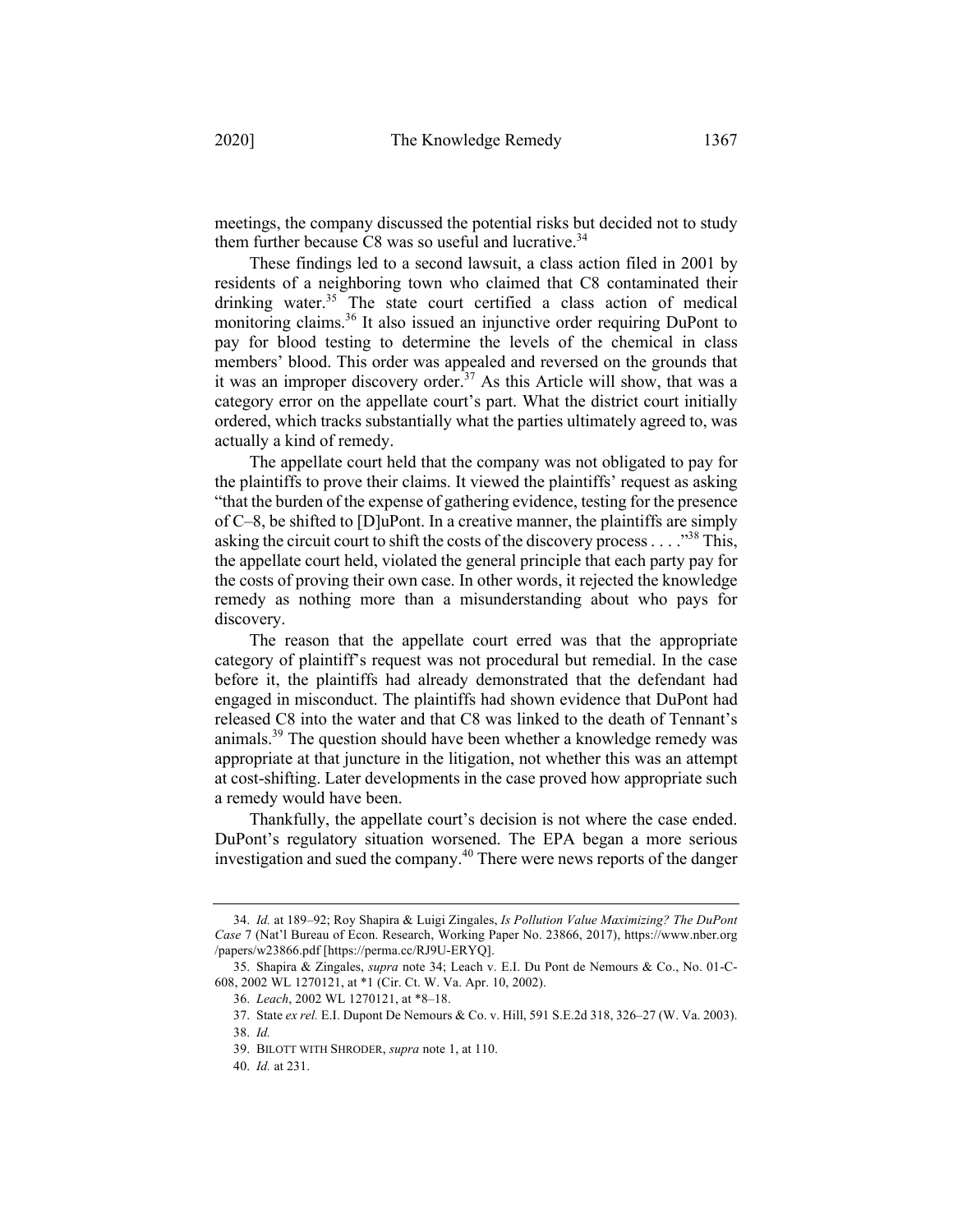of Teflon, including a 20/20 segment featuring the son of a DuPont employee who had suffered significant and disfiguring birth defects, most likely as a result of exposure to C8 in the womb.<sup>41</sup> Furthermore, the West Virginia courts permitted damning emails sent by DuPont's lawyers to be used by the plaintiffs in litigating the case because the company had waived the attorney– client privilege.<sup>42</sup> In the emails, the lawyers lamented that DuPont was continuing to pollute the local water despite knowing that C8 was biopersistent and risked injury to the community.43 "Our story is not a good one," the lawyers had written in these internal emails, "we continued to increase our emissions into the river in spite of internal commitments to reduce or eliminate the release of this chemical into the community."44 With the tide turning against it, DuPont settled the claims. That settlement included both remediation of the water supply and, importantly for our purposes, an independent study to determine the carcinogenicity of C8. <sup>45</sup> This agreement, approved by the court under the state equivalent of Federal Rule  $23(e)$ , is a knowledge remedy. 46

The settlement committed DuPont to spend \$107 million on a community study of the effects of  $C8<sup>47</sup>$  The company agreed that if the study found a "probable link" between C8 and human disease, it would concede general causation in subsequent litigation.<sup>48</sup> It would also pay for medical monitoring.<sup>49</sup> If the study found no probable link between cancer and C8 exposure, then class members would release future tort claims.<sup>50</sup>

The first step was the collection of blood samples and information from about  $69,000$  residents who might have been affected.<sup>51</sup> A panel of independent researchers was appointed by the community and DuPont to

<sup>41.</sup> *Id.* at 218–19, 221–22.

<sup>42.</sup> *Id.* at 235.

<sup>43.</sup> *Id.*

<sup>44.</sup> *Id.*

<sup>45.</sup> *Id.* at 24.

<sup>46.</sup> Although this was a private settlement, it could also be characterized as a judicial order because it required judicial approval.

<sup>47.</sup> Laura Hall et al., *Litigating Toxic Risks Ahead of Regulation: Biomonitoring Science in the Courtroom*, 31 STAN. ENVTL. L.J. 3, 20 (2012).

<sup>48.</sup> Christine H. Kim, *Piercing the Veil of Toxic Ignorance: Judicial Creation of Scientific Research*, 15 N.Y.U. ENVTL. L.J. 540, 575 (2007) (citing Joint Motion for Preliminary Approval of Settlement at 5, Leach v. E.I. DuPont de Nemours & Co., No. 01-C-608, at 5 (Cir. Ct. W. Va. Nov. 22, 2004)). This ended up being a significant source of controversy in subsequent litigation. *See In re* E. I. Du Pont De Nemours & Co. C8 Pers. Injury Litig., No. 2:13-CV-170, 2016 WL 659112, at \*4 (S.D. Ohio Feb. 17, 2016) (discussing the *Leach* settlement agreement).

<sup>49.</sup> Hall et al., *supra* note 47, at 21.

<sup>50.</sup> *In re E. I. Du Pont De Nemours & Co. C-8 Pers. Injury Litig*., 2016 WL 659112, at \*4.

<sup>51.</sup> *The Science Panel*, C8 SCIENCE PANEL, http://www.c8sciencepanel.org/panel.html [https:// perma.cc/T2YS-TBCW].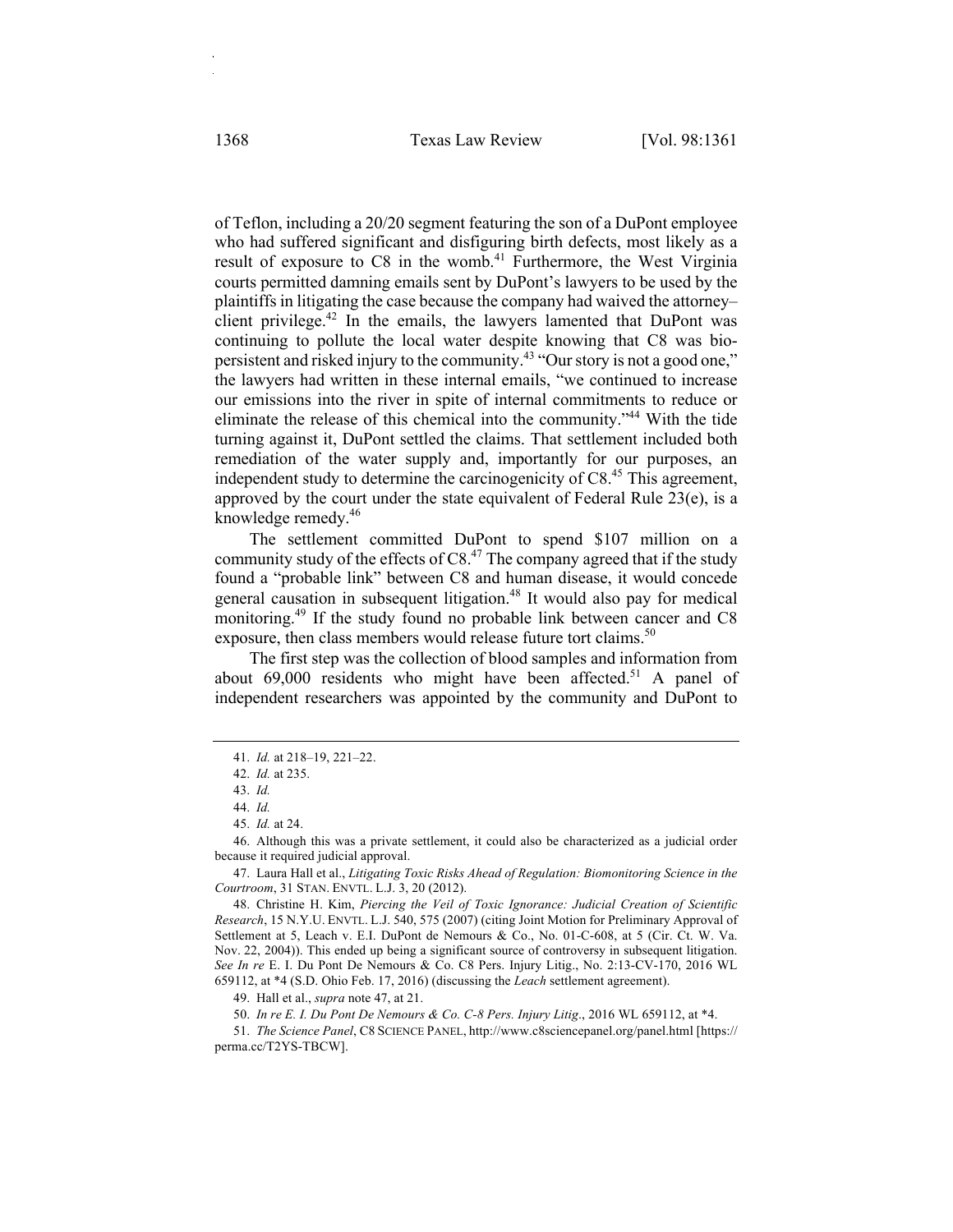determine the causal link between C8 and a list of cancers. They first collected existing studies and then conducted their own studies of the effects of C8.<sup>52</sup> These scientists found a link for a subset of the listed diseases.<sup>53</sup> Approximately 3,500 personal injury lawsuits were filed by individuals, consolidated in the Southern District of Ohio, and bellwether trials were scheduled.<sup>54</sup> Some of these cases were tried, others settled.<sup>55</sup> As of this writing, jury trials are scheduled through  $2020$ <sup>56</sup>

Without the studies, it would have been nearly impossible for the plaintiffs to prove their case. The studies they were able to conduct, involving perhaps a few hundred individuals, would likely be insufficient proof in a trial. The evidence that C8 caused birth defects came from a group of seven female workers exposed to the substance at DuPont, two of whose children suffered birth defects.<sup>57</sup> This was too small a sample to draw any conclusions about causation. Only a governmental study or one funded by the company could have provided the type of evidence needed to prove general causation, to spur cleaning the water and prevent further exposure of innocent people to this dangerous chemical.

A study such as the one ultimately obtained in the *DuPont* case is a public good.<sup>58</sup> Everyone is better off if a study is done, but no individual actor

<sup>52.</sup> *C8 Science Panel Studies*, C8 SCIENCE PANEL, http://www.c8sciencepanel.org/study.html [https://perma.cc/YX48-L3FK]. The panel went on to explain:

No single epidemiologic study is sufficient to determine whether C8 adversely affects health. The Science Panel designed a series of complementary studies to generate necessary data for its work in assessing the probable links between C8 and disease. These studies began in late 2006 and are completed, with results summarised in the Probable Link reports and presented in detail in scientific articles . . . .

*Id.* For a list of the published studies, see *C8 Study Publications*, C8 SCIENCE PANEL, http:// www.c8sciencepanel.org/publications.html [https://perma.cc/7PB7-STH4].

<sup>53.</sup> For a list of the probable link evaluations of the C8 Panel, see *C8 Probable Link Reports*, C8 SCIENCE PANEL, http://www.c8sciencepanel.org/prob\_link.html [https://perma.cc/XFP7- 4ZMF].

<sup>54.</sup> *See In re* E. I. Du Pont De Nemours & Co. C-8 Pers. Injury Litig., Case Management Order No. 20, 204 F. Supp. 3d 962, 965 (S.D. Ohio 2016) (describing the court's setting of the bellwether trials).

<sup>55.</sup> *See*, *e.g.*, Kris Maher & Cameron McWhirter, *DuPont Settlement of Chemical Exposure Case Seen as 'Shot in the Arm' for Other Suits*, WALL ST. J. (Feb. 13, 2017), https://www.wsj .com/articles/dupont-chemours-settle-teflon-chemical-exposure-case-for-671-million-1486987602 [https://perma.cc/CH5S-MDT8] (describing large-scale settlement of C8 suits); Jess Mancini, *DuPont Planning to Appeal \$50M Verdict in C8 Case*, PARKERSBURG NEWS & SENTINEL (Mar. 5, 2020), https://www.newsandsentinel.com/news/local-news/2020/03/dupont-planning-toappeal-50m-verdict-in-c8-case/ [https://perma.cc/574K-LCQ6] (describing verdict in C8 trial).

<sup>56.</sup> *In re* E.I. Du Pont de Nemours & Co. C-8 Personal Injury Litigation, Case Management Order No. 28, Case No. 13-md-2433 (S.D. Ohio Jan. 7, 2019).

<sup>57.</sup> BILOTT WITH SHRODER, *supra* note 1, at 177.

<sup>58.</sup> A public good in economics is defined as a good that is nonrivalrous and nonexcludable. The type of scientific information described here can be used by many without being consumed (as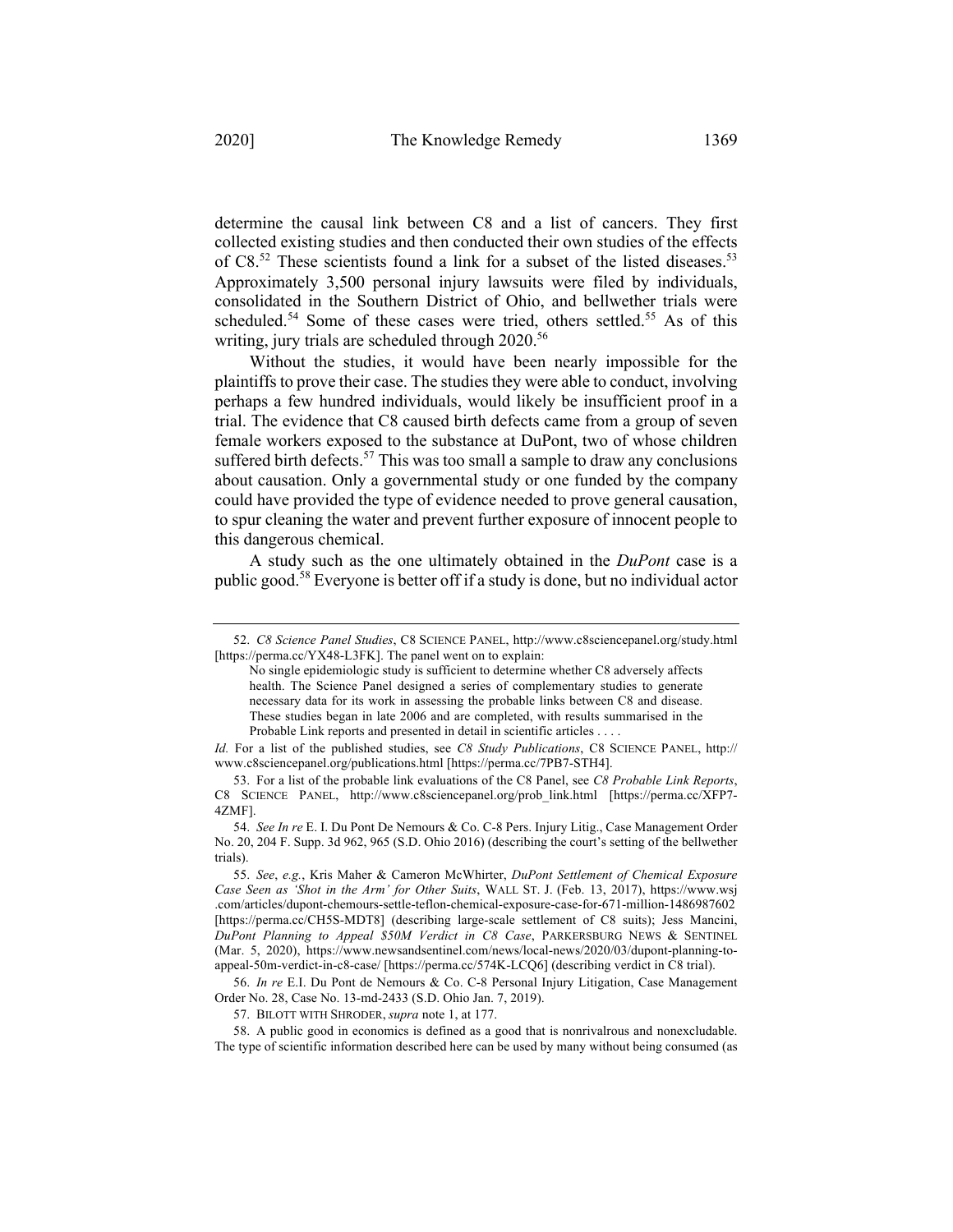has the incentive to create it. The reason everyone benefits is that if C8 is biopersistent and harmful, DuPont can take steps (or be required to take steps) to prevent its release into the environment, saving people's lives, the cost of litigation, and the need to pay damages.<sup>59</sup> If C8 is not carcinogenic, DuPont will not be sued and thus save the cost of litigation, the cost of paying damages, and the cost of preventing its release into the environment. But DuPont had no incentive to conduct such a study because it calculated that it was better off hiding the potential carcinogenicity or hoping that C8 was not injurious.<sup>60</sup> The plaintiffs had an interest in conducting such a study but insufficient funding to conduct such a study before obtaining damages. Furthermore, they lacked access to the specific technology needed (the only laboratory able to test for C8 in the blood was controlled by DuPont). There is an open question as to whether they might have received financing based on the amount of money they were likely to obtain in damages. If they had, this would probably have depleted a significant amount, if not all, of their recovery. What this says about the tort system is that it relies on external sources of information to function. Damages compensate for the harm caused, but they may not be sufficient to pay for *proving* that harm.

#### *B. Harvey Aluminum*

In 1958, Harvey Aluminum opened a plant in Oregon. The plant was located in an agricultural community that grew stone fruit, mostly cherries.<sup>61</sup> In the next couple of years, it became clear to the orchard owners that the smoke emitted from the plant was destroying their livelihood as the cherry crops decreased.62 The orchardists filed a lawsuit in federal court in 1961 seeking abatement of the emissions.<sup>63</sup> But like many toxic tort cases, they faced an uphill battle proving the Harvey plant's emissions were the cause of the problems with the harvests. There were no extant studies, for example, and the government was not going to fund any.<sup>64</sup> The orchardists were

is the nature of information) and people cannot be excluded from using it. At least once a court orders it released. As a matter of observation, it is not created by the market. Yet it promotes social welfare. The best producer of such information is the government. Because of regulatory failure and market failure, the courts are left with the problem articulated in this Article.

<sup>59.</sup> I am assuming here that if damages were correctly calculated, they would exceed the value of using C8 to produce Teflon.

<sup>60.</sup> *See generally* Shapira & Zingales, *supra* note 34 (concluding that pollution was value maximizing for DuPont in this case based on available data about its profits from use of C8 and the costs of regulatory fines and tort suits).

<sup>61.</sup> Douglas A. Kysar & Conor Dwyer Reynolds, *Of Coase and Cherries: Risk Regulation Among Neighbors in Wasco County*, at 2 (Apr. 23, 2019) (unpublished manuscript) (on file with author).

<sup>62.</sup> *Id.* at 11.

<sup>63.</sup> *Id.* at 21–22.

<sup>64.</sup> *Id.* at 23.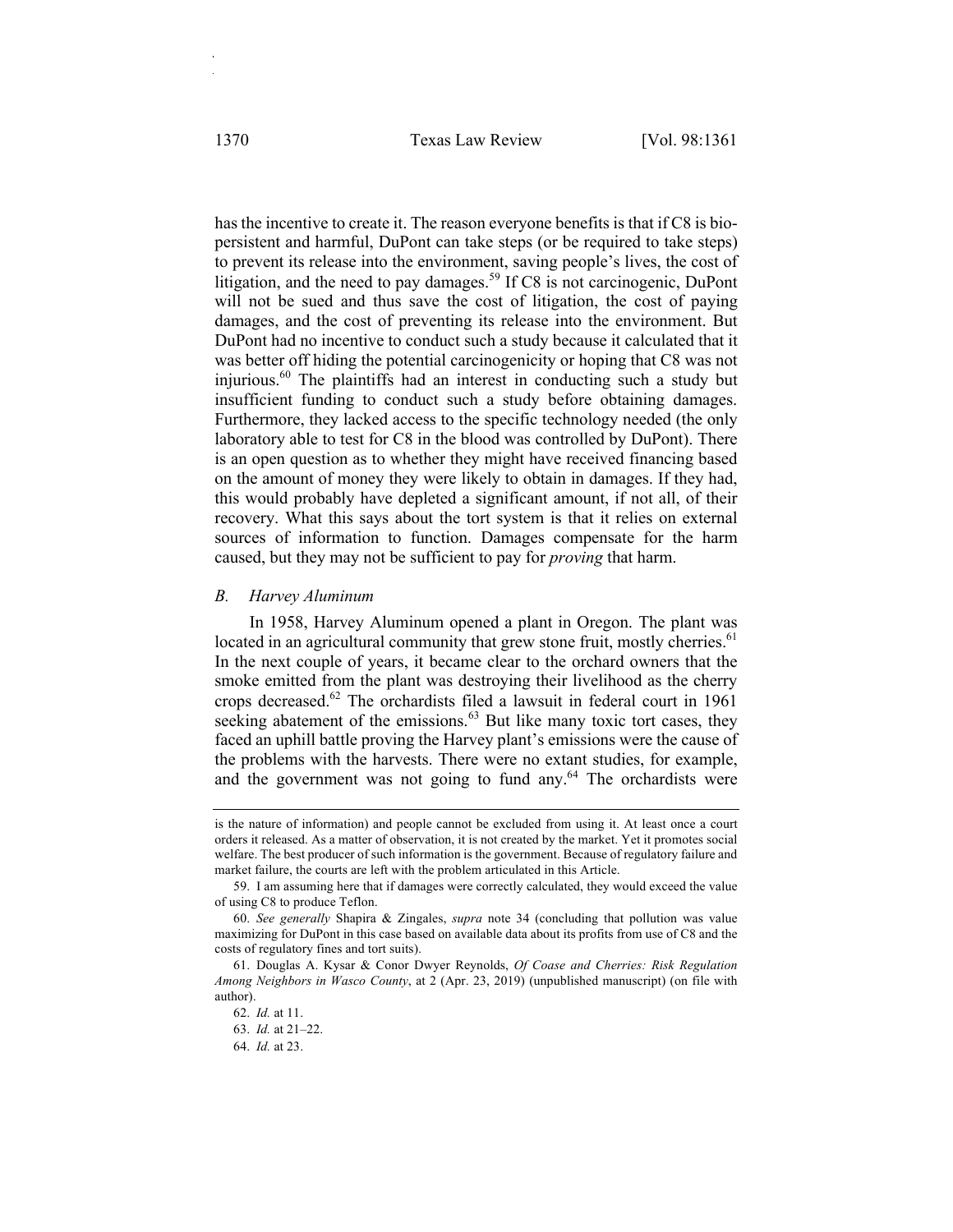funding research themselves, through a league they had created, but with dwindling crop yield it was difficult to raise money for expensive research.<sup>65</sup> A trial was held in 1963, and cross-examination of the plant's experts revealed that they found new damage to the crops after the emissions began and that it was likely that the plant's emissions were causing injury to the crops.<sup>66</sup> It was in the remedial phase that the fight that is relevant to our inquiry occurred.

Harvey Aluminum's claim was that it was financially impossible, perhaps even technically impossible, for it to abate the emissions.<sup>67</sup> Plaintiffs' experts described other aluminum plants in the United States that had abatement systems in place. $68$  The judge agreed with the plaintiffs, ordering the Harvey plant to install cell hoods and use electrostatic precipitators to limit emissions.<sup>69</sup> The company appealed and, on appeal, introduced new testing evidence indicating that it had abated some of the problem. As it turned out, this representation was false because the tests the company submitted were done during a one-month period when the plant was shut  $down.^{70}$  The appellate court allowed a new trial and, in a rather unusual move, ordered that the defendant would pay for it.<sup>71</sup>

While the case was proceeding to trial on remand, the plaintiffs discovered that a different abatement system was in use in Germany, and this new technology was better at abating the chemical emissions that injured their crops than that available in the United States.<sup>72</sup> The District Court ordered "advances" to the plaintiffs to pay for them to research state-of-theart abatement systems in aluminum plants in various countries in Europe.<sup>73</sup>

As in the DuPont litigation, the court styled the knowledge remedy as a discovery order. But, in fact, it was a knowledge remedy, one that was a predicate to determining what appropriate injunction the court should ultimately order. It was not a discovery order because it did not require the defendant to produce information already in its possession, but rather to pay for the creation of *new* information.<sup>74</sup> After five years of litigation and

<sup>65.</sup> *Id.* at 24.

<sup>66.</sup> *Id.* at 25, 32–33.

<sup>67.</sup> *Id.* at 33–34.

<sup>68.</sup> *Id.* at 35.

<sup>69.</sup> *Id.* at 36.

<sup>70.</sup> *Id.* at 47. The plaintiffs were ultimately able to prove this fraud on the court, but only after a second round of discovery.

<sup>71.</sup> *Id.* at 42.

<sup>72.</sup> *Id.* at 44–45.

<sup>73.</sup> *Id.* at 45–46.

<sup>74.</sup> There is a line-drawing problem between discovery and remedy in these examples, and indeed in knowledge remedies more generally. However, although there may be some overlap between these categories, as there is in much of law, at their core they are different from one another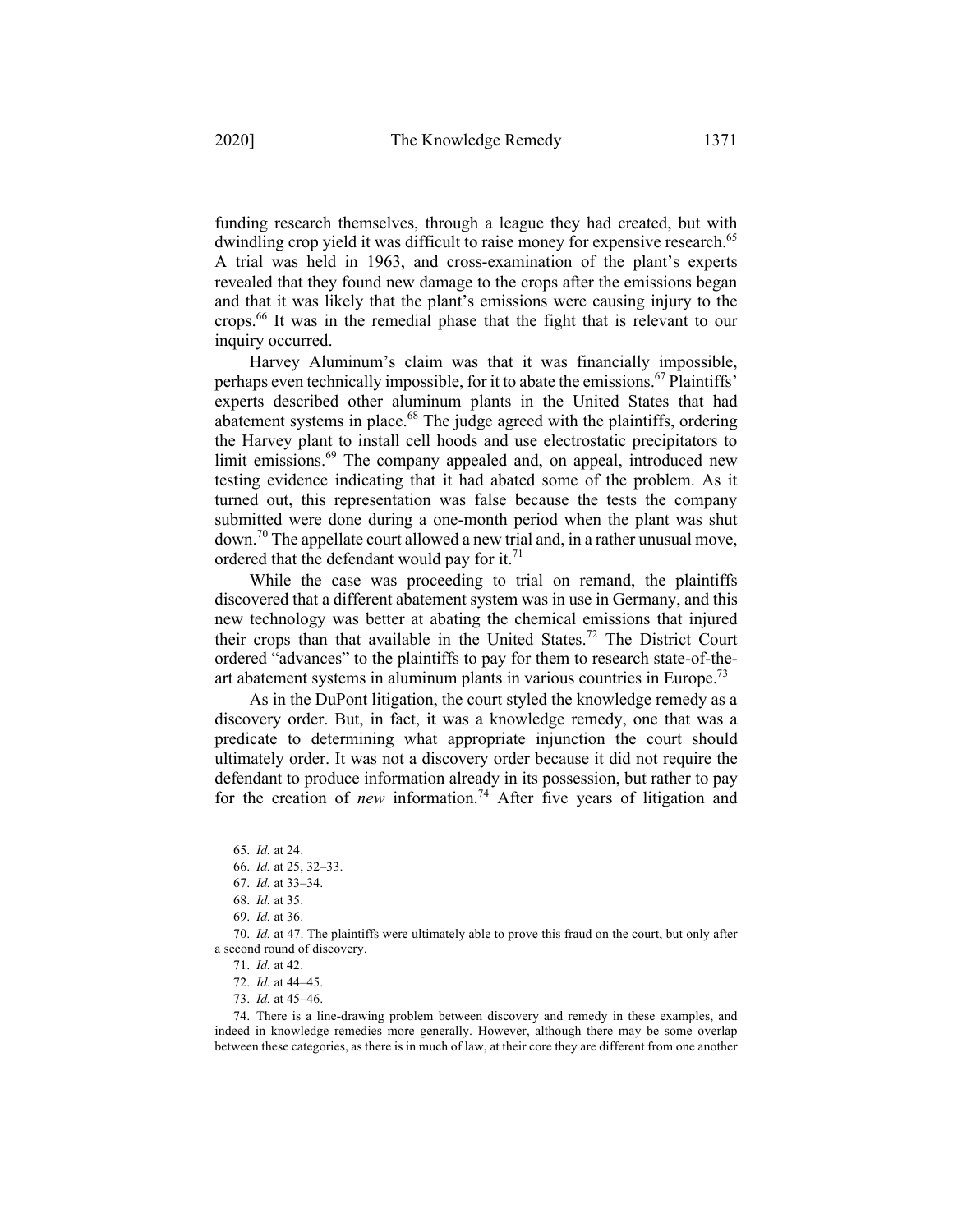scientific research, the company and the growers reached a consent decree that would create an independent body to set air quality standards with which the company would comply.<sup>75</sup>

Also like the DuPont case, the company did not have an incentive before the suit to research pollution-mitigation options. The incentives seem to have run the other way, as the company first resisted claims that its emissions caused injury, then affirmatively tried to hide and misrepresent the extent of its emissions. In the face of this type of wrongdoing, a knowledge remedy that imposed on the defendant the cost of researching mitigation systems was appropriate. This is especially true if the court was loath to order closure of the plant, and the plant owners, counting on this fact, preferred to take the small risk that they would be shut down to perhaps obtain the greater benefit of having to make no or minimal investments in mitigation systems. The fact that the company was willing to misrepresent its emissions indicates that, like DuPont, it preferred to hide the problem and risk greater sanctions. The reason for this must be that it calculated the likelihood of sanctions as very low. Absent the court's discovery of this misconduct and subsequent remedial order, this evaluation was probably correct.

### *C. Monsanto*

Dewayne "Lee" Johnson was a groundskeeper for a California school district. One of his tasks was to spray herbicide, probably to kill the poison oak that grows so well in that part of the country.<sup>76</sup> The herbicide he used was Roundup, one of the most powerful weed killers available and part of a modern miracle created by Monsanto, the agricultural giant. Using Monsanto's herbicide-resistant seeds, farmers can spray acres of land and only kill the weeds, leaving the crops standing. But Roundup isn't used only by farmers, but also by states, counties, towns, and even individuals in their backyards.

Lee Johnson got a cancer diagnosis of non-Hodgkin's lymphoma after a few years of working as a groundskeeper. He had been doused at least once in Roundup, and started experiencing skin problems, including painful lesions.<sup>77</sup> His claim at trial was that Roundup caused his cancer. There was

because the discovery order requires a party to produce information it already has, whereas a remedial order requires a party to do something in addition to what it has already done.

<sup>75.</sup> Kysar & Reynolds, *supra* note 61, at 48.

<sup>76.</sup> Sam Levin, *The Man Who Beat Monsanto*, GUARDIAN (Sept. 26, 2018), https:// www.theguardian.com/business/2018/sep/25/monsanto-dewayne-johnson-cancer-verdict [https:// perma.cc/X3KW-YEJD].

<sup>77.</sup> *Id.*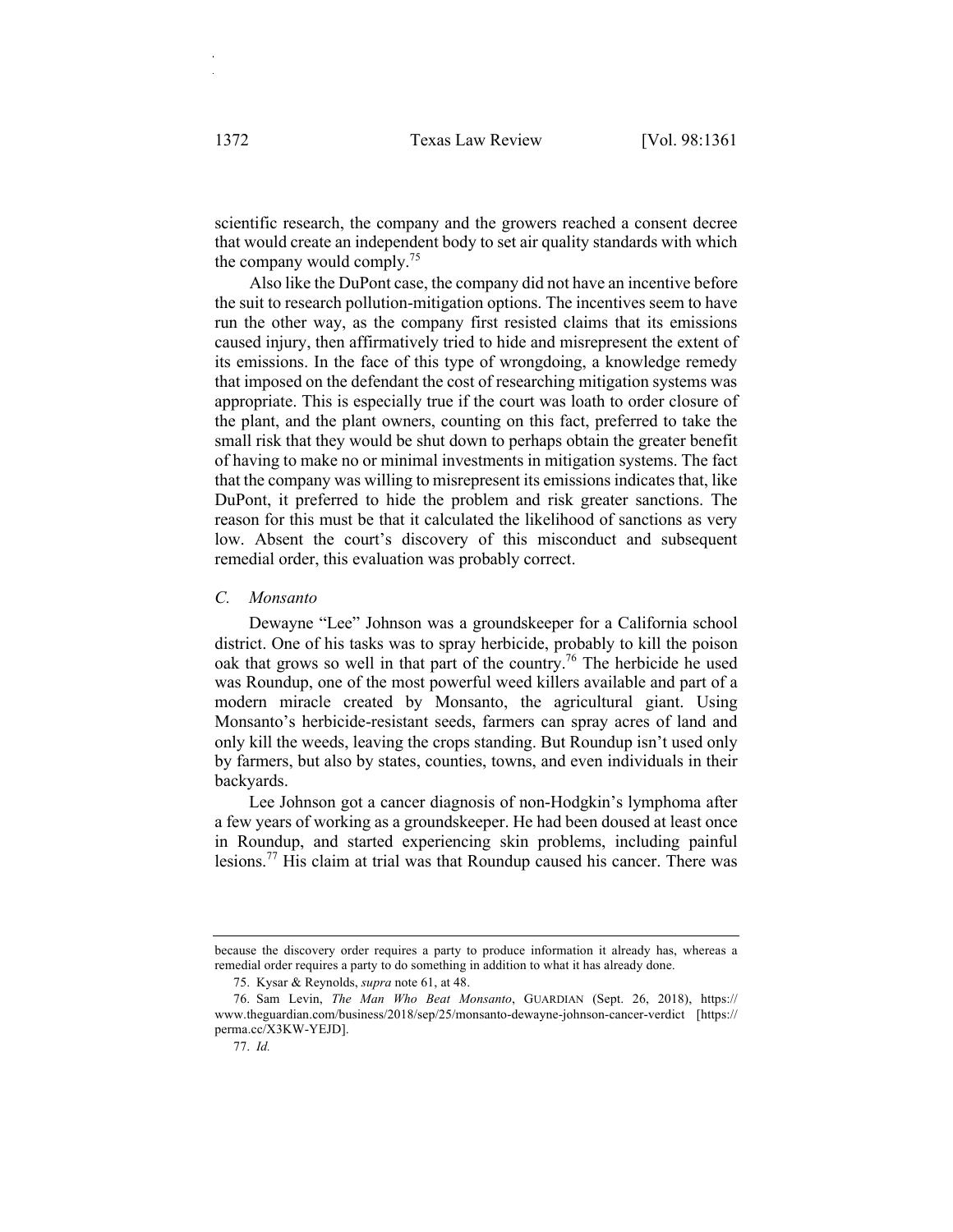some evidence that glyphosate may be carcinogenic.<sup>78</sup> But non-Hodgkin's lymphoma can have any number of causes. And it is a relatively common cancer. More than 70,000 people received this diagnosis in the United States in 2019. 79

The studies on the relationship between glyphosate, the active ingredient in Roundup, and this cancer are incomplete. Some studies have shown an association, but these can be rebutted with others. The trouble is, Monsanto stood in the way of much of the possible research into the carcinogenicity of glyphosate. At trial, plaintiffs presented evidence of early animal studies, dating from 1983, which were indicative of carcinogenicity (although not at all definitive). $80$  There was evidence of ghostwriting—where a company will assist in an author's work without being acknowledged, a practice which is considered unethical—as well as evidence of attempts to influence scientists.<sup>81</sup> And there was evidence of regulatory capture. An EPA administrator told a Monsanto executive that he should "get a medal" for preventing further inquiry into the safety of the product.<sup>82</sup>

Epidemiologists disagreed. There were studies on both sides. And ultimately the plaintiffs were able to overcome evidentiary hurdles and the dueling experts who testified at trial. Johnson won close to \$39 million in compensatory damages and \$250 million in punitive damages.<sup>83</sup>

There have been many more lawsuits. In October 2019 Bayer AG, Monsanto's parent company, reported that more than 42,000 suits had been filed against it in connection with Roundup.<sup>84</sup> There have also been two more

<sup>78.</sup> The International Agency for Research on Cancer (IARC) published a report on March 20, 2015 classifying glyphosate as probably carcinogenic to humans. *Some Organophosphate Insecticides and Herbicides*, 112 IARC MONOGRAPHS ON THE EVALUATION OF CARCINOGENIC RISKS TO HUMANS, at 398 (2015), monographs.iarc.fr/ENG/Monographs/vol112/mono112-10.pdf [https://perma.cc/T284-RFMV].

<sup>79.</sup> *Lymphoma - Non-Hodgkin: Statistics*, CANCER.NET (Aug. 2019), https://www.cancer.net /cancer-types/lymphoma-non-hodgkin/statistics [https://perma.cc/WPF9-BVVL].

<sup>80.</sup> An internal EPA memo from 1985 stated: "Under such circumstances, a prudent person would reject the Monsanto assumption that Glyphosate dosing has no effect on kidney tumor production." Memorandum by Herbert Lacayo to Reto Engler (Feb. 26, 1985) (on file with author).

<sup>81.</sup> Danny Hakim, *Monsanto Emails Raise Issue of Influencing Research on Roundup Weed Killer*, N.Y. TIMES (Aug. 1, 2017), https://www.nytimes.com/2017/08/01/business/monsantossway-over-research-is-seen-in-disclosed-emails.html [https://perma.cc/ATB9-AXXU].

<sup>82.</sup> *See* Email from Daniel Jenkins, Monsanto, to William Heydens, Monsanto (Apr. 28, 2015, 9:33 AM) (on file with author) (quoting an EPA official who said that "[i]f I can kill this I should get a medal").

<sup>83.</sup> Holly Yan, *Cancer Patient Who Was Awarded \$289 Million in Monsanto Trial Says He'll Take \$78 Million Instead*, CNN (Nov. 1, 2018, 11:51 AM), https://www.cnn.com/2018 /11/01/health/monsanto-plaintiff-accepts-lower-award/index.html [https://perma.cc/S474-NV8C]. As noted in the article, the verdict was remitted to \$78 million, an outcome that Monsanto is currently appealing. *Id.*

<sup>84.</sup> Adrian Croft, *As Roundup Lawsuits Pile Up By the Thousands, Bayer Remains Defiant*, FORTUNE (Oct. 30, 2019, 11:24 AM), https://fortune.com/2019/10/30/roundup-lawsuits-bayerdefiant/.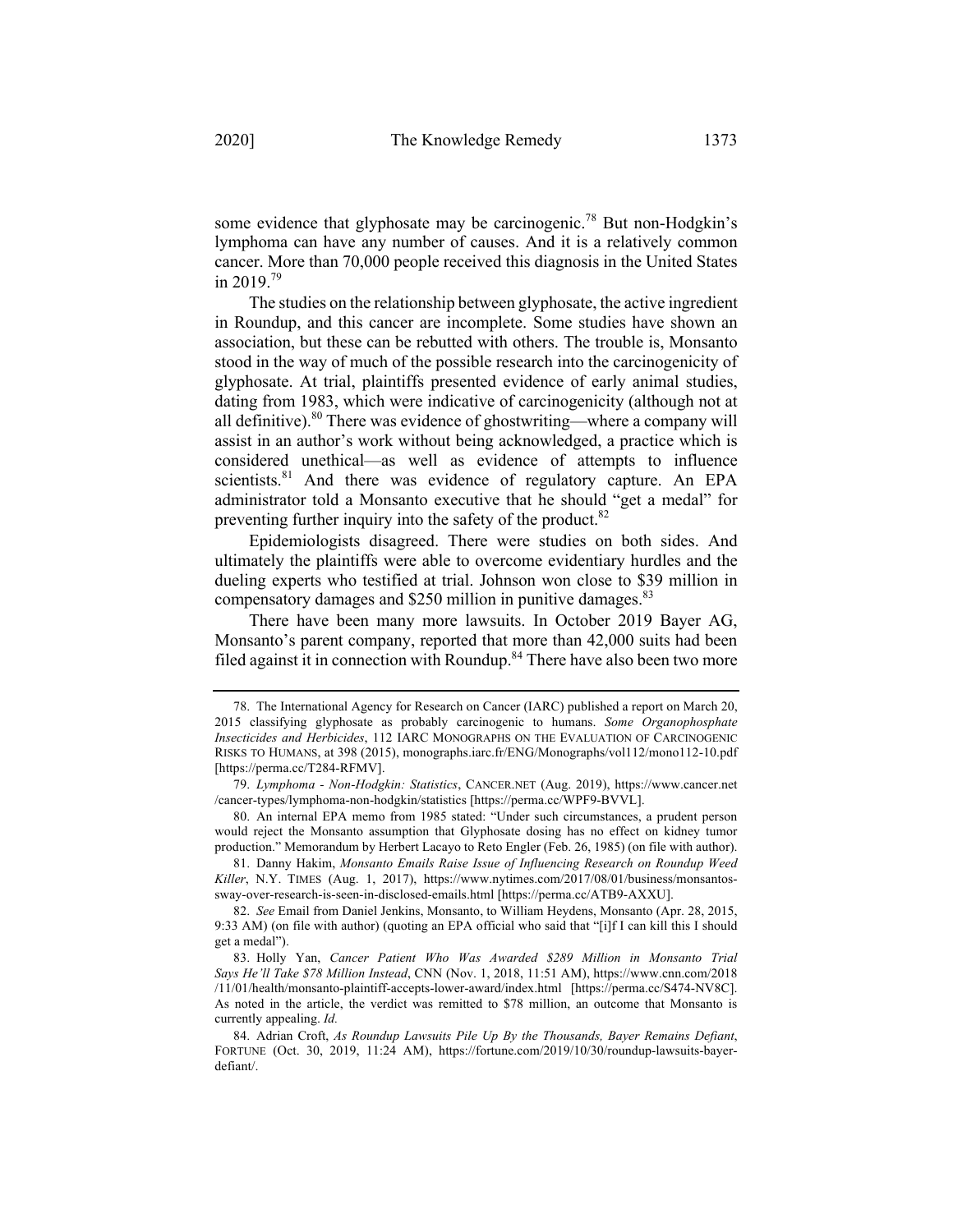verdicts, both multimillion losses for Monsanto.<sup>85</sup> In a second case in California state court, the jury awarded \$2 billion in punitive damages.<sup>86</sup> In the wake of these developments, Monsanto's parent company Bayer announced that it would spend \$5.6 billion to study the potential carcinogenicity of the herbicide Roundup.<sup>87</sup>

In the meantime, Monsanto is appealing the verdict in Johnson's case. As part of that appeal, there has been an organized campaign to paint this case as one of "junk science." Amicus briefs were filed by California doctors and high-powered biotechnology companies like Genentech.<sup>88</sup> Even the Environmental Protection Agency filed briefs supporting the company in a related appeal.<sup>89</sup>

The Roundup cases are not about junk science or juror misunderstanding of science. Rather, they are examples of preventable scientific uncertainty, and it appears from the punitive damages verdicts that the jury found this uncertainty was created by Monsanto itself. There are three ways to deal with this type of uncertainty. One is to place the burden of the costs of damages on the defendant, in light of conclusion that the absence of evidence was found to be the defendant's wrongdoing. Another is to place the costs of damages on the plaintiffs, in light of the continuing uncertainty. A third way is to impose a knowledge remedy, requiring independent studies of glyphosate to promote greater understanding. While there will never be perfect knowledge, given the ethical limitations on conducting double-blind clinical studies on the effects of exposure, studies could produce greater consensus in the epidemiologic community.

<sup>85.</sup> A second state court jury in *Pilloid v. Monsanto* awarded \$55 million in compensatory and \$2 billion in punitive damages. Both amounts were remitted by the judge. Tina Bellon, *In Roundup Case, U.S. Judge Cuts \$2 Billion Verdict Against Bayer to \$86 Million*, REUTERS (July 25, 2019, 8:25 PM), https://www.reuters.com/article/us-bayer-glyphosate-lawsuit/in-roundup-case-us-judge-cuts-2-billion-verdict-against-bayer-to-86-million-idUSKCN1UL03G [https://perma.cc /M8CS-ABN4].

<sup>86.</sup> *Id.*

<sup>87.</sup> Douglas Busvine & Ludwig Burger, *Bayer to Invest \$5.6 Billion in Weedkiller Research to Help Reputation*, REUTERS (June 14, 2019, 12:52 AM), https://www.reuters.com/article/us-bayerglyphosate/bayer-to-invest-5-billion-euros-in-weedkiller-research-idUSKCN1TF0I1 [https:// perma.cc/UH2F-ZCZY].

<sup>88.</sup> Brief for Genentech, Inc. as Amici Curiae Supporting Defendant and Appellant, Johnson v. Monsanto Co., No. A155940 & A156706 (Cal. Ct. App. Aug. 30, 2019); Brief for California Medical Association et al. as Amicus Curiae Supporting Neither Party, Johnson v. Monsanto Co., No. A155940 & A156706 (Cal. Ct. App. Aug. 30, 2019); Brief for California Farm Bureau Federation as Amici Curiae Supporting Appellant, Johnson v. Monsanto Co., No. A155940 & A156706 (Cal. Ct. App. Sept. 3, 2019).

<sup>89.</sup> An EPA brief was filed in the Ninth Circuit appeal. Jacob Bunge & Timothy Puko, *Trump Administration Backs Bayer in Weedkiller Court Fight*, WALL ST. J. (Dec. 20, 2019), https:// www.wsj.com/articles/epa-backs-bayer-in-weedkiller-court-fight-11576879555 [https://perma.cc /CP28-AU4D].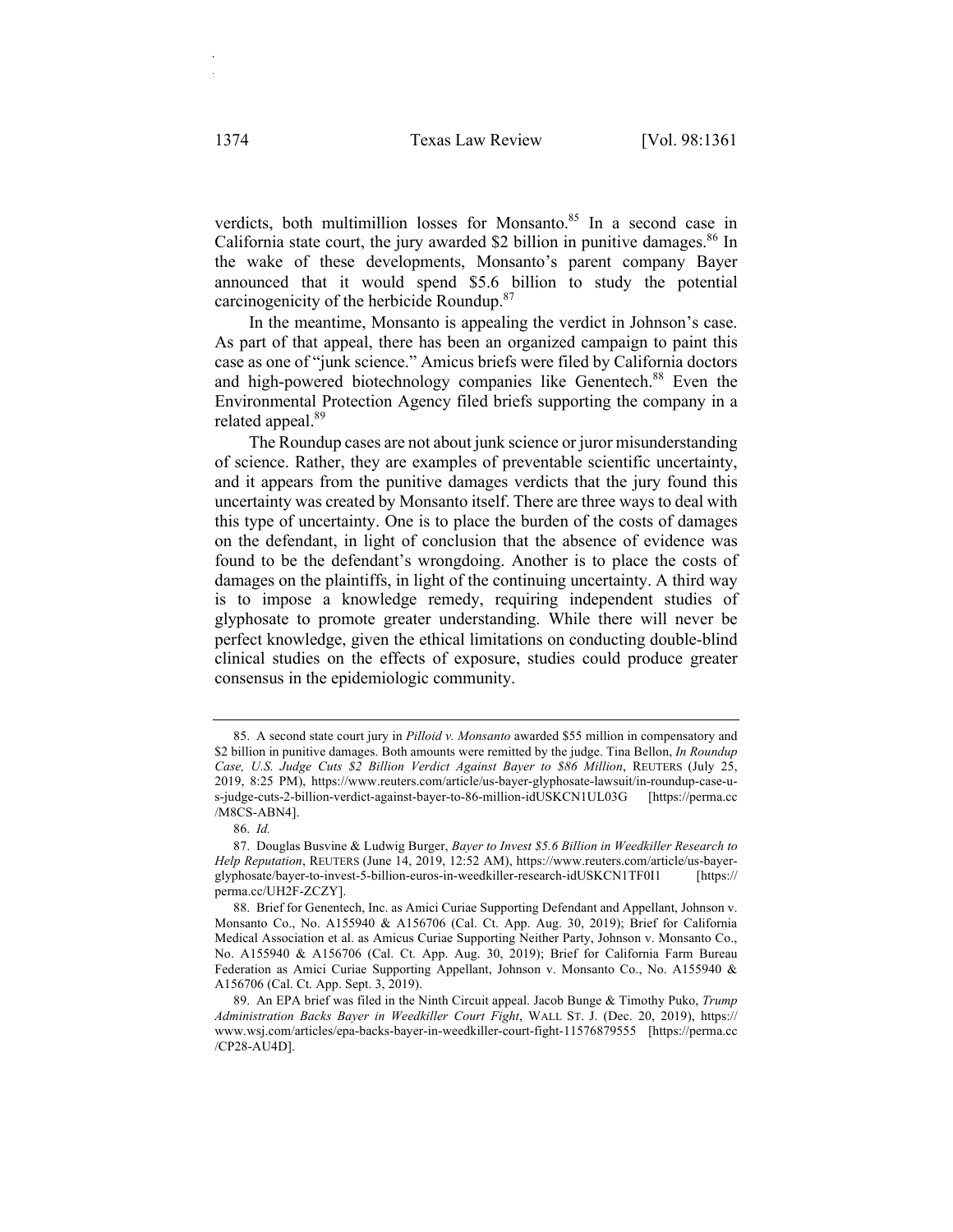There surely will be more studies now that the litigation has made glyphosate and Roundup the subject of sustained media attention. But if the courts cut off liability, the results of that consensus will come too late for plaintiffs. And if the courts sustain liability, the results will be too late for Monsanto. One solution that could be respectful of the jurors' decision would be to impose an interim knowledge remedy. It cannot be denied that this outcome would impose significant costs on plaintiffs such as Johnson, who has already endured a trial and is dying but would be forced to wait to receive compensation. Nevertheless, such a knowledge remedy is a better alternative as compared with immunity from liability given the evidence of misconduct.

#### II. Historical Antecedents

This Part describes two historical antecedents of the knowledge remedy, demonstrating that the knowledge remedy is not a new judicial invention but has ancient roots. Its origins lie in difficulties of proof suffered by certain groups, usually as a result of information asymmetries. The difference between the original knowledge remedy, the accounting, and its twenty-first century use is that the accounting is a purely private remedy. It benefits only the individual before the court who has been cheated by a fiduciary. By contrast, the knowledge remedy produces a public good, one which benefits the entire community or even the nation.

#### *A. The Accounting*

The accounting is perhaps the oldest knowledge remedy.<sup>90</sup> A party who fears they have been cheated would first bring an action in equity as a bill for discovery and second, if the discovery showed a claim for money could lie, a follow-on suit for breach of contract, breach of fiduciary duty, or some other similar writ, as appropriate.<sup>91</sup> It is hard to understand why this would have been so without recalling the basic structure of the court system in this early period. Under the regime when equity and law were separate jurisdictions, the request for discovery in cases that might otherwise have been brought at law were brought in equity as a bill for discovery.<sup>92</sup> This is because at that time, exchange of information before trial was not available in actions at

<sup>90.</sup> *See* 1 JOSEPH STORY, COMMENTARIES ON EQUITY JURISPRUDENCE §§ 689–90 (9th ed. 1866) (discussing the bill of discovery); Christopher C. Langdell, *A Brief Survey of Equity Jurisdiction* (vol. 4), 2 HARV. L. REV. 241, 250–60 (1889) (discussing the equitable remedy of an accounting).

<sup>91.</sup> Langdell, *supra* note 90, at 243–51. Although Langdell claims that the action for an account is an action at law, *id.* at 251, according to Story, it is an action in equity. STORY, *supra* note 90. Story's explanation appears to be the correct one in light of the known history of equity.

<sup>92.</sup> STORY, *supra* note 90, at § 689; *see also id.* § 64*k* (discussing the concurrent jurisdiction of equity and law in actions for discovery); *id.* §§ 67, 69 (listing "account" as among potential equity claims).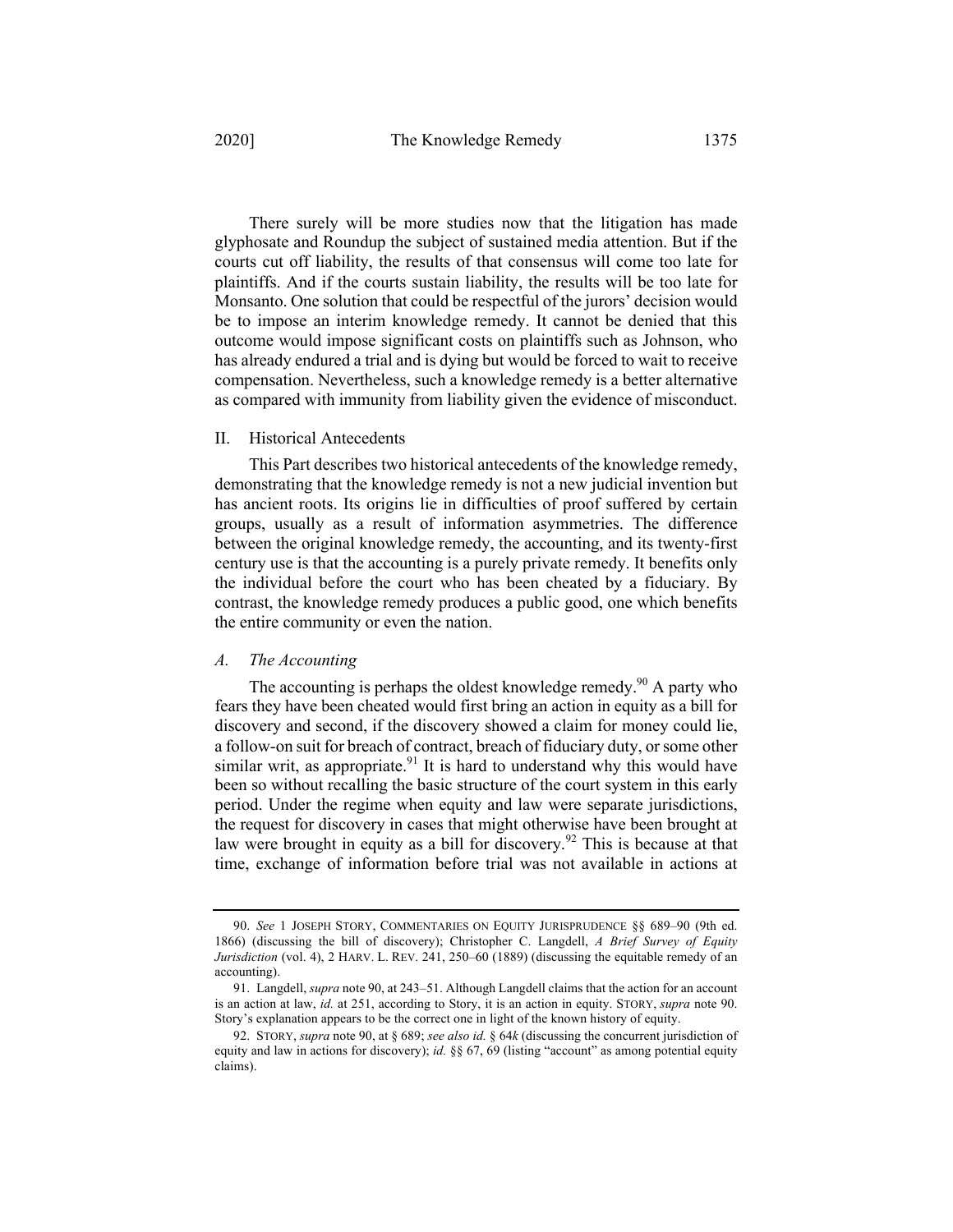law.<sup>93</sup> Yet the plaintiff might not be able to make her case without discovery, so the solution was to allow a separate bill for discovery under the cause of action known as an accounting.

The purpose of an accounting is to force the defendant to create information that will then be used to obtain compensation, if any is due. Over time, the accounting evolved into a cause of action that, after the merger of law and equity, may be brought in any court, even if discovery is otherwise available.

An illustrative example of a modern accounting arises in the context of a consignment agreement. In one modern case, Zaki Kulaibee Establishment (Zaki) entered into a contract with Airspares Network to sell a large shipment of aircraft parts on consignment.<sup>94</sup> The deal went sour, and Zaki alleged that Airspares "breached the contract by selling Zaki's parts without properly accounting for the sales proceeds, charging Zaki for inflated storage expenses, and failing to return the parts after Zaki terminated the consignment agreement."<sup>95</sup> During the course of conduct between the parties, Airspares provided only summary information to Zaki and refused to provide more detailed information about such things as how many and which parts were sold or proof of expenses.<sup>96</sup>

The case initially proceeded as a breach-of-contract and consignment claim seeking money damages, but after over two years of discovery, the plaintiff was unable to obtain the information needed to make its case.<sup>97</sup> It was denied access to the warehouse to count inventory, and Airspares refused to provide the underlying documentation supporting its deduction of expenses from sales of the consigned parts.<sup>98</sup> Before trial, Airspares moved for summary judgment; Zaki responded that it should not have to take at face value the defendant's claims that all the calculations of sales and expenses were accurate and that an accounting was necessary.<sup>99</sup> Without an accounting, it could not prove its breach-of-contract claim.<sup>100</sup>

The district court held that Zaki was not entitled to an accounting because it had an adequate remedy at law through its breach of contract and

<sup>93.</sup> AMALIA KESSLER, INVENTING AMERICAN EXCEPTIONALISM: THE ORIGINS OF AMERICAN ADVERSARIAL LEGAL CULTURE, 1800–1877, 68–71 (2017) (describing forms of process for common law versus equity courts in New York).

<sup>94.</sup> Zaki Kulaibee Establishment v. McFliker, 771 F.3d 1301, 1302–03 (11th Cir. 2014).

<sup>95.</sup> *Id.* at 1303.

<sup>96.</sup> *Id.* at 1304.

<sup>97.</sup> *Id.* at 1306, 1308–09.

<sup>98.</sup> *Id.* at 1308–09.

<sup>99.</sup> *Id.* at 1309.

<sup>100.</sup> *Id.*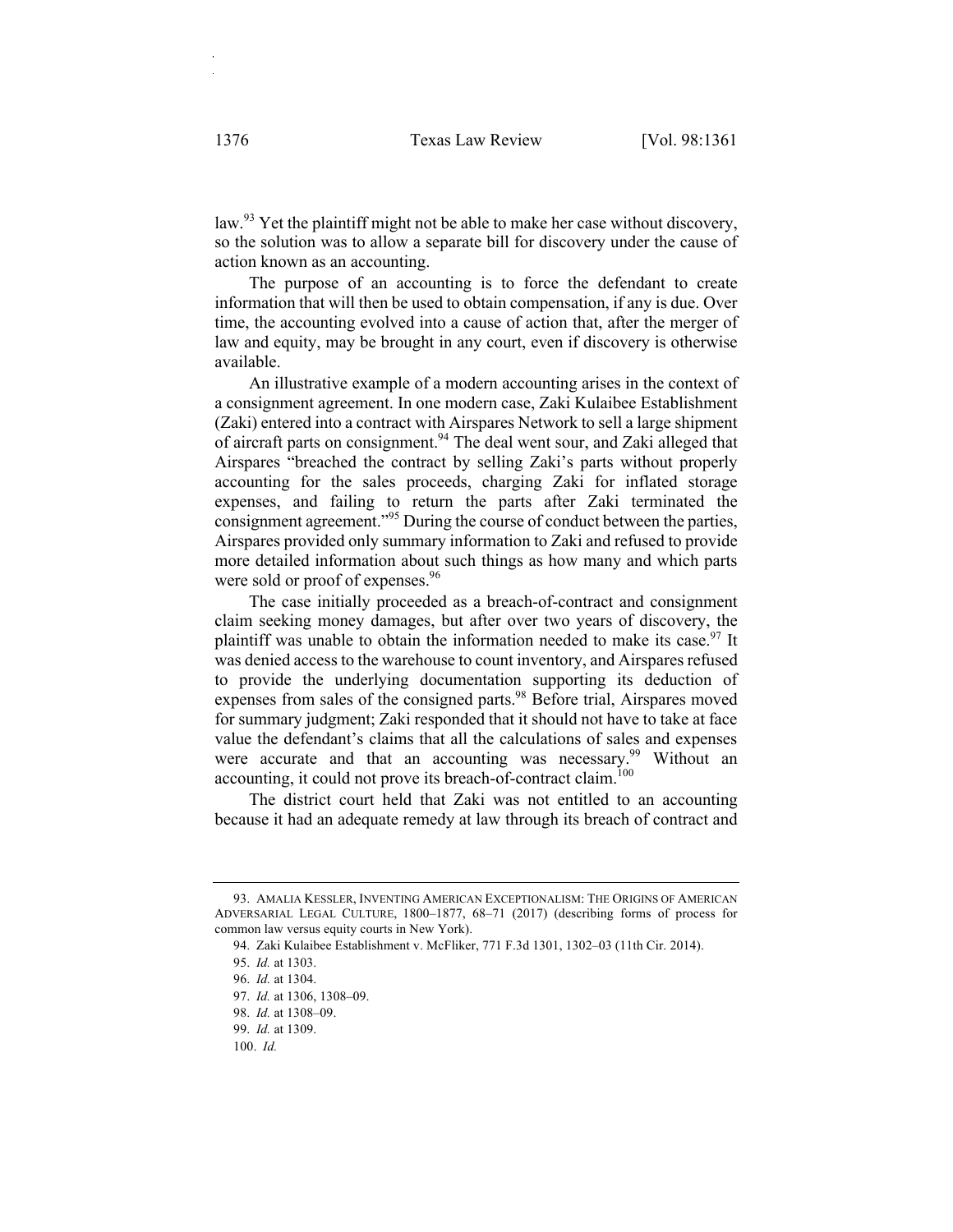conversion claims.101 The Court of Appeals disagreed.102 It held that under Florida law, an accounting is available "in cases of especially complicated or mutual accounts, where a fiduciary relationship existed between the parties, and in cases where discovery was required."<sup>103</sup> Discovery being available in all cases under the modern procedural rules, it explained, the two remaining grounds for an accounting were the relevant considerations.<sup>104</sup> The court held that Airspares had agreed to act as a fiduciary in taking on the consignment relationship and

because a consignee is not tasked with *holding* the property entrusted to him and returning the *same property* to the consignor at a later date, but rather with *disposing* of the property and returning *something else* (the fungible proceeds of the sales of the goods) to the consignor, the need to impose a fiduciary obligation to account becomes particularly apparent.<sup>105</sup>

A core duty of the consignee is to provide a true and accurate account of its stewardship of the goods in question.<sup>106</sup> Because the company had admitted that it had not accounted for its stewardship of the goods, an accounting was an appropriate remedy.<sup>107</sup>

The usual discovery mechanisms were not enough, the court explained, because "[d]iscovery simply could not provide the kind of close, consistent, and knowledgeable oversight necessary to procure that information from a sophisticated party who both possessed all the relevant details and had substantial motivation to frustrate the discovery process."<sup>108</sup> Appointing a special master, armed with the coercive power of the court itself, was the appropriate remedy. $109$ 

The accounting remedy teaches us four things. First, an accounting is a form of knowledge remedy aimed at obtaining information from the defendant to give to the plaintiff utilizing court oversight. Second, an accounting may be a preliminary remedy on the way to a monetary award. Third, it was considered equitable in the early history of American law. Fourth, as we saw in the DuPont and Harvey Aluminum examples, there is

<sup>101.</sup> *Id.*

<sup>102.</sup> *Id.* at 1316.

<sup>103.</sup> *Id.* at 1311.

<sup>104.</sup> *Id.*

<sup>105.</sup> *Id.* at 1312.

<sup>106.</sup> *Id.* at 1313.

<sup>107.</sup> *Id.*

<sup>108.</sup> *Id.* at 1315.

<sup>109.</sup> *Id.* at 1315–16; *see also* FED. R. CIV. P. 53(a)(1) (authorizing court to appoint a master to perform an account or resolve a difficult computation of damages); 9C CHARLES ALAN WRIGHT & ARTHUR R. MILLER, FEDERAL PRACTICE AND PROCEDURE § 2605 (3d ed. 2008) (describing the practice of referring matters of account to a master as a "very traditional and fairly frequent use of a master").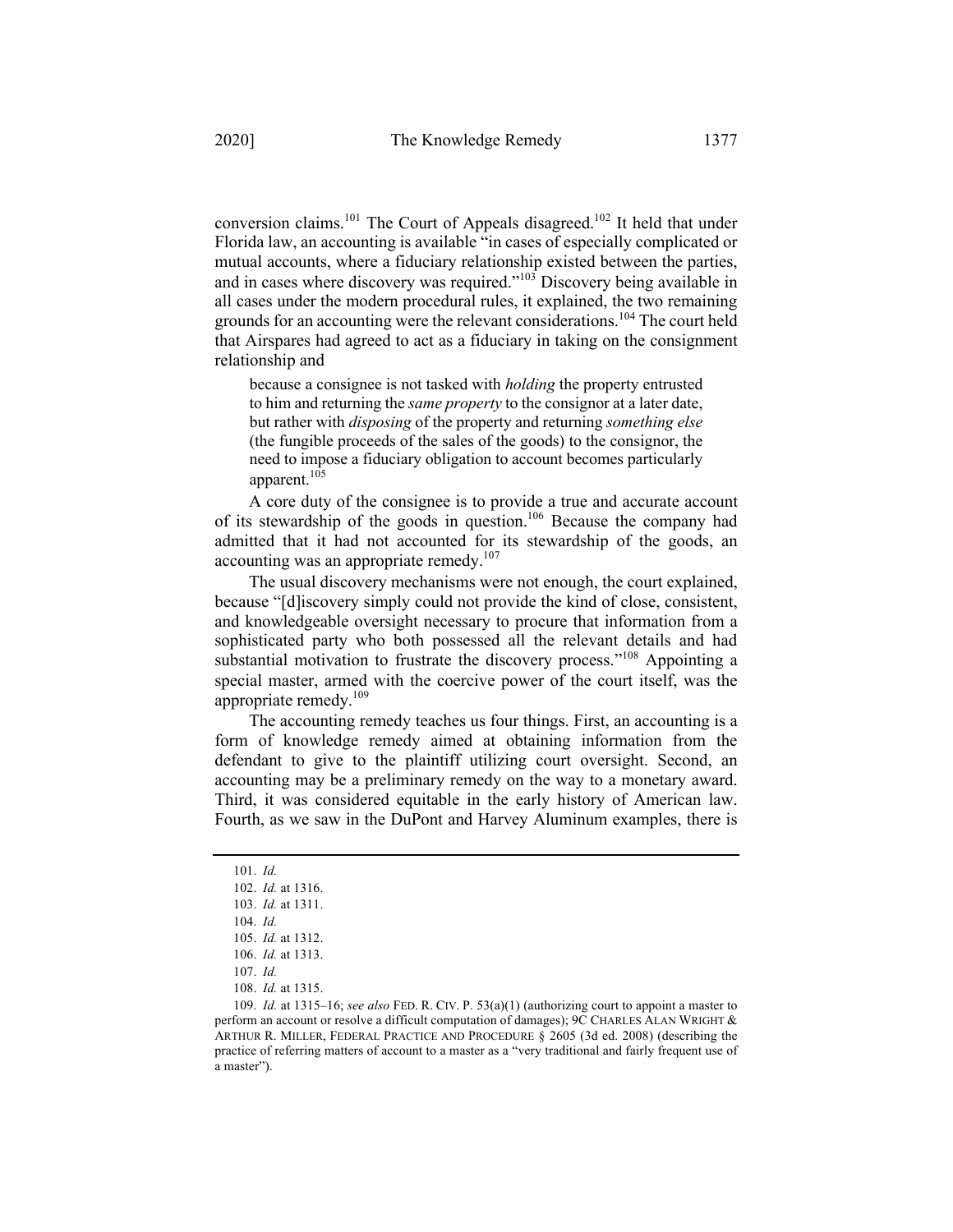an overlap between knowledge remedies and the discovery process, but still a knowledge remedy can be distinct from that process in the appropriate case.

## *B. Medical Monitoring*

Medical monitoring was originally a prejudgment remedy aimed at maintaining the status quo ante in personal injury litigation when litigation was drawn out and the plaintiffs' condition was deteriorating. The case that first recognized what is now often referred to as "medical monitoring" was a D.C. Circuit decision by Judges Starr, Bork, and Mikva, *Friends for All Children, Inc. v. Lockheed Aircraft Corp*. <sup>110</sup> The names are important because two of these judges are generally considered to be politically conservative. The case involved Vietnamese orphan children who were being airlifted to the United States. "Fifteen minutes after takeoff a locking system failed, causing the aft ramp and cargo doors to fall off the aircraft. The interior compartments of the plane thereupon suffered an explosive decompression and loss of oxygen."111 The pilot turned the plane around and attempted a crash landing, "[b]ut on impact the aircraft shattered into four large pieces and countless fragments. Almost all the orphans and attendants in the cargo compartment of the aircraft were killed."<sup>112</sup> In the end, 149 children (mostly infants) "in the aircraft's troop compartment survived."<sup>113</sup>

The infants' representative sued the Lockheed Aircraft Corporation, the plane manufacturer. Over a period of years, there was significant procedural maneuvering, ending with a number of bellwether trials. In most of these, the plaintiffs won high six-figure verdicts.<sup>114</sup> Still, it looked like there would be no global settlement. Ultimately it turned out that Lockheed and the United States Air Force had failed to produce evidence that had been requested in discovery, including photographs taken immediately after the crash.<sup>115</sup> After this, most of the cases settled, leaving only seventy cases involving foreign plaintiffs. The litigation at that point had been ongoing for seven years and would likely take many more. The children were getting older. This group of plaintiffs sought what they called an "injunction pending litigation" to require

115. *Id.* at 821.

<sup>110.</sup> 746 F.2d 816 (D.C. Cir. 1984).

<sup>111.</sup> *Id.* at 819.

<sup>112.</sup> *Id.*

<sup>113.</sup> *Id.*

<sup>114.</sup> *Id.* at 820. The plaintiffs won three cases, resulting in verdicts of \$400,000, \$1,000,000, and \$500,000. *Id.* The defendants won once but the verdict was set aside by the district court. *Id.* That case was subsequently retried and resulted in plaintiffs' third win. *Id.* All in all, there were four trials for the three plaintiffs.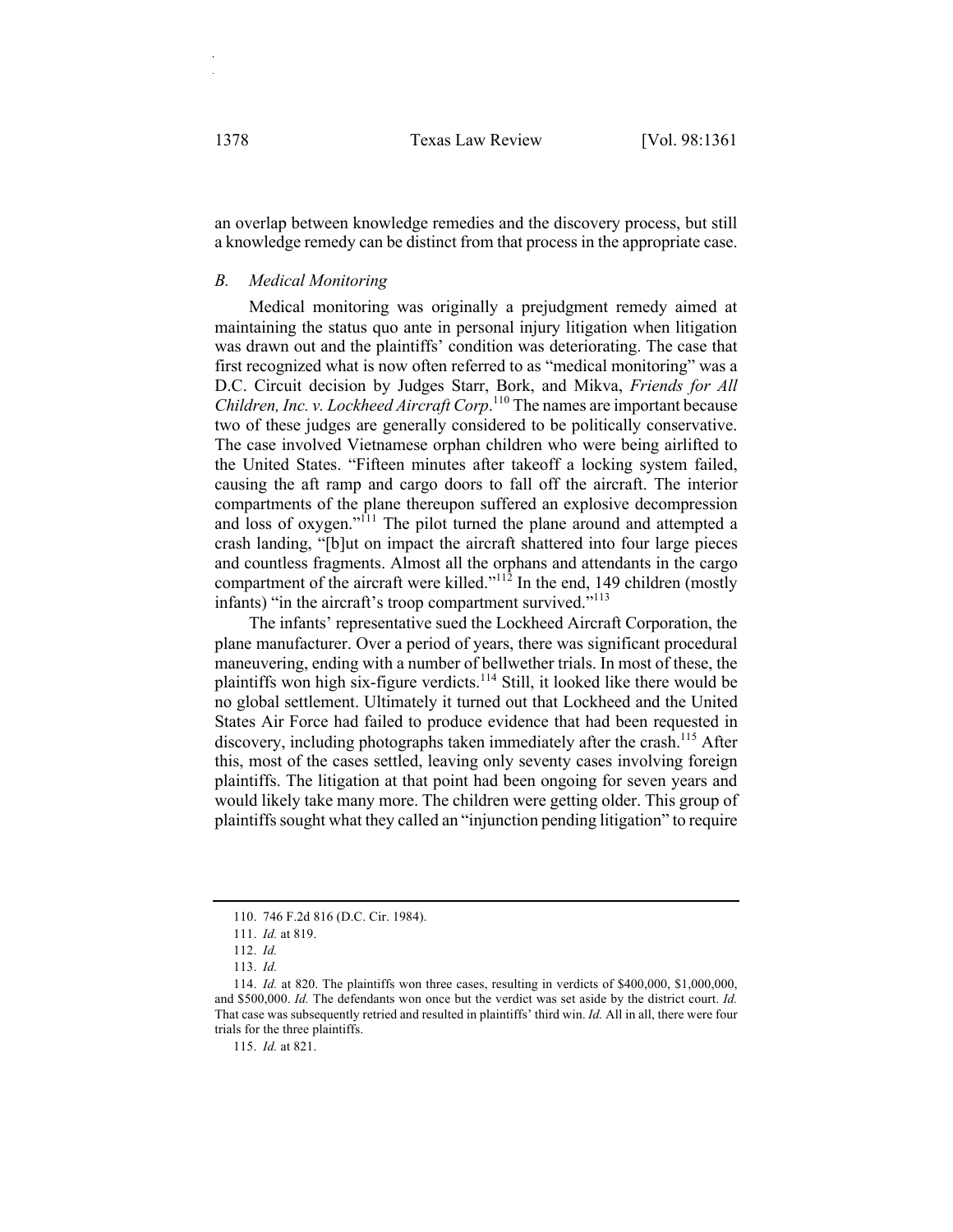Lockheed to pay for diagnosis and treatment of the neurological development disorder they believed was caused by the crash. $116$ 

The district court granted a preliminary injunction requiring diagnostic testing of the children.<sup>117</sup> The central reason was irreparable damage; as time passed, with a diagnosis lacking, the children's prognoses would be worse.<sup>118</sup> The court ordered Lockheed to put money in a fund, which would be disbursed based on a voucher system that allowed the company to contest each award.<sup>119</sup>

On appeal, the company's main argument was that without proof of physical injury, there was no cause of action, and therefore the court ought not to have issued a preliminary injunction. The D.C. Circuit rejected this argument. It held that the provisional diagnostic remedy was consistent with the purposes of tort law: deterrence and compensation.<sup>120</sup> It distinguished this case from cases rejecting a cause of action for being put "at risk" of an injury because those cases involved speculative proof, whereas in this case, the defendant's negligence was not speculative.<sup>121</sup> The only issue was whether that negligence *caused* an injury, which the diagnostic test could determine.<sup> $122$ </sup> The need for a diagnostic test, therefore, was proximately caused by the defendant's failure to take appropriate care in the maintenance of the plane.

The theory of medical monitoring is that the underlying wrong involves a failure on the defendant's part to take adequate care (negligence) or producing and marketing a defective product.<sup>123</sup> Often it is justified by a special relationship between the plaintiff and the defendant, such as that of privity from the purchase of a product.<sup>124</sup>

123. As a side note, it is not clear that what is commonly referred to as strict liability for defective products can also be characterized as something more akin to negligence. That debate is beyond the scope of this Article. *See, e.g.*, Douglas A. Kysar, *The Expectations of Consumers*, 103 COLUM. L. REV. 1700, 1711 n.44 (2003) ("[T]he strict liability of product injury law never has been truly strict . . . [r]ather, in addition to duty, causation, and damages, products liability plaintiffs always have been required to make some showing of inadequacy with regard to the manufacturer's product, if not its conduct."); David G. Owen, *Defectiveness Restated: Exploding the "Strict" Products Liability Myth*, 1996 U. ILL. L. REV. 743, 744 (1996) (arguing that "the reasonableness standard . . . is simply negligence, wrapped in a strict liability shroud").

124. John C.P. Goldberg & Benjamin C. Zipursky, *Unrealized Torts*, 88 VA. L. REV. 1625, 1706 (2002).

<sup>116.</sup> *Id.* at 818–19.

<sup>117.</sup> *Id.* at 821–22.

<sup>118.</sup> *Id.* at 822–23.

<sup>119.</sup> *Id.* at 823.

<sup>120.</sup> *Id.* at 824–25.

<sup>121.</sup> *Id.* at 826 ("In the absence of physical symptoms, emotional distress caused by potential risk may also be thought too speculative to support recovery.").

<sup>122.</sup> *Id.* at 825–26. The court analogized this to a motorbike accident caused by a driver running a red light. The victim was required to undergo expensive diagnostic tests. The driver's action was clearly negligent; therefore, requiring the driver to pay for the testing was appropriate. *Id.* at 825.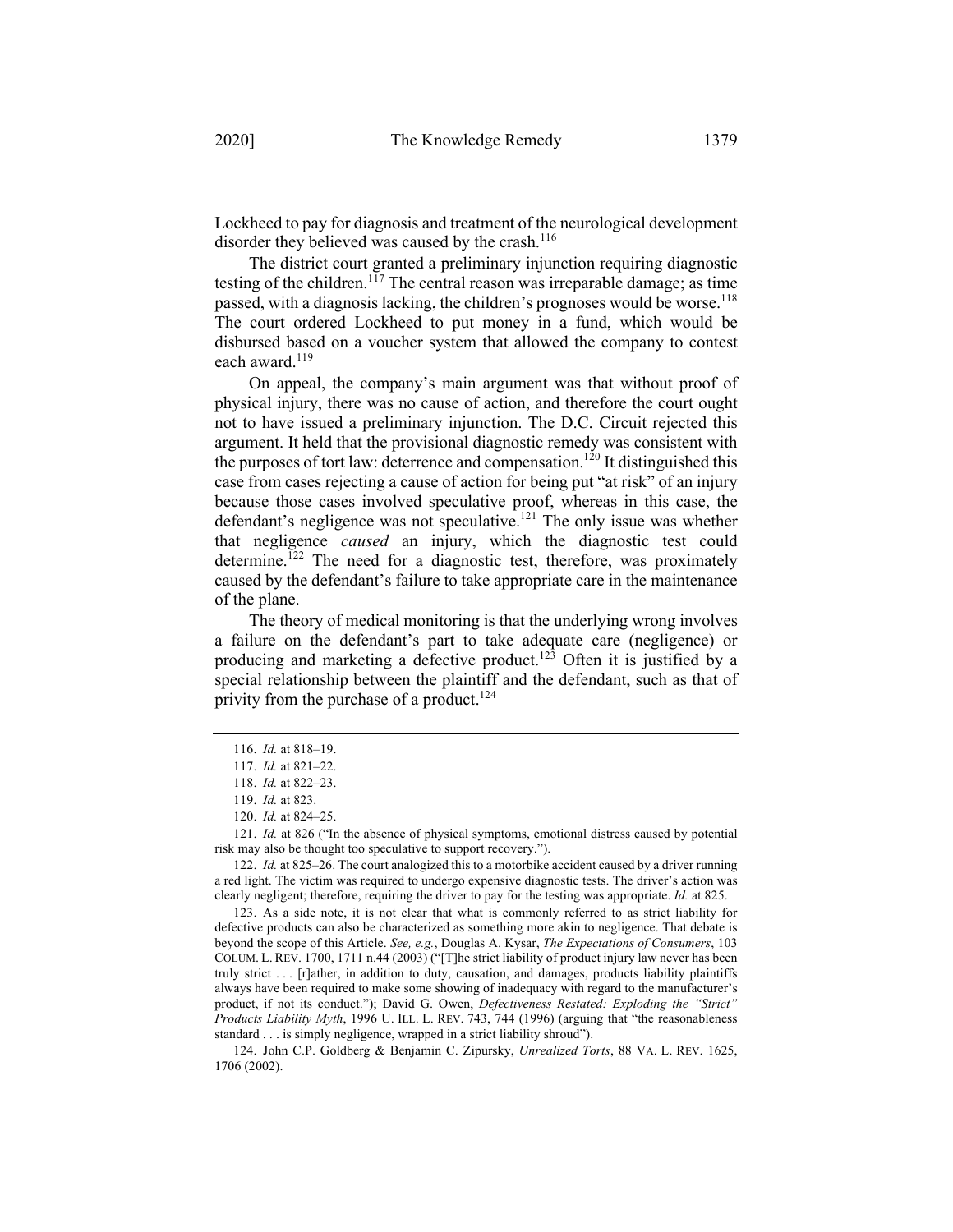The remedy for this breach is that the defendant will pay for periodic medical checkups for the plaintiff, and the greatest area of dispute about the propriety of this remedy seems to be that it is often requested when the plaintiff's injury has yet to materialize.<sup>125</sup> This fact makes medical monitoring somewhat controversial because of the proposition that traditionally tort law has required a physical injury for a claim to lie.<sup>126</sup> The reason for the request for medical monitoring absent physical injury is uncertainty with respect to the plaintiffs' injury. The question in this type of case is not preventable scientific uncertainty, but rather the factual uncertainty of disease development and the prevention of harm due to the delay in litigation outcomes. Some people will be unlucky and will develop a disease as a result of exposure; others will be lucky, but nobody knows before the fact in which group they will be.

John Goldberg and Benjamin Zipursky have argued that medical monitoring can be justified as a species of negligence based on breach of a "duty owed by one who has created a dangerous condition that renders another in peril and hence in need of affirmative aid."127 Consider this in light of the Supreme Court's decision in *Metro-North Commuter Rail Co. v. Buckley*. <sup>128</sup> Buckley was a Metro North employee who sued Metro North claiming that he was exposed to asbestos during the course of his employment and sought damages for emotional distress and the cost of future medical checkups.<sup>129</sup> Notably, until that point, his medical checkups had not found any evidence of injury from asbestos exposure, although they might have in the future. The Supreme Court rejected the proposition that there was a negligence claim for emotional distress. It also rejected the claim for a lump sum payment for medical monitoring absent injury and remanded the suit, leaving open the possibility of periodic payments for medical monitoring.<sup>130</sup> The Court recognized that Buckley "*has* suffered wrong at the hands of a negligent employer."131 But it rejected the award of a lump sum for this

129. *Id.* at 427. Buckley sued under "FELA, a statute that permits a railroad worker to recover for an 'injury . . . resulting . . . from' his employer's 'negligence.'" *Id.*

<sup>125.</sup> *See* Victor E. Schwartz et al., *Medical Monitoring—Should Tort Law Say Yes?*, 34 WAKE FOREST L. REV. 1057, 1058 (1999) ("Plaintiffs in such cases seek post-exposure, pre-symptom recovery for the expense of periodic medical examinations to detect the onset of physical harm.").

<sup>126.</sup> *Id.* at 1059 (citing WILLIAM L. PROSSER, HANDBOOK ON THE LAW OF TORTS § 54, at 330– 33 (4th ed. 1971) for the proposition that it is a fundamental principle of tort law that "a plaintiff cannot recover without proof of a physical injury").

<sup>127.</sup> Goldberg & Zipursky, *supra* note 124, at 1710; *see also* Nicole Rosenkrantz, Note, *The Parent Trap: Using the Good Samaritan Doctrine to Hold Parent Corporations Directly Liable for Their Negligence*, 37 B.C. L. REV. 1061, 1065 (1996) (describing a ruling where the Court held one owes a duty of reasonable care to those who rely on the individual's actions).

<sup>128.</sup> 521 U.S. 424 (1997).

<sup>130.</sup> *Id.* at 444.

<sup>131.</sup> *Id.* at 443.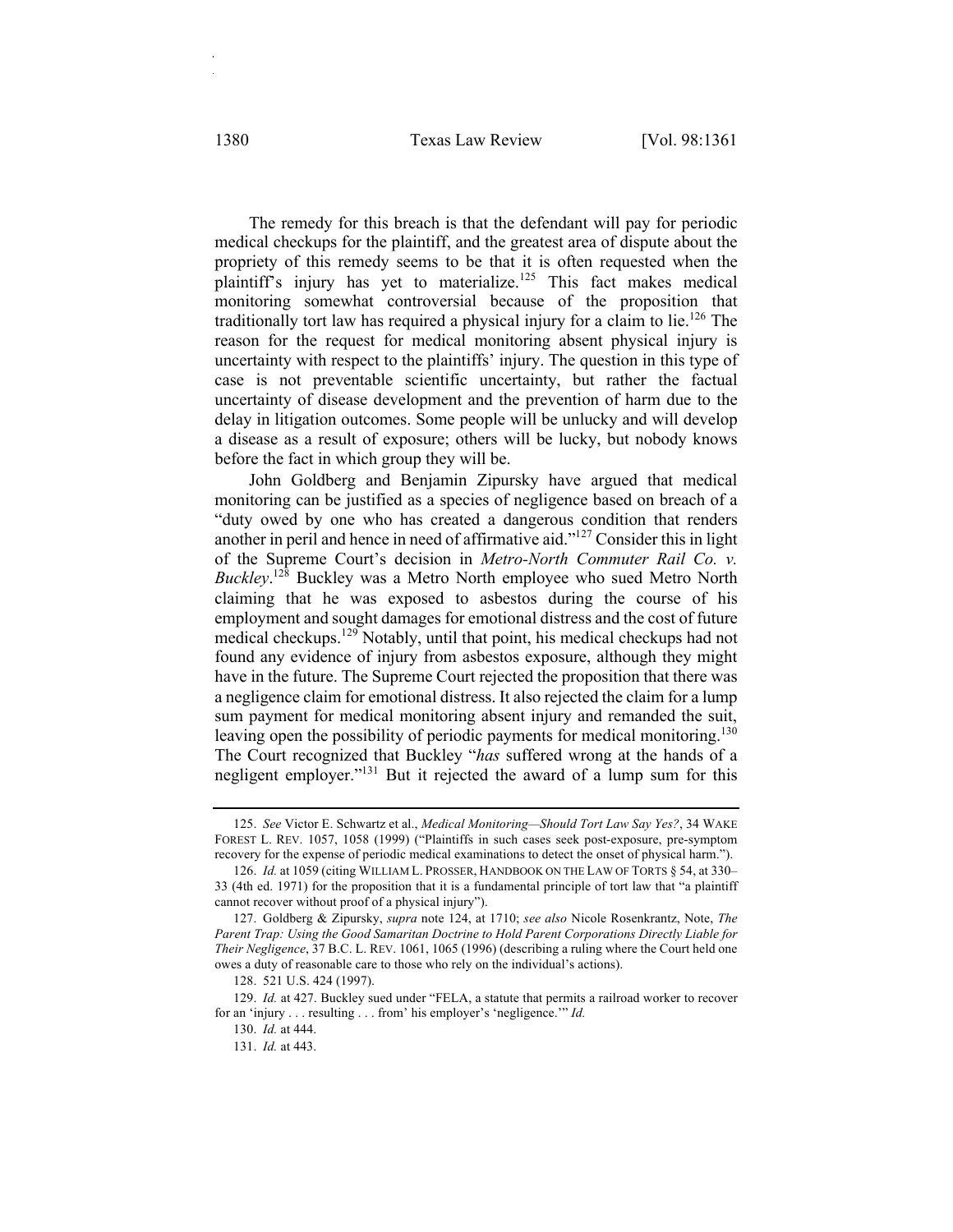purpose because it was concerned with the risk of enabling too much litigation, which would diminish recovery for those actually injured in favor of recovery for those, like Buckley, who were not yet injured.132

The idea that instead medical monitoring is a form of affirmative aid, owed to Buckley by virtue of the fact that he was put in danger by his employer when it allowed him to be exposed to asbestos despite regulatory requirements that employees be protected explains why ongoing payments for medical monitoring might be appropriate while a lump sum would not.<sup>133</sup> It also explains why medical monitoring was a viable remedy in cases like *Friends for All Children*. There were good indicia that Lockheed had placed the children in danger as a result of a fault in its plane, and this danger would be harder and harder to mitigate as the litigation continued. Medical monitoring as an interim remedy would provide the aid needed as a result of the danger that Lockheed had created for the children.

Goldberg and Zipursky's reading that the medical monitoring cases require a special relationship different than that of a purchaser and seller is probably too narrow. Early cases demonstrate that a duty is owed in situations where a manufacturer puts a dangerous product in circulation that would harm unsuspecting consumers. This duty could give rise to a knowledge remedy, much as it could give rise to a compensatory remedy. In the 1852 case *Thomas v. Winchester*, <sup>134</sup> for example, the New York Court of Appeals held that a manufacturer of medicinal extracts who had mislabeled the poison Belladonna as dandelion extract had a duty to the patients who were prescribed the drug.<sup>135</sup> "Nothing but mischief like that which actually happened could have been expected from sending the poison falsely labeled into the market;" stated the court, "and the defendant is justly responsible for the probable consequences of the act."<sup>136</sup>

There remains some dispute about whether medical monitoring is a remedy or an independent cause of action. Some courts have recognized medical monitoring as an independent cause of action, $137$  while others have

<sup>132.</sup> *Id.* at 443–44 The Court went on to say that they were

more troubled than is JUSTICE GINSBURG by the potential systemic effects of creating a new, full-blown, tort law cause of action—for example, the effects upon interests of other potential plaintiffs who are not before the court and who depend on a tort system that can distinguish between reliable and serious claims on the one hand, and unreliable and relatively trivial claims on the other. *Id.*

<sup>133.</sup> Goldberg & Zipursky, *supra* note 124, at 1710.

<sup>134.</sup> 6 N.Y. 397 (1852).

<sup>135.</sup> *Id.* at 410.

<sup>136.</sup> *Id.*

<sup>137.</sup> Wood v. Wyeth–Ayerst Labs., 82 S.W.3d 849, 855 (Ky. 2002) (stating medical monitoring requires showing of actual, physical injury).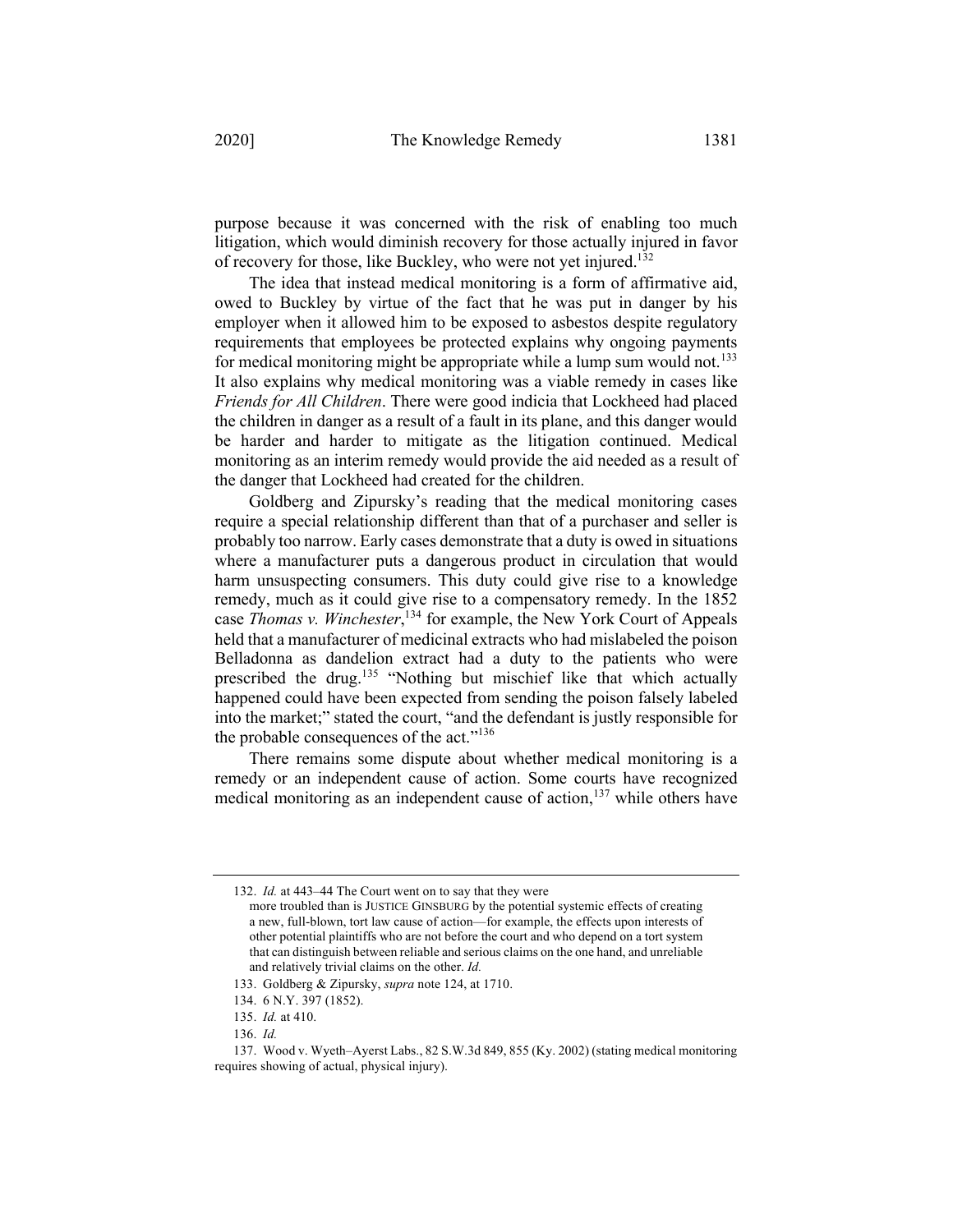treated it as a remedy.<sup>138</sup> There are plausible arguments both ways, just as there is an argument that an accounting in equity is an independent cause of action rather than a remedy for an action in contract.

The medical monitoring remedy is a knowledge remedy aimed at obtaining information that does not yet exist about plaintiffs' health. It can be a preliminary remedy that may come within or be followed by a personal injury suit. Like the accounting, it is understood as equitable in nature. Also like an accounting, it is preceded by a showing of some breach of duty to take care of another. Finally, the rationale that some have proposed for allowing this remedy, particularly that the defendant has been shown to increase the plaintiffs' risk of harm and therefore is responsible to aid him, echoes the events described in both the DuPont and Harvey Aluminum cases.

## *C. Civil Rights Compliance*

A third, less controversial example of the knowledge remedy in action occurs in civil rights litigation. These tend to be cases of information asymmetry, like the accounting, where the plaintiffs cannot prove the wrong without access to information only available directly from the defendant. The collection of this information might be described as a public good, although not necessarily in the sense that economists use the term. Rather, it is a public good because government compliance with the law is necessary to the general common welfare.<sup>139</sup>

In 1999, several black and Latino residents of the City of New York sued the City, alleging that in high crime areas, the police were stopping individuals without reasonable suspicion in violation of the Fourth Amendment.<sup>140</sup> They alleged that the police were racially profiling, stopping black and Latino men on the basis of their race and/or national origin rather

<sup>138.</sup> Sadler v. PacifiCare of Nev., 340 P.3d 1264, 1270 (Nev. 2014) ("[A] plaintiff may state a cause of action for negligence with medical monitoring as the remedy . . . .").

<sup>139.</sup> For a summary describing the philosophical concept of the common good, see generally Hussain Waheed, *The Common Good*, *in* THE STANFORD ENCYCLOPEDIA OF PHILOSOPHY (Edward N. Zalta ed., 2018), https://plato.stanford.edu/archives/spr2018/entries/common-good/ [https:// perma.cc/J98J-84JH]. *See also* JOHN LOCKE, SECOND TREATISE ON GOVERNMENT 6 (C. B. Macpherson ed., 1980) (stating that the political power to defend the laws is "to be directed to no other *end*, but the *peace*, *safety*, and *public good* of the people"). For more on problems with governmental compliance and an overview of compliance issues in the context of administrative agencies, see generally Nicholas R. Parrillo, *The Endgame of Administrative Law: Governmental Disobedience and the Judicial Contempt Power*, 131 HARV. L. REV. 685 (2018).

<sup>140.</sup> Daniels v. City of New York, 198 F.R.D. 409, 411 (S.D.N.Y. 2001). An earlier lawsuit on the same subject had been filed and dismissed on technical grounds. *See* Nat'l Cong. for Puerto Rican Rights v. City of New York, 75 F. Supp. 2d 154, 158 (S.D.N.Y. 1999), *on reconsideration in part*, 191 F.R.D. 52, 52–54 (S.D.N.Y. 1999) (denying motion to dismiss in part, granting as to organizational standing).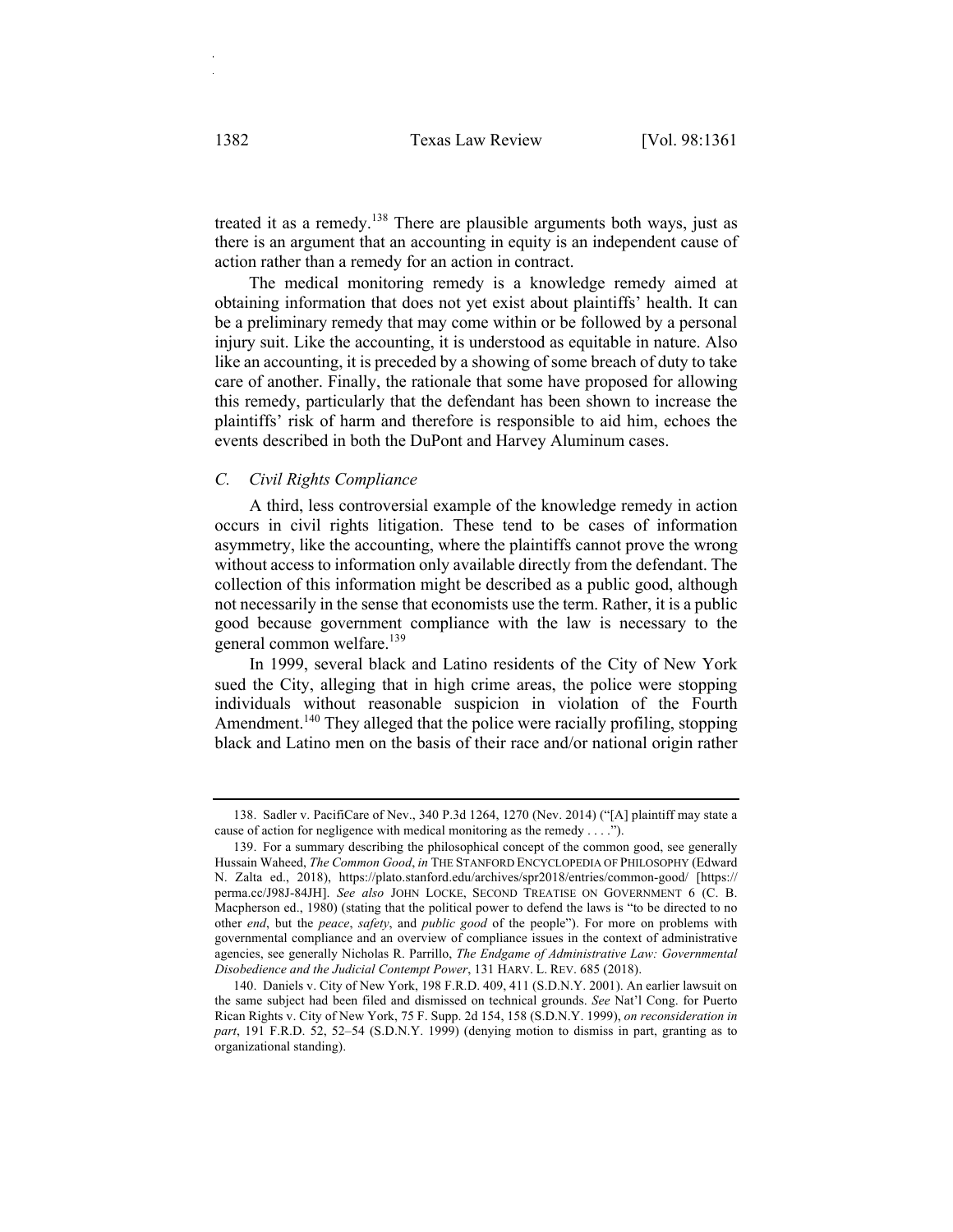than on any articulable suspicion,  $141$  a policy that was popularly referred to as stop-and-frisk. The Southern District of New York certified a class action for injunctive and declaratory relief in  $2001$ .<sup>142</sup>

The City entered into an agreement with the plaintiffs in 2003, which was approved by the judge under Federal Rule of Civil Procedure 23(e).<sup>143</sup> This agreement required the City to adopt a policy on racial profiling, to engage in quality control over stops consistent with that policy, and, importantly for our purposes, to collect data on stops and frisks on an ongoing basis.144 For every stop the police officer was supposed to fill out a form, called a UF-250.

These forms were in use in the NYPD before the litigation, apparently as early as 1986, but the requirement to fill them out was not rigorously enforced until around  $1997$ .<sup>145</sup> Even then, they were not routinely filled out.146 As part of the agreement, the NYPD would make sure forms were filled out and the information contained in UF-250 forms would be digitized and collected in a database.<sup>147</sup> The NYPD would provide the plaintiffs' counsel with a quarterly report of the data, a report that was to be provided within six months of the end of each quarter.<sup>148</sup> The settlement did not explain how plaintiffs would use this information, did not impose any standards or goals for UF-250 data, and did not impose any penalties for trends and patterns revealed in the database.<sup>149</sup>

Disputes over the reporting from the UF-250 database did not arise until 2007.<sup>150</sup> The exact parameters of the dispute are not so important here, except

150. *Id.* at \*2.

<sup>141.</sup> *Daniels*, 198 F.R.D at 411.

<sup>142.</sup> *Id.* at 412, 422.

<sup>143.</sup> Daniels v. City of New York (*Daniels II*), No. 99 Civ. 1695 (SAS), 2007 WL 2077150, at \*1 (S.D.N.Y. July 16, 2007).

<sup>144.</sup> Stipulation of Settlement at 5–6, 8–9, *Daniels II*, No. 99 Civ. 1695(SAS), 2007 WL 2077150 (S.D.N.Y. July 16, 2007), https://www.clearinghouse.net/chDocs/public/PN-NY-0010- 0001.pdf [https://perma.cc/UBU2-9HMN]; *Daniels II*, 2007 WL 2077150, at \*1.

<sup>145.</sup> *See* N.Y. STATE OFFICE OF THE ATT'Y GEN., REPORT ON STOP AND FRISK 65 (2000), https://ag.ny.gov/sites/default/files/pdfs/bureaus/civil\_rights/stp\_frsk.pdf [https://perma.cc/G63C-B2AW] ("Completion of the UF-250 form has been required since 1986. In 1997, however, Commissioner Safir declared filing the UF-250's 'a priority' that should be 'rigorously enforced.'").

<sup>146.</sup> *Id.* at 72.

<sup>147.</sup> *Daniels II*, at \*1.

<sup>148.</sup> *Id.*

<sup>149.</sup> *Id.* The settlement did clarify that

<sup>[</sup>t]he Agreement, however, does not include any provisions regarding plaintiffs' use or analysis of the UF-250 data. Nor does the Agreement contain any remedies or obligations regarding any trends or patterns reflected in the UF-250 database. Moreover, the Agreement does not require any specific outcomes and makes no specific assurances with respect to the supervision, monitoring and training of NYPD officers with regard to the Racial Profiling Policy.

*Id.*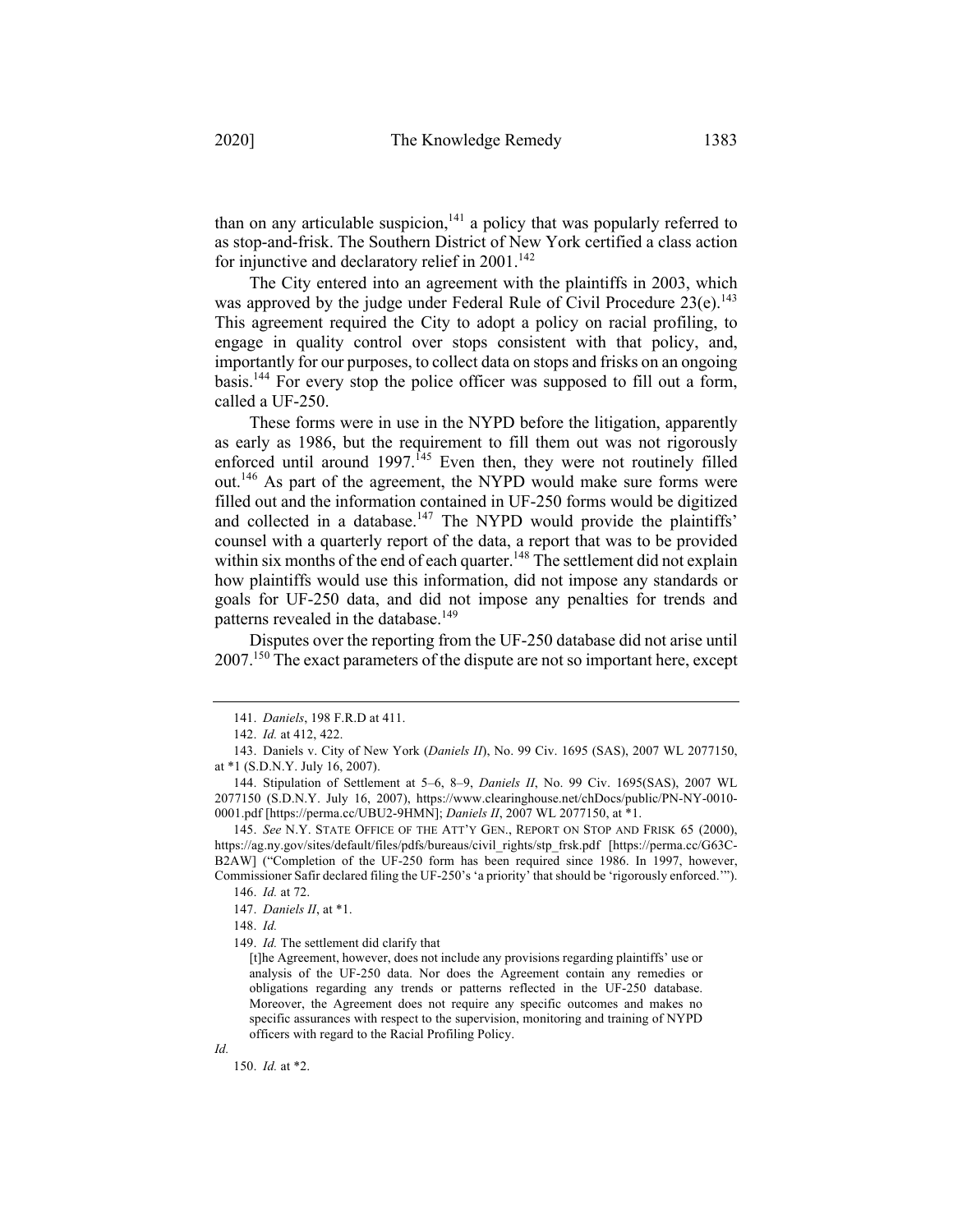insofar as the plaintiffs alleged that the defendants did not provide information on the court-ordered schedule, and the defendants responded both that the plaintiffs had not sought the information for several years and thus slept on their rights.<sup>151</sup> It was also alleged that the decentralized approach to collecting the information and the need for manual data entry delayed the database.152 The court was charged with determining whether the City had failed to comply with the agreement that the parties had reached with respect to the data and what remedy should issue. Ultimately, the judge ordered specific performance of the information production on a schedule proposed by the plaintiffs.<sup>153</sup>

The database information was ultimately released to the plaintiffs. This data was used by the New York Attorney General's office to produce a 2013 report on racial disparities in stops,  $154$  by the ACLU in periodic reports of racial disparities in New York City policing,<sup>155</sup> and by subsequent plaintiffs suing the NYPD for racial profiling.<sup>156</sup>

The use of the knowledge remedy to ensure governmental compliance with constitutional mandates is similar to the knowledge remedy in the Harvey Aluminum case, although there the court order impacted a private rather than public actor. This use of the knowledge remedy further supports the position that the knowledge remedy can be a predicate to further litigation seeking an injunction or monetary award if damages can be proven, and a knowledge remedy may be issued based on allegations of wrongdoing rooted in the duty to comply with legal directives.

#### III. Applying the Knowledge Remedy

This Part lays out the predicates for applying the knowledge remedy. It describes how judges might apply the knowledge remedy equitably and how

<sup>151.</sup> *Id.*

<sup>152.</sup> *Id.*

<sup>153.</sup> *Id.* at \*4.

<sup>154.</sup> N.Y. STATE OFFICE OF THE ATT'Y GEN., A REPORT ON ARRESTS ARISING FROM THE NEW YORK CITY POLICE DEPARTMENT'S STOP-AND-FRISK PRACTICES 5 (2013), https://ag.ny.gov /pdfs/OAG\_REPORT\_ON\_SQF\_PRACTICES\_NOV\_2013.pdf [https://perma.cc/QP4R-XE54]. Notably, it appears that this data was obtained directly from the NYPD, not through the *Daniels* plaintiffs or the ACLU. *See id.* at 2 (describing data but not mentioning the *Daniels* litigation).

<sup>155.</sup> The New York Civil Liberties Union put the quarterly reports provided by the NYPD online. To look at the reports, see NEW YORK CIVIL LIBERTIES UNION, *NYPD Quarterly Reports*, https://www.nyclu.org/en/nypd-quarterly-reports [https://perma.cc/AZ8K-6SZN]. In addition, they produced publications such as a "Stop and Frisk Fact Sheet." NEW YORK CIVIL LIBERTIES UNION, *Stop and Frisk: Report on 2011 Findings*, https://www.nyclu.org/sites/default/files/stopandfriskfactsheet.pdf [https://perma.cc/C5FA-7GX3].

<sup>156.</sup> That lawsuit was filed in 2008. Floyd v. City of New York, No. 08 CIV. 1034(SAS), 2008 WL 4179210, at \*1 (S.D.N.Y. Sept. 10, 2008). A Rule 37 motion for production of UF-250 data was granted. *Id.*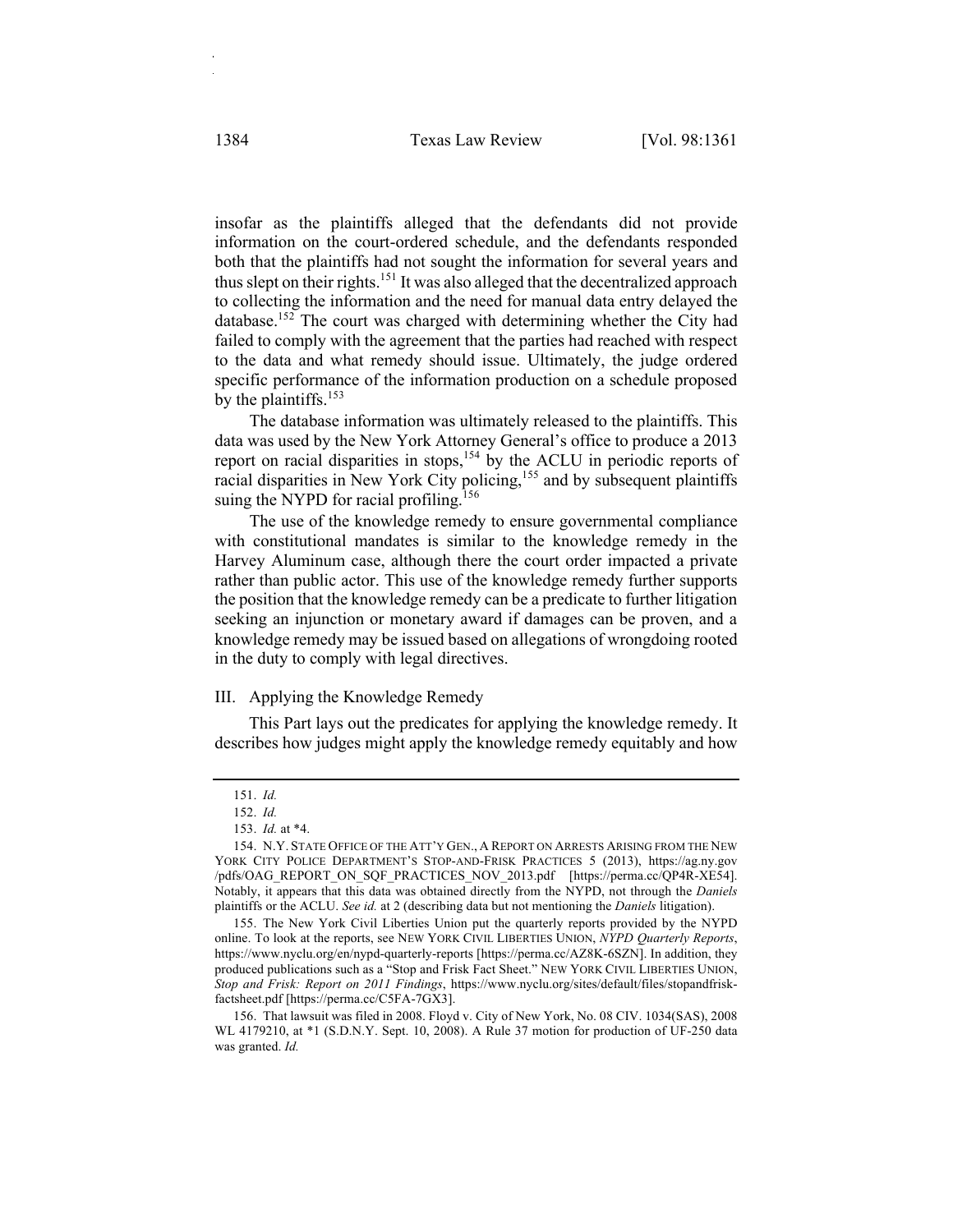they ought to distinguish it from civil discovery. Finally, it considers the preclusive effect of the knowledge remedy.

## *A. Predicates for Imposing a Knowledge Remedy*

The knowledge remedy is appropriate when the plaintiff has already shown indicia of harm at the defendant's hands and the inability to meet their burden of proof as a result of information asymmetries ordinarily (but not always) caused by the defendant's misconduct. In all the cases we have seen so far, evidence of some wrongdoing on the part of the defendant was presented to the court. Whether this evidence of wrongdoing was enough to trigger some kind of remedial action is the larger question, one that can only be resolved on a case-by-case basis. Further, in each of these cases, there were also problems of proof that were the result of information asymmetries. In at least some of them, production of these remedies was a public good they were in no one's interest to produce but in society's interest to have.

These qualities dictate the two requirements of a knowledge remedy: (1) evidence of wrongdoing, such as creating a dangerous condition putting the plaintiff in need of aid, and (2) problems of proof that are usually the result of a combination of information asymmetry and the lack of incentives of any of the participants in the litigation to create such information although its production would be a public good.

#### *B. Equitable Flexibility and Court Oversight*

The knowledge remedy is an equitable remedy, similar to an injunction, and therefore has the flexibility to come in a variety of forms: a fund to pay for medical monitoring, independent epidemiologic research, research into new technologies, or the production of information by the defendant in-house where appropriate. This flexibility also permits the courts leeway in determining whether the information asymmetries or a public-goods problem, combined with the indicia of harm presented by plaintiffs, warrant this form of remedy.

Equitable remedies such as the knowledge remedy generally share three characteristics.<sup>157</sup> They require performance of an action (or omission) rather than direct payment of money, court management of the process by which the knowledge is produced, and flexibility in relation to the plaintiff's injury rather than providing a one-for-one response to that injury.

First, equitable remedies compel action or inaction by a party, in contradistinction to legal remedies that generally compel monetary compensation.158 The knowledge remedy is not compensatory, in the sense

<sup>157.</sup> *See* Samuel L. Bray, *The System of Equitable Remedies*, 63 UCLA L.REV. 530, 551 (2016) (arguing that equity is a system).

<sup>158.</sup> *Id.* at 553 (describing the remedial aspects of equity and their role in the legal system).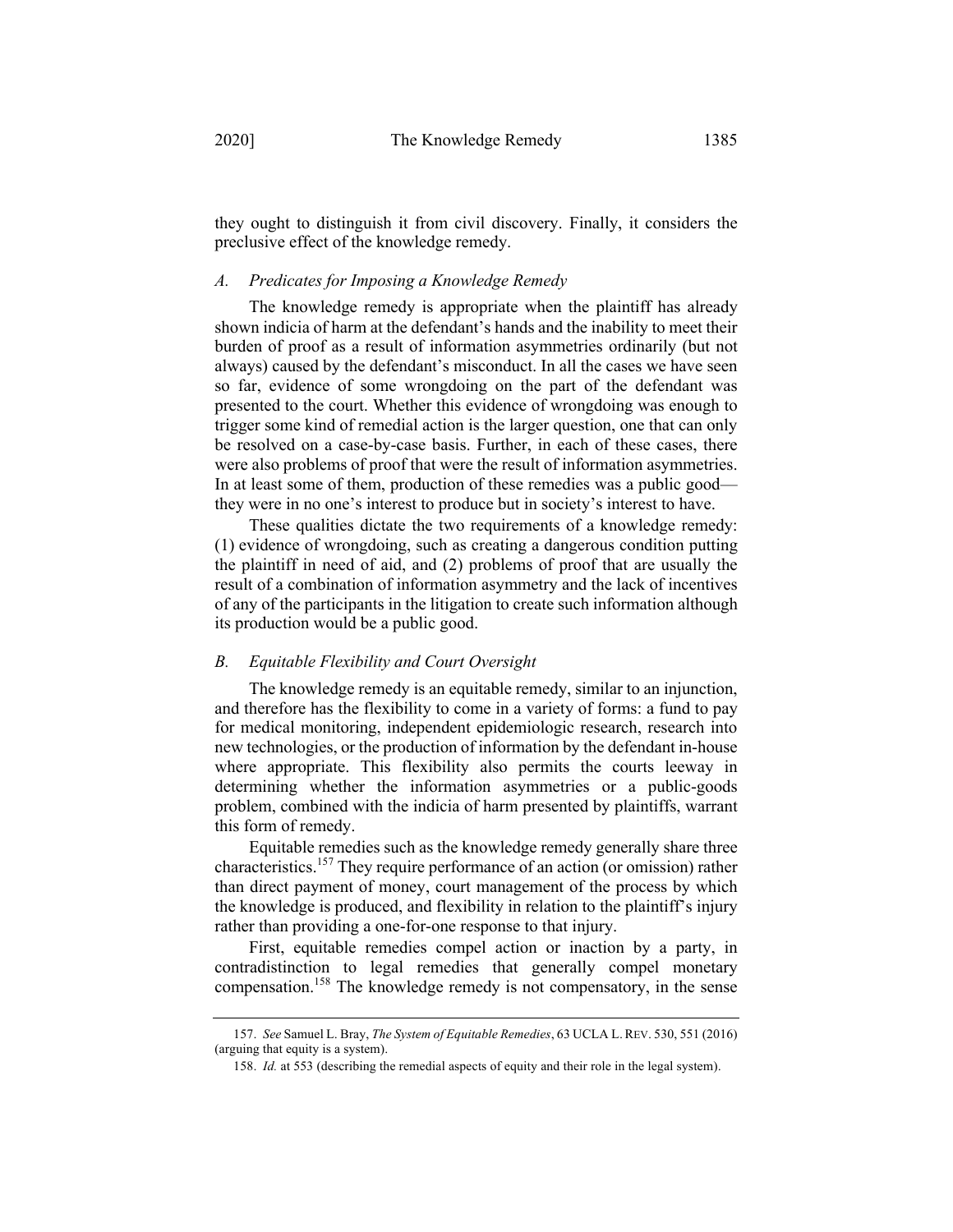that it is not a backward-looking attempt to make the plaintiff whole. But neither is it wholly like a traditional injunction, in the sense that it is not intended to prevent a defendant from taking a particular action or requiring the defendant to take such an action.

Often the knowledge remedy will require a payment, but that payment is aimed at the production of knowledge or information that did not previously exist and does not compensate the plaintiff for her injuries. For example, when a court orders an accounting, which is to say an inquiry into the defendant's handling of money or property, the idea is that in the end this information will be used to determine how much the defendant owes the plaintiff.<sup>159</sup> An order requiring the defendant to pay that amount follows. But that second order is a function of a different cause of action: breach of fiduciary duty.

In sum, a knowledge remedy requires the defendant to do something, but often this payment comes in the form of paying money to an independent entity for a specific work product rather than a compensatory payment to the plaintiff that is meant to capture their harm. For example, the defendant might pay doctors for medical monitoring, or pay an independent researcher to study whether a toxin is carcinogenic, or pay for research into alternative technologies available in other countries.

Second, equitable remedies require some management or oversight of the defendant's performance of the court's order. While legal remedies rarely present problems of compliance, equitable remedies ordinarily present problems of "specifying, measuring, and ensuring compliance."<sup>160</sup> For example, decades of litigation over compliance followed school desegregation orders in the 1970s.<sup>161</sup> Knowledge remedies face similar problems of compliance in that the requirement can often be ongoing, produced over a period of years in the case of scientific studies; the parameters of a particular set of studies or agenda for research need to be set out in the initial order; and there will usually be a need for some kind of oversight, perhaps once the study is complete, or, depending on the disputes

<sup>159.</sup> *Id.* at 553–54 (citing *Wilde v. Wilde*, 576 F. Supp. 2d 595, 608 (S.D.N.Y. 2008) ("An equitable accounting requires two steps. First, upon a showing that an accounting is warranted, an interlocutory decree is issued requiring the fiduciary to make an accounting. Once the accounting is made, a second hearing is held to establish the final amounts owed to the principal.").

<sup>160.</sup> *Id.* at 563.

<sup>161.</sup> *See, e.g.*, Kimberly Jenkins Robinson, *Resurrecting the Promise of* Brown*: Understanding and Remedying How the Supreme Court Reconstitutionalized Segregated Schools*, 88 N.C. L. REV. 787, 802–04 (2010) (describing litigation to enforce desegregation); *see also* MICHAEL J. KLARMAN, FROM JIM CROW TO CIVIL RIGHTS: THE SUPREME COURT AND THE STRUGGLE FOR EQUALITY 6–7 (2004) (providing a pessimistic history of the developments after *Brown*); MARTHA MINOW, IN BROWN'S WAKE: LEGACIES OF AMERICA'S EDUCATIONAL LANDMARK 1–4 (2010) (providing a more optimistic history).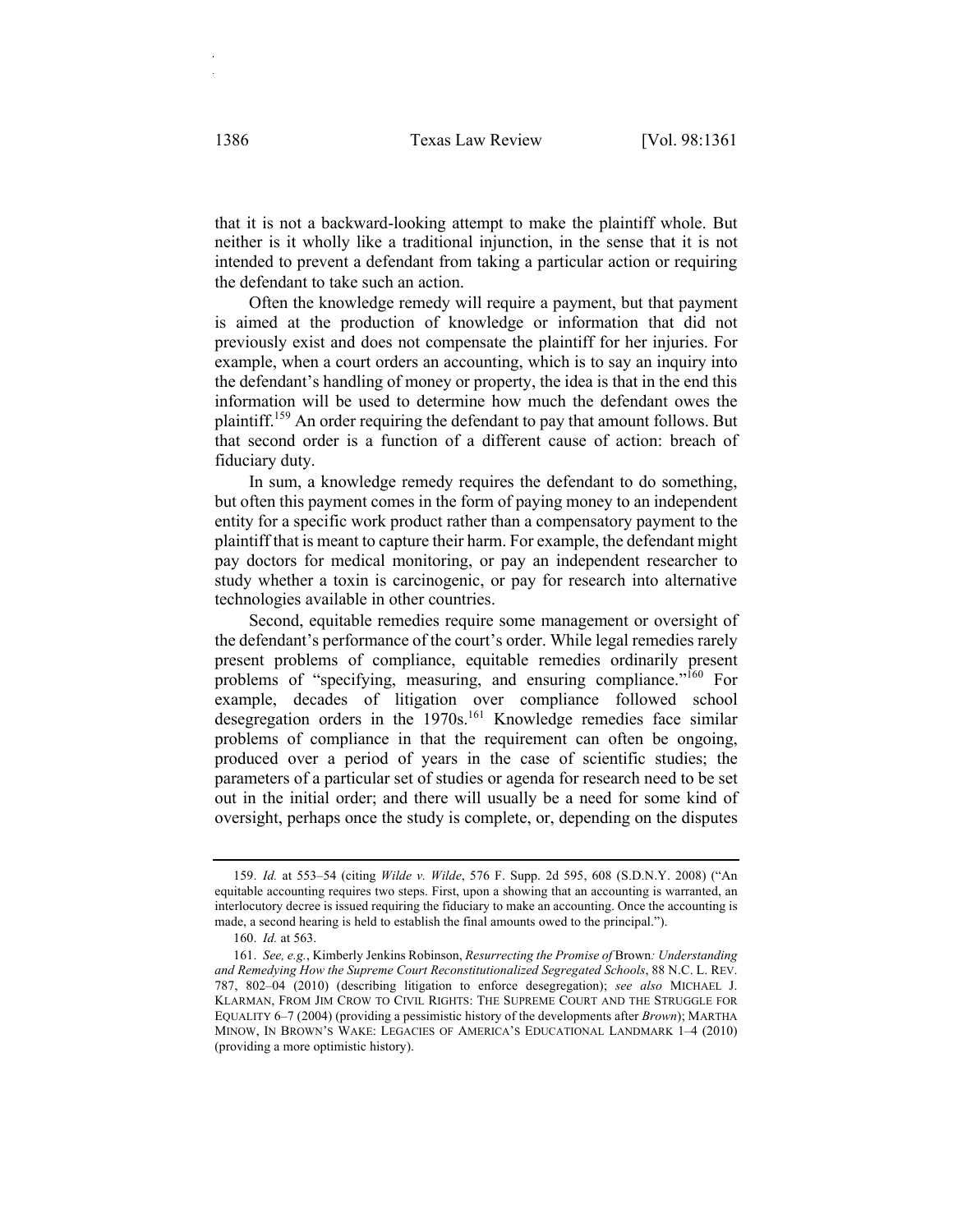between the parties, as it is ongoing. Determining the scope of study, as well as compliance with such a directive, are decisions that require the oversight characteristic of an equitable remedy.

Third, equitable remedies are flexible and not necessarily limited to returning the plaintiff to her rightful position, or at least can define the rightful position in such a way as to provide greater opportunity for the court to craft a remedy to solve complex structural problems.<sup>162</sup> There is a vigorous debate in the scholarship over whether judges overreached in the 1960s and '70s with remedies that were not aimed solely at the plaintiffs before them but rather at systemic institutional change. Some argue that the rightful position ideal is a limitation on judicial action.<sup>163</sup> Others dispute this claim, arguing that the proper approach to equitable remedies is a less constrained equitable discretion.<sup>164</sup> This latter argument is mostly made in the context of public law litigation. Because the knowledge remedy does not provide compensation for the plaintiff's physical injury, but instead remedies the plaintiff's lack of information caused by the defendant's wrongdoing, it is an equitable remedy in this sense. Rather than compensation, the knowledge remedy fills in holes created by the defendant's lack of care or the defendant's having put the plaintiff in danger.

While the knowledge remedy could be characterized as a form of injunction, there is one significant difference.<sup>165</sup> Unlike an injunction, the knowledge remedy does not require the defendant to do something to cure the harm that was caused to the plaintiff. Instead, it asks the defendant to pay to provide knowledge about how that harm might be cured, what has caused it, or what harm is occurring to the plaintiff on an ongoing basis. The costliness of the knowledge remedy, and its relative rarity, means that it is not a regularly available remedy like monetary remedies. Indeed, like an injunction, a knowledge remedy is exceptional.<sup>166</sup>

<sup>162.</sup> Bray, *supra* note 157, at 570.

<sup>163.</sup> DOUGLAS LAYCOCK, MODERN AMERICAN REMEDIES 235–36 (3d ed. 2002) (discussing the dispute over the purpose of injunctive relief and whether it is intended to place the plaintiff in the "rightful position" where she would have been absent the defendant's misconduct); *cf.* Samuel L. Bray, *Multiple Chancellors: Reforming the National Injunction*, 131 HARV. L. REV. 417, 471 (2017) (arguing that injunctions should be limited to the parties before the court and not for the benefit of third parties). While a knowledge remedy would be consistent with Bray's position on national injunctions, it would still benefit the plaintiffs before the court and third parties.

<sup>164.</sup> For a classic expression of the broad judicial role, see Abram Chayes, *The Role of the Judge in Public Law Litigation*, 89 HARV. L. REV. 1281, 1282 (1976).

<sup>165.</sup> For purposes of the class action rule, the knowledge remedy should be characterized as an injunction because it more closely resembles injunctive relief as compared with monetary relief. *See* FED. R. CIV. P. 23(b)(2) (allowing a class action if final injunctive relief is appropriate to the whole class).

<sup>166.</sup> In this sense a knowledge remedy is like an injunction. *Cf.* Samuel L. Bray, *The Supreme Court and the New Equity*, 68 VAND. L. REV. 997, 1037 (2015) (discussing the longstanding idea that injunctions are exceptional).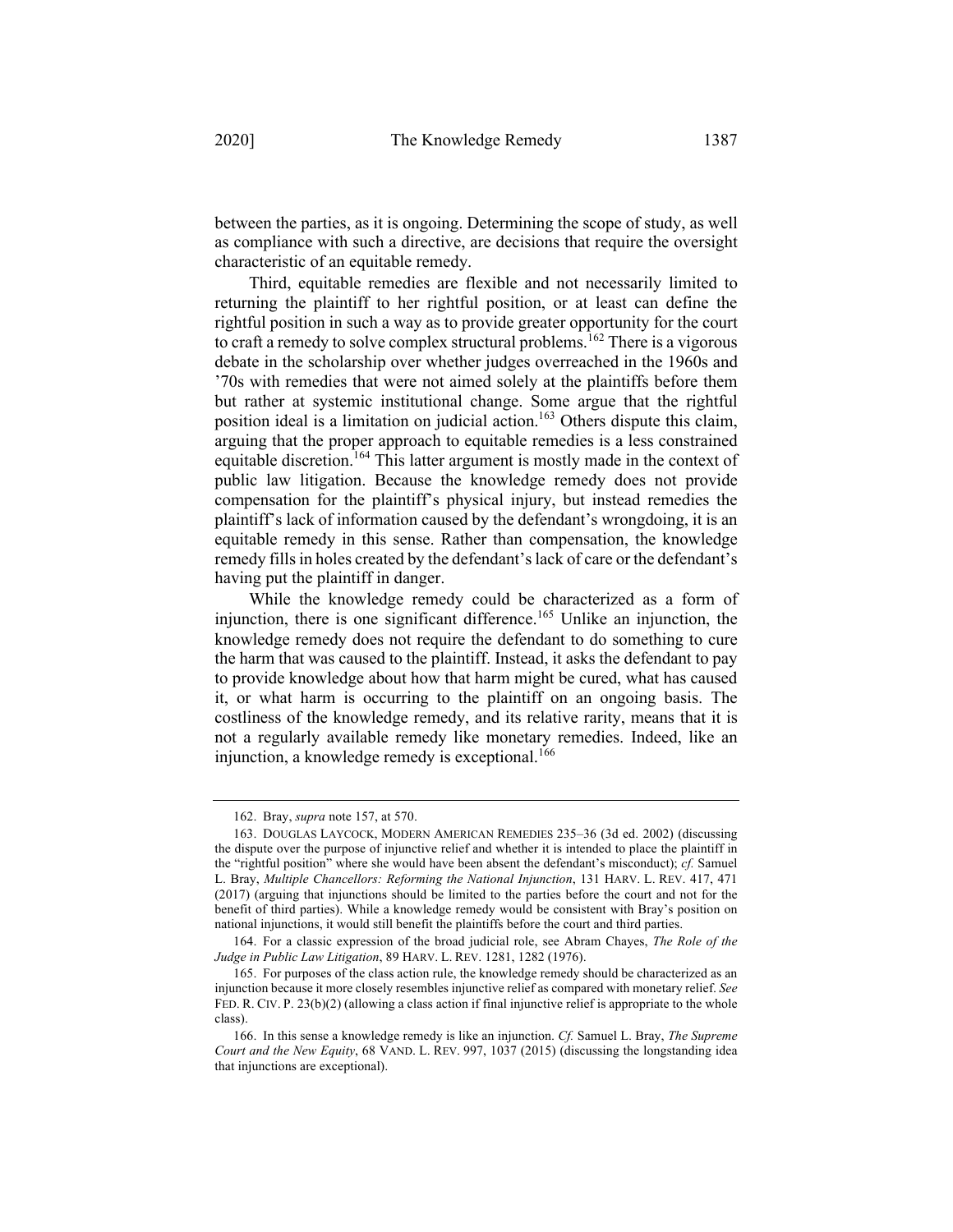## *C. Relationship to Discovery*

Many of the examples of the knowledge remedy in action show the courts confusing a knowledge remedy with discovery. Recall that in the DuPont case, the appellate court in West Virginia denied a knowledge remedy on the grounds that it was shifting the costs of discovery to the defendant impermissibly.<sup>167</sup> Indeed, the best argument against imposing the knowledge remedy is that it violates the American tradition of requiring each party to pay for the costs of litigation on her own. The problem with this narrative, as we have seen, is that the legal system often depends on publicly produced information in order for the plaintiff to prove her claim. Epidemiologic studies conducted by the government or using government funds for research, Centers for Disease Control and Prevention data, and regulations requiring legal actors to track certain data all enable plaintiffs to prove their case. None of these sources of information are paid for by the plaintiffs individually; largely because they are so costly, they would make bringing suit economically impractical.

However, the civil process used to enforce the law overlaps with its substantive and remedial requirements so that it is easy to confuse a knowledge remedy with civil discovery.<sup>168</sup> One of the jobs of the court imposing a knowledge remedy is to make this distinction. Discovery is a "show-me" process.<sup>169</sup> By contrast, a knowledge remedy is a requirement that the party being ordered to remedy a wrong create information that did not previously exist. In the accounting context, that means creating (or recreating) the accounting books with respect to transactions. The plaintiff could ask for evidence of these transactions in discovery, but if the defendant did not create them, then that request is a futile exercise. In other cases, knowledge creation may require medical studies, monitoring, or surveys. This should be expected to be a more onerous proposition than producing already extant information.170 This is at the core of the concept of a *remedy*: requiring the defendant to right a wrong by producing information that did not previously exist.

<sup>167.</sup> State *ex rel.* E.I. Dupont De Nemours & Co. v. Hill, 591 S.E.2d 318, 326–27 (W. Va. 2003).

<sup>168.</sup> This is an old problem. Justice Joseph Story mentions this problem while discussing the difficulty in maintaining the boundary of equity jurisdiction with respect to the bill for relief and the bill for discovery in his COMMENTARIES ON EQUITY JURISPRUDENCE, *supra* note 90, at § 70. While modern procedural rules are ordinarily understood to be transsubstantive, there have in fact grown up a large number of practices that are specific to certain subject matter.

<sup>169.</sup> With apologies to the state of Missouri.

<sup>170.</sup> Although, of course producing information in discovery is also expensive in some subset of cases. Alexandra D. Lahav, *A Proposal to End Discovery Abuse*, 71 VAND. L. REV. 2037, 2049 (2018).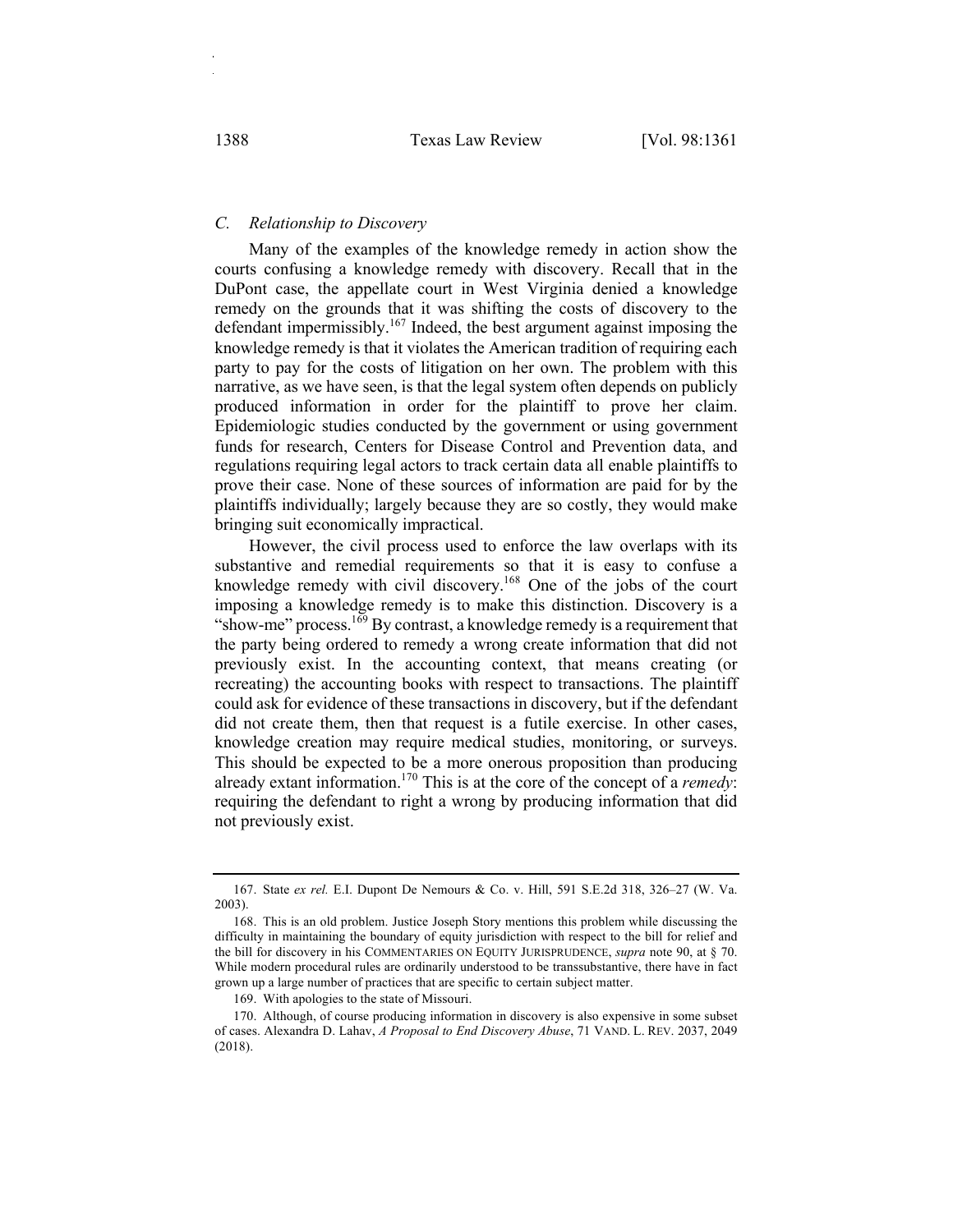As we have already seen in the discussion of the accounting, during the early period in American law, in both equity and law, procedure was intertwined with substance. The claim asserted dictated the court, the procedure, and the remedy available. Today, these categories of substantive claim and procedure are understood to be separate. This is the result of a political project begun with the Field Code.<sup>171</sup> The project was to describe procedure as a kind of handmaiden of substance, a process that in itself did not dictate outcomes.<sup>172</sup> The purpose of characterizing procedure this way was to obtain lawyer control over that process and dampen controversy by making the subject more technocratic. One of the results of the project that did affect substance was the expansion of civil discovery. Prior to the Field Code, civil discovery, such as it was, was only available in equity.<sup>173</sup> The project of incorporating civil discovery into legal claims was completed with the Federal Rules of Civil Procedure which specifically permit discovery in all claims.174

In a regime where discovery is limited to certain types of claims in certain courts, it is easy to see how it is intertwined with the claim and the remedy available for that claim. The accounting is a perfect example. Recall that in *Zaki*, the court explained that an accounting was available "in cases of especially complicated or mutual accounts, where a fiduciary relationship existed between the parties, and in cases where discovery was required."<sup>175</sup> Why, the defendant asks in that case, is an accounting necessary when civil discovery was already available to the plaintiff? The court's answer is that even in light of the availability of civil discovery to all cases, the special circumstance of the fiduciary relationship in a consignment case requires an accounting.<sup>176</sup> Part of the thinking behind the rationale (that despite the availability of civil discovery an accounting is required) is the distinction between *creating* information and *showing* information.

To determine whether a knowledge remedy is appropriate, once the threshold showing that the plaintiff has been placed in danger by the defendant's conduct, the court must inquire into whether there is informational asymmetry or a public goods problem. This inquiry will overlap with the question of whether this information gap can be cured with discovery of information the defendant already *has* or whether it requires the

<sup>171.</sup> *See generally* KESSLER, *supra* note 93, at 152–199 (describing political and economic forces that drove procedural change).

<sup>172.</sup> *Id.* at 147.

<sup>173.</sup> *See* Stephen N. Subrin, *How Equity Conquered Common Law: The Federal Rules of Civil Procedure in Historical Perspective*, 135 U. PA. L. REV. 909, 919 (1987) (describing the historical usage of equity discovery processes before the enactment of the *Federal Rules of Civil Procedure*).

<sup>174.</sup> *See* FED. R. CIV. P. 26 (permitting broad discovery).

<sup>175.</sup> Zaki Kulaibee Establishment v. McFliker, 771 F.3d 1301, 1311 (11th Cir. 2014).

<sup>176.</sup> *Id.* at 1312.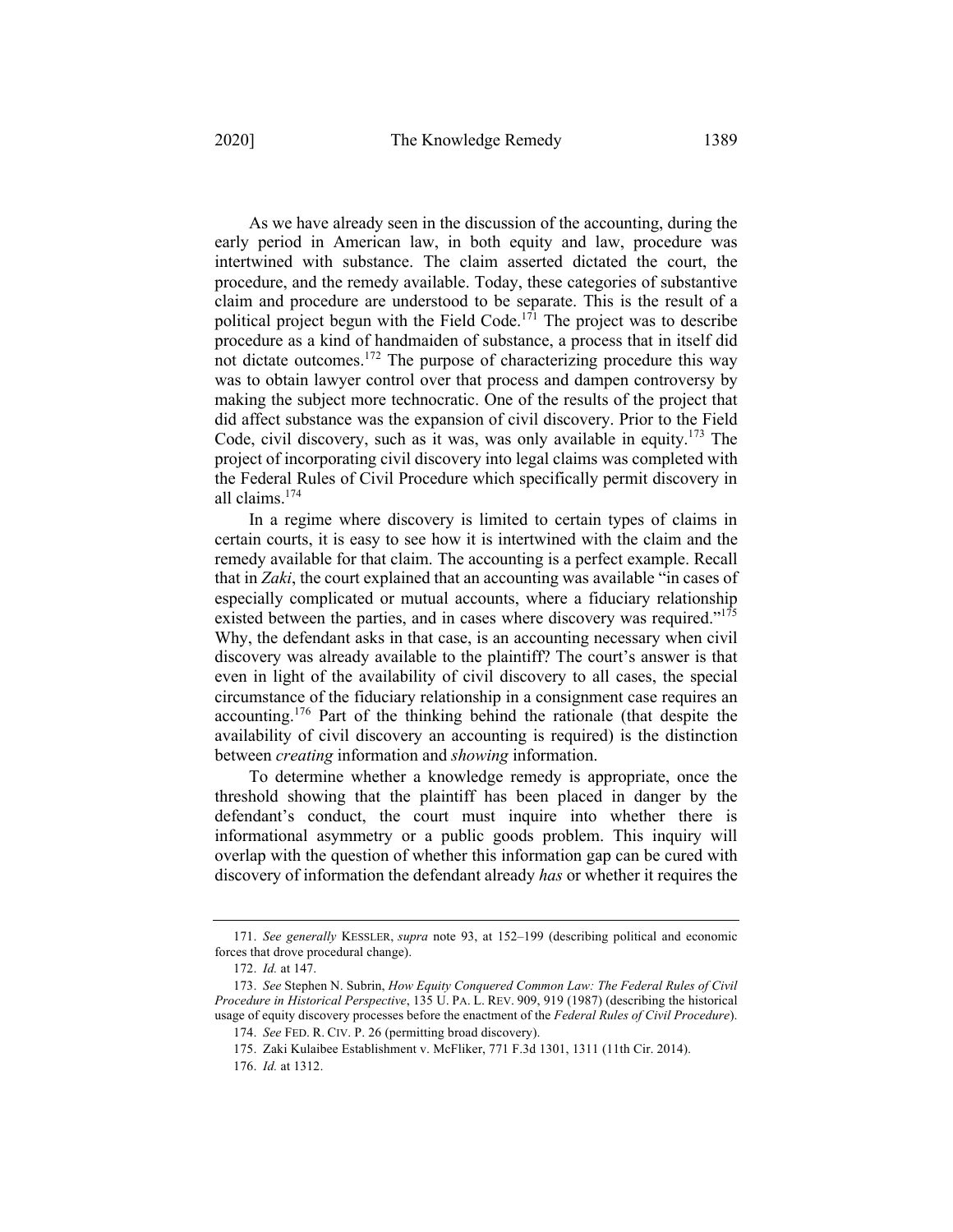defendant to produce *new* information. This poses some difficulties around the edges. For example, in an accounting, is the information needed to account for the consigned goods already in the defendant's possession, therefore properly understood as discovery? Or is this information that can only be produced under supervision, as occurred in *Zaki*, in which case a remedial order is required? Or suppose a defendant failed to comply with a regulatory mandate to retain certain employment information such as employee time spent donning and doffing protective clothing.<sup>177</sup> The determination of the time spent donning and doffing could be characterized as part of discovery, usually paid for by the plaintiff. But because the absence of information was caused by the defendant's failure to comply with the law, it could also be characterized as a knowledge remedy for which the defendant must pay.

Although a knowledge remedy may sometimes overlap with discovery, in general the distinction between information that the defendant has and information the defendant must create should be sufficient in the run of cases to determine whether the order is remedial rather than procedural and therefore not subject to the American rule that each party bear the costs of proving her own case.

#### *D. Preclusion*

The timing problem in awarding knowledge remedies is a serious one because the knowledge remedy is often a preliminary remedy to a damages action. The result is that the defendant may face two lawsuits, one seeking a knowledge remedy and the second seeking damages. For example, in the case of the accounting, the accounting itself is a predicate to the award of damages for breach of fiduciary duty or contract. As discussed earlier, however, only if the accounting reveals that the defendant acted wrongfully, by converting the property or otherwise violating its duty to the plaintiff, does the defendant have to pay. Similarly, the diagnosis and monitoring remedy in *Friends of the Children* was a prejudgment remedy that anticipated a final monetary remedy at the end of the litigation.

Yet the knowledge remedy may also be final. For example, medical monitoring is sometimes a final remedy.<sup>178</sup> In general, the knowledge remedy will be final in cases where monitoring and knowledge-production are expected to produce compliance with the law in themselves, rather than as a

<sup>177.</sup> Tyson Foods, Inc. v. Bouaphakeo, 136 S. Ct. 1036, 1043–45 (2016) (discussing how the company failed to keep records that would have proven or disproven plaintiffs' claim, permitting plaintiffs to present statistical evidence).

<sup>178.</sup> *See, e.g.*, Petito v. A.H. Robins Co., 750 So. 2d 103, 108 (Fla. Dist. Ct. App. 1999) (upholding medical monitoring as final remedy under Florida law).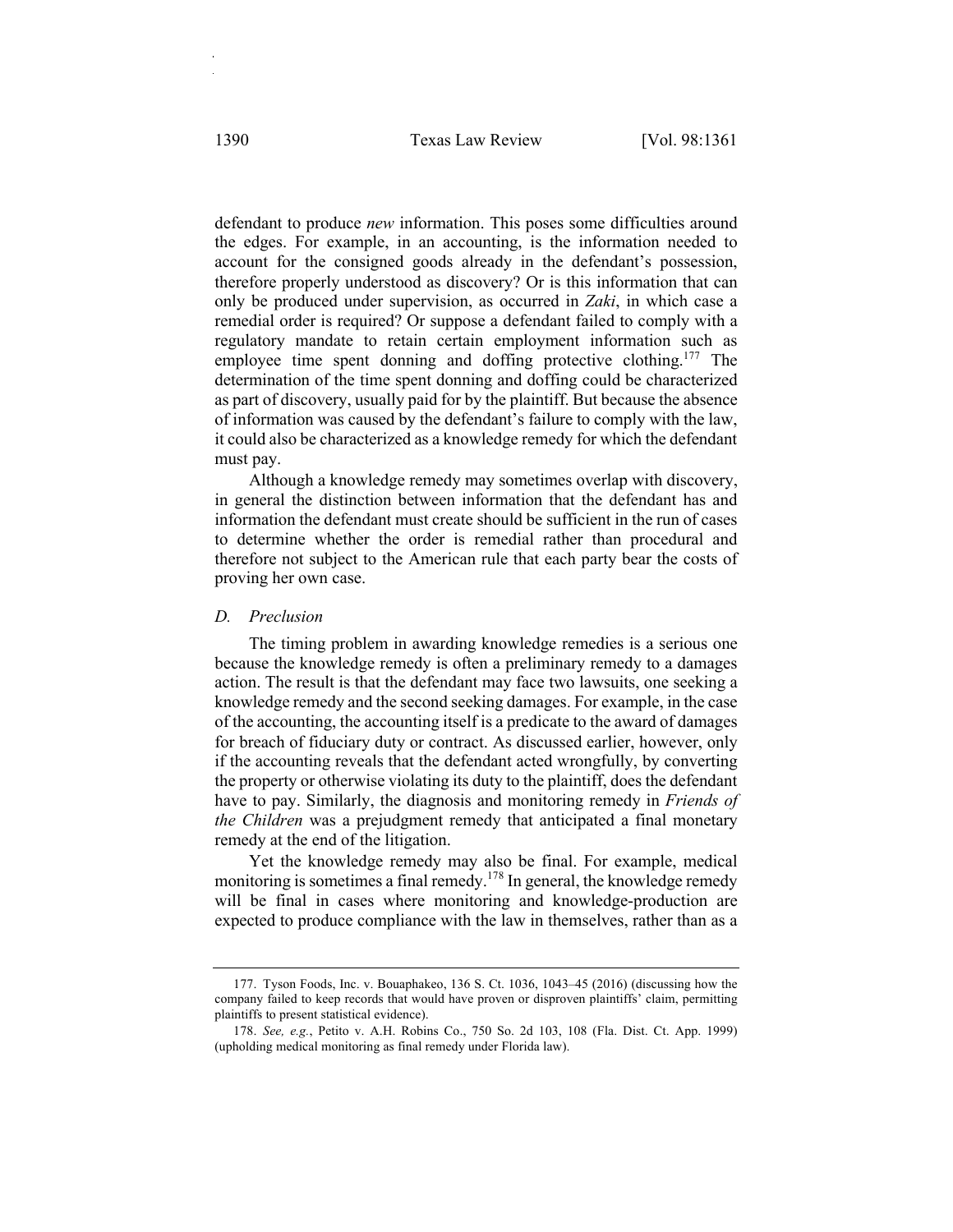predicate to later compensation. This latter case describes the *Daniels* situation, in which proof of racial profiling led to a remedy that included tracking for compliance purposes. When it was learned that the practice continued despite this remedy, a second lawsuit was brought.<sup>179</sup>

May the plaintiff bring a second claim against the same defendant if the production of knowledge indicates that there is further liability? This is a concern because the general rule in civil litigation is that one must bring all claims arising out of the same transaction or occurrence at once.<sup>180</sup> To bring some claims and not others is called "claim splitting" and is frowned upon in nearly all jurisdictions.<sup>181</sup>

Knowledge remedies need not be preclusive of subsequent monetary remedies arising out of the information obtained in the first suit, even with the principle against claim splitting in place. For example, medical monitoring has been held not to preclude a subsequent claim for personal injury.<sup>182</sup> This is often because the state will have adopted a discovery rule for the attachment of preclusive effect in tort. The plaintiff's claim only becomes viable when they have discovered their injury. In some jurisdictions, the law goes further and states that the cause of action accrues only when "the victim is aware of the injury or disease and of the facts indicating that a third party is or may be responsible."<sup>183</sup> In such jurisdictions, the medical monitoring case may be a precursor to subsequent personal injury litigations, as occurred in the DuPont case.

The DuPont case raises a second possibility, however. In jurisdictions where there is a discovery rule only, it may be that the plaintiff will not be able to file a subsequent suit if she knew of her injury but not the cause, even if that cause was discovered by a knowledge remedy. In the DuPont case, the parties' agreement permitted follow-on litigation. It may be that, in some cases, the court would have to retain jurisdiction in order to allow recovery once the information produced by the knowledge remedy is available.

<sup>179.</sup> *See* Floyd v. City of New York, No. 08 Civ. 1034(SAS), 2008 WL 4179210, at \*1–2 (S.D.N.Y. Sept. 10, 2008) (describing history of rulings for *Daniels* settlement that led to more litigation).

<sup>180.</sup> *See* RESTATEMENT (SECOND) OF JUDGMENTS § 24 (AM. LAW INST. 1982) (describing transactional test to determination of claim for preclusion purposes).

<sup>181.</sup> *See id.* § 25 (stating that the claim-splitting rule in § 24 extinguishes plaintiffs' claims even if they are prepared for a second action).

<sup>182.</sup> *See Petito*, 750 So. 2d at 106 (holding "that plaintiffs in medical monitoring cases will not be precluded by the rule against splitting causes of action from bringing claims for whatever physical injuries they suffer if and when they arise").

<sup>183.</sup> Ayers v. Jackson TP., 525 A.2d 287, 300 (N.J. 1987). *But see* Sinclair v. Merck & Co., 948 A.2d 587, 593 (N.J. 2008) (describing subsequent limitations on the holding in *Ayers* in product liability cases brought under New Jersey statutory law).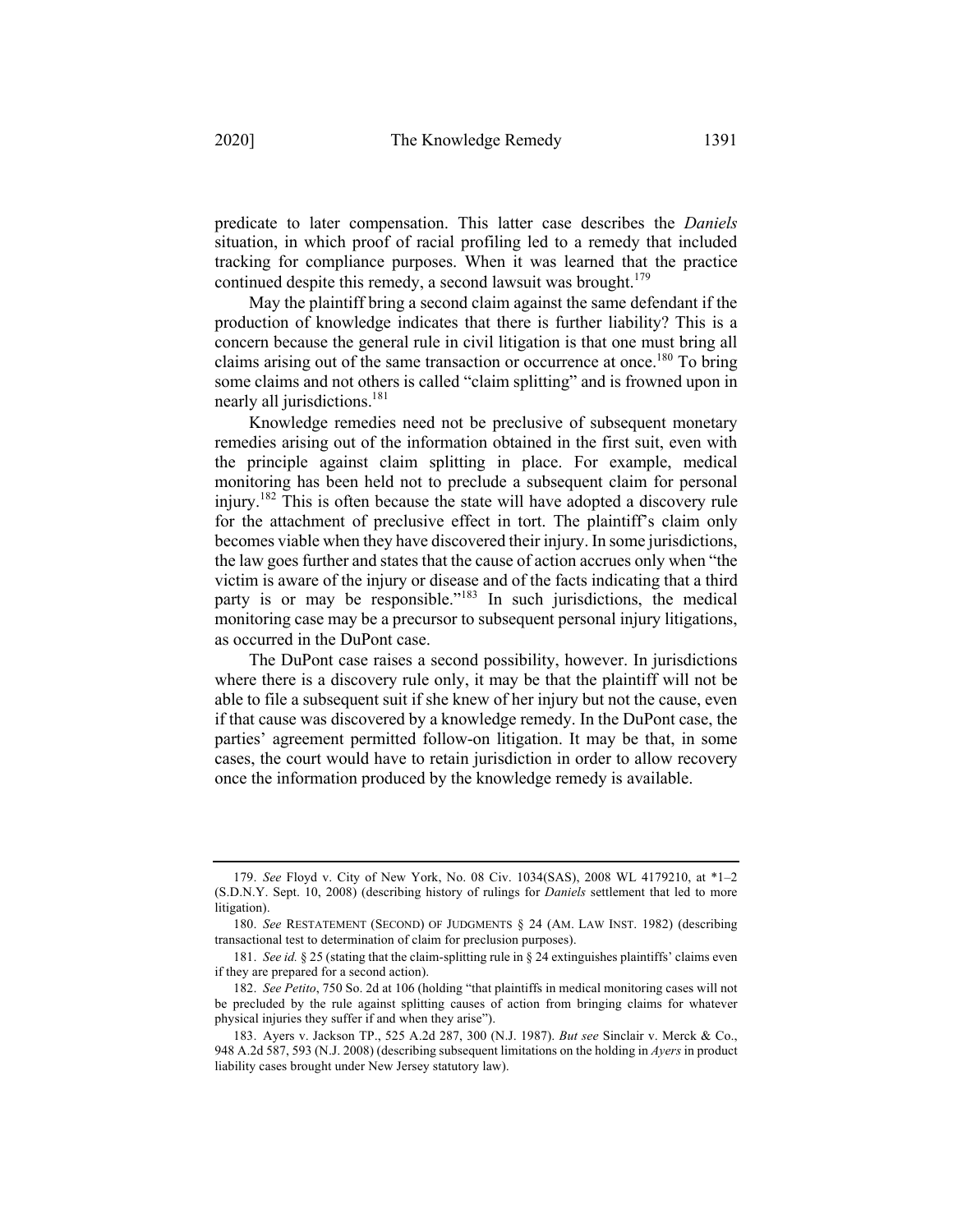The provision against claim splitting also does not apply to subsequent events.<sup>184</sup> As a result, individuals harmed by a continuing practice, as occurred after the *Daniels* litigation, for example, may use the information obtained in the first litigation in their subsequent suit about ongoing events.

#### IV. Evaluating the Knowledge Remedy

This Part considers the normative arguments in favor of and against a knowledge remedy. There are four main arguments favoring knowledge production as a remedial tool. First, the knowledge remedy fills a regulatory gap in cases where, due to agency capture or other failures of oversight, untested products or toxins enter the market and are alleged to injure people. Second, the knowledge remedy promotes the creation of the public good of knowledge production about the effects of products on the populace, a form of knowledge which past conduct demonstrates is not in the interests of manufacturers to create. Third, the knowledge remedy can also increase legitimacy of the judicial branch by avoiding accusations that the results of cases are based on so-called junk science. Fourth, as a regulatory mechanism, it may be a way for companies to avoid bankruptcy from litigation based on what turn out to be erroneous understandings of causation on the one hand, and an administrative requirement of preapproval of products and toxins before they are marketed, on the other.

There are also four main arguments against the knowledge remedy. First, the knowledge remedy delays recovery for the set of plaintiffs who would have won their lawsuits despite uncertainty. Second, one might argue that the knowledge remedy is really a new duty to test in disguise. Third, the knowledge remedy may promote claim splitting, thereby increasing the amount of litigation. Finally, the knowledge remedy may be an improper expansion of the judicial role to what Lon Fuller would have called "polycentric" disputes better handled by regulatory bodies.<sup>185</sup>

One additional set of arguments with respect to the knowledge remedy not addressed here involve its likely impact on primary conduct. That is, is the knowledge remedy socially optimal? I leave this question for another paper.

184. Media Rights Techs., Inc. v. Microsoft Corp., 922 F.3d 1014, 1022 (9th Cir. 2019) (quoting Stanton v. D.C. Court of Appeals, 127 F.3d 72, 78 (D.C. Cir. 1997)) ("Federal law is clear that postjudgment *events* give rise to new claims, so that claim preclusion is no bar." (emphasis added)).

<sup>185.</sup> Lon L. Fuller, *The Forms and Limits of Adjudication*, 92 HARV. L. REV. 353, 394–95 (1978).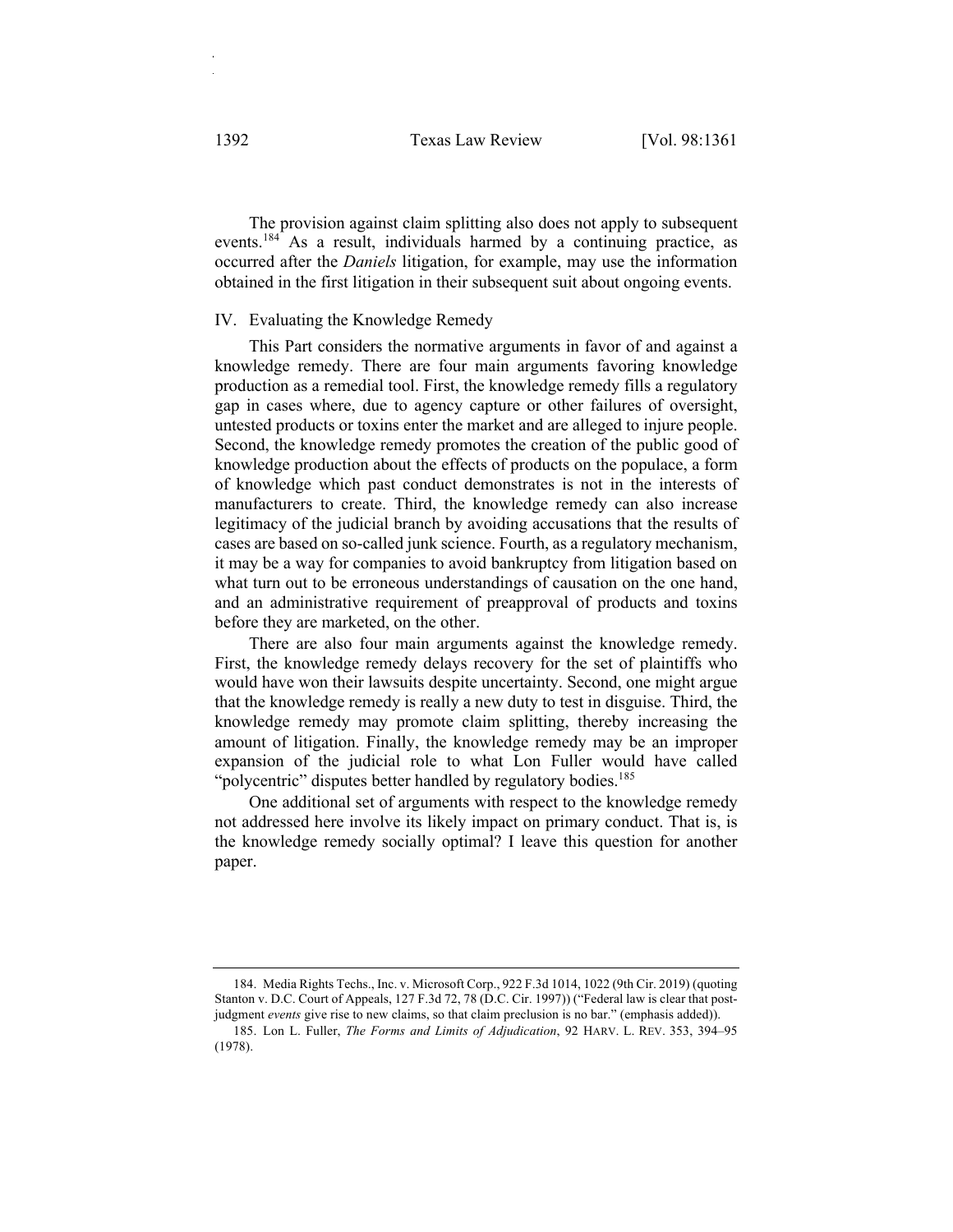## *A. Arguments in Favor*

This subpart describes arguments in favor of the knowledge remedy.

*1. Filling a Regulatory Gap.—*As many of the cases described above illustrate, the knowledge remedy can fill a regulatory gap. In an ideal world, agencies would conduct studies on chemicals such as C8, would monitor emissions from plants such as the Harvey Aluminum plant in Oregon, and would maintain and review records of stops and frisks to make sure they were not conducted on a discriminatory basis. But as these cases illustrate, agencies can fall short in their oversight.

There are many reasons for such failure and it is beyond the scope of this Article to analyze them all. Sometimes, as in the DuPont case, the agency may simply be unaware of the existence of the chemical and does not consider testing it for that reason. Or as also occurred in the DuPont case, an agency may be influenced by the manufacturer to limit testing or announce the safety of a chemical about which it has little information. Other times the agency may be fooled by misconduct on the part of the company, as occurred when the Harvey Aluminum plant released testing data from a period when it was shut down to show lower emissions. Whatever the reason, the absence of regulatory oversight means that chemicals and products are not safety tested. The knowledge remedy fills this gap by requiring such testing.

The knowledge remedy is an incomplete gap-filler. It would apply where the company has acted wrongfully to endanger the plaintiffs, often by failing to test despite indicia of danger and exposing the population to the product, or by deliberately sowing scientific uncertainty in the face of emergent evidence of risk. But in cases where there are no indicia of danger, the company could not be required to pay for knowledge production. In such cases, only government testing or public funding of testing would be able to fill the gap.

*2. Promotes Public Goods Creation.—*A second benefit of the knowledge remedy is that it promotes the creation of a public good, which is to say it fosters information that benefits the public and which is not in the interest of those who can or would be expected to create it. For example, an analysis of the costs and benefits of the DuPont litigation from the company perspective showed that it was not in the interest of DuPont to study the carcinogenic effects of that chemical.<sup>186</sup> Indeed, given the benefits to the company of continuing to produce Teflon, and the costs of moving to a different chemical, it turns out that from a pure-profit point of view, the company decided not to conduct studies even after they had evidence of birth defects among female

<sup>186.</sup> Shapira & Zingales, *supra* note 34, at 14–20.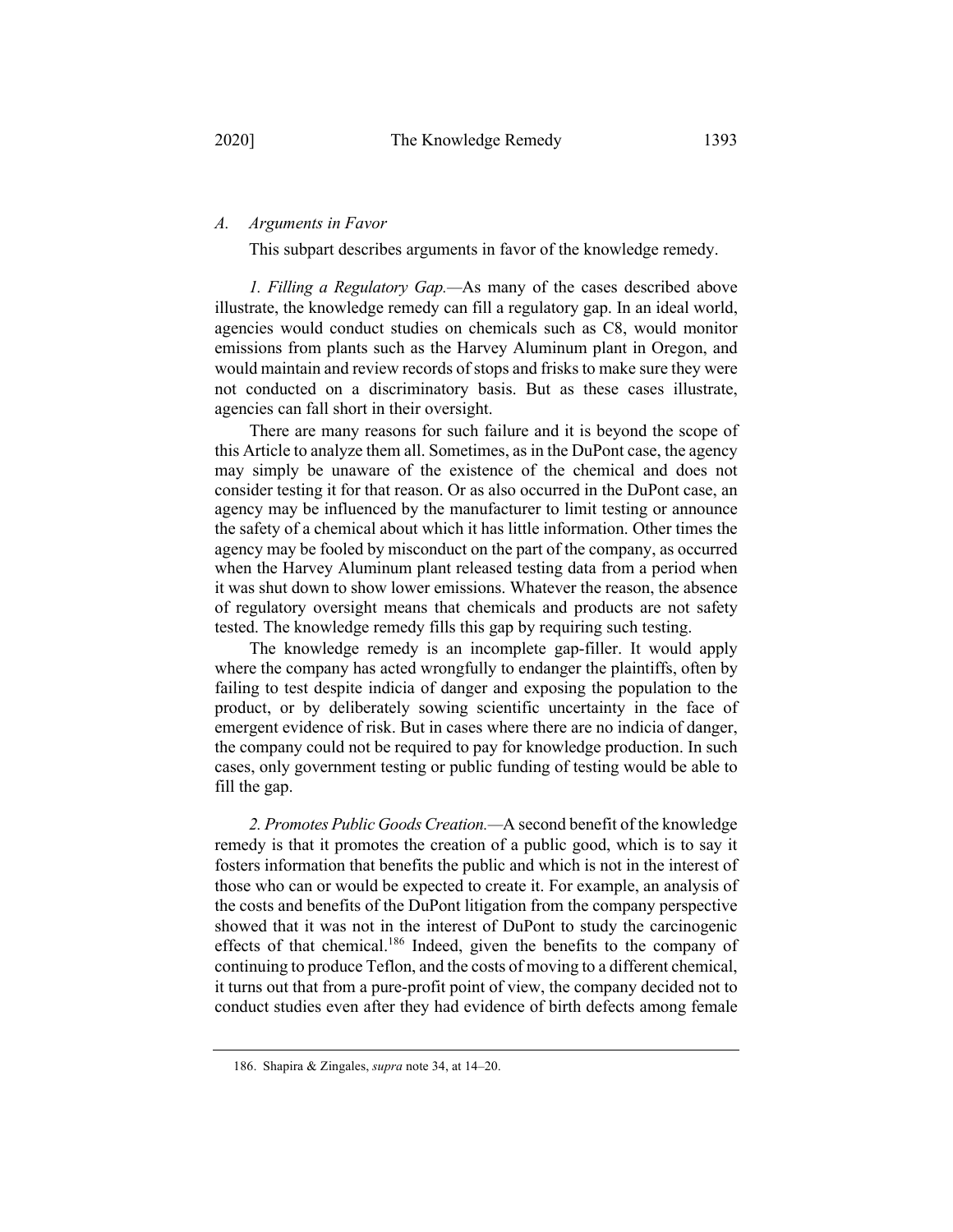employees. That study concluded that it was value maximizing for DuPont to continue polluting because DuPont made more money over the period that it polluted than it ultimately paid out in liability.<sup>187</sup>

In a first-best world, studies of risk exposure from chemicals and products would be publicly funded. As noted in the previous subpart, however, public agencies often do not test or provide funding to test products and chemicals which may cause harm. This can be the result of regulatory capture, insufficient funding, or any number of reasons. Reports also indicate that public funding for scientific studies is down in general.<sup>188</sup> Without the assistance of the National Science Foundation, for example, is it possible to count on third parties to adequately study drugs, medical devices, and chemicals to protect safety?

The knowledge remedy provides a backstop when funding for studies either before dissemination of a product or toxin, or after its dissemination, is not available. The drawback of the knowledge remedy, as compared to publicly funded research, is that it is an after-the-fact remedy because it is only available in cases where the plaintiff can show that the defendant has created a dangerous condition, even if the plaintiff does not have enough information to prove causation. Still, late is better than never in many of these cases. For example, how long would DuPont have continued to spill C8 into the local water in the absence of litigation?

*3. Legitimacy: Avoids "Junk Science" Accusation.—*One of the most powerful arguments against mass tort litigation in general is the allegation that juries rely on so-called junk science when they hold manufacturers accountable. This accusation erodes the legitimacy of the court system which is built on accuracy of decision-making and trial as a search for truth.

The poster child for the accusation of junk science in the courts was the silicone breast implants case involving Dow Corning.<sup>189</sup> That was in part a case of regulatory failure because the Food and Drug Administration (FDA) did not have the power to require testing of the product when it was first made available. That power was only statutorily granted many years after this type

trends-federal-rd [https://perma.cc/968F-EF8U].

<sup>187.</sup> *Id.* at 20.

<sup>188.</sup> David R. Johnson, *With Federal Funding for Science on the Decline*, *What's the Role of a Profit Motive in Research?*, CONVERSATION (June 5, 2018, 6:46 AM), http://theconversation.com /with-federal-funding-for-science-on-the-decline-whats-the-role-of-a-profit-motive-in-research-93322 [https://perma.cc/MT6C-X26J] (describing the downward trend in federal funding for science)*.* For underlying data, see Am. Ass'n for the Advancement of Sci., *Historical Trends in Federal R&D* (June 2019), https://www.aaas.org/programs/r-d-budget-and-policy/historical-

<sup>189.</sup> *See generally* MARCIA ANGELL, SCIENCE ON TRIAL: THE CLASH OF MEDICAL EVIDENCE AND THE LAW IN THE BREAST IMPLANT CASE (1996) (recounting the controversy surrounding the case and the medical evidence presented therein).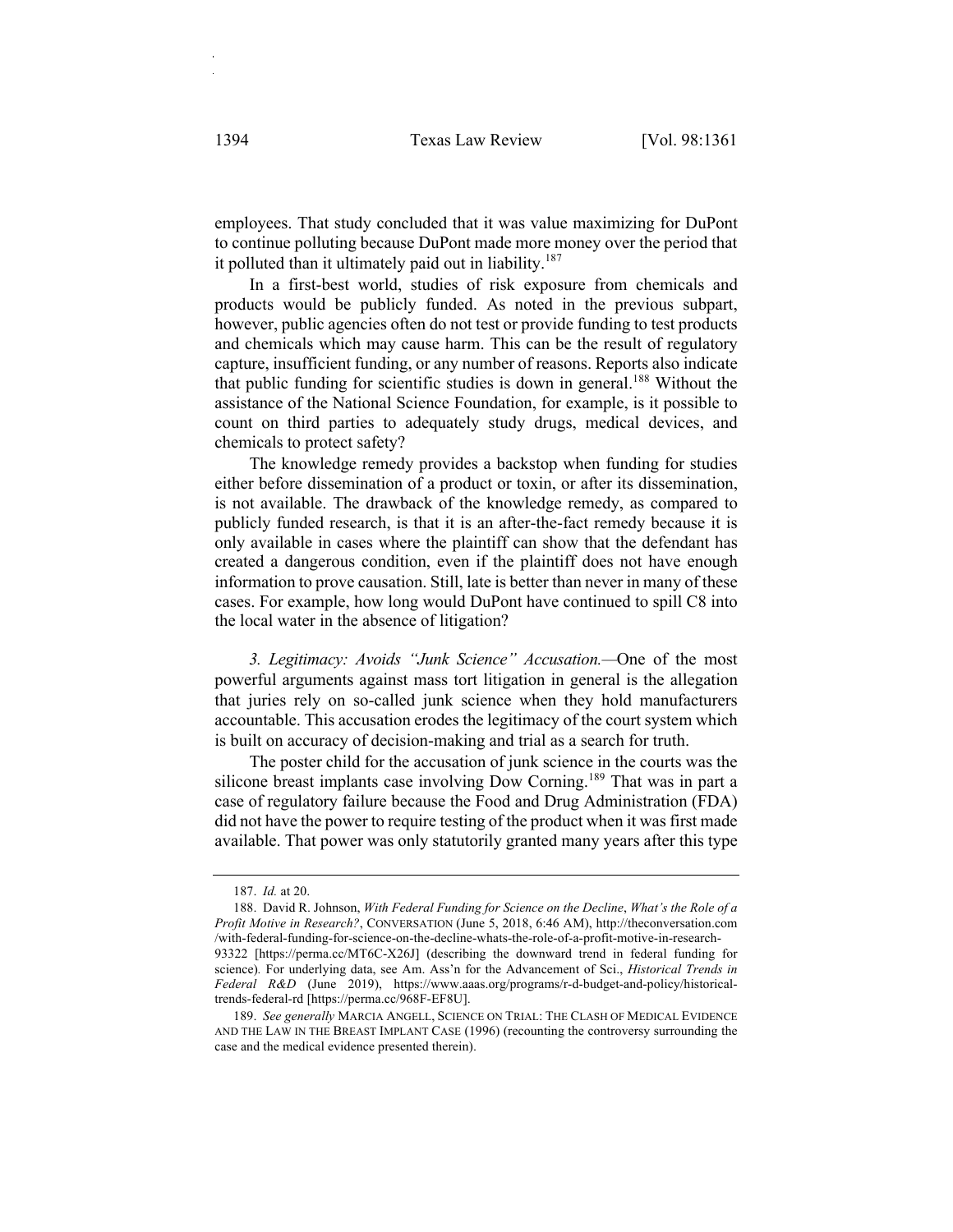of implant went on the market. There was evidence that the company hid information about leakage of silicone from its implants and some evidence that leaking silicone could be harmful.<sup>190</sup> Lawsuits were brought alleging that the leakage caused autoimmune disease.<sup>191</sup> Studies conducted in the 1990s showed that the silicone leaks could not be linked to the disease but not before the company went bankrupt as a result of the litigation.<sup>192</sup> Later studies showed an association between autoimmune disorders and breast implants, however, raising questions about the initial reaction to this litigation.<sup>193</sup>

For a more recent example, consider the legal exposure of Bayer AG after purchasing the agricultural company Monsanto discussed earlier. With litigation around Monsanto's herbicide Roundup expanding, Bayer's market capitalization was slashed by roughly \$50 billion.<sup>194</sup> Yet evidence in these cases, especially evidence of causation, is highly contested. In the Roundup litigation, for example, there were dueling experts on both sides. The first trial resulted in a  $\frac{$289}{$289}$  million verdict for the plaintiff.<sup>195</sup> On appeal, a group of doctors filed an amicus brief arguing that the juror's decision in the first Roundup trial was based on "emotional manipulation" rather than "accepted scientific evidence and rigorous scientific reasoning."<sup>196</sup>

This was a case about which the jurors cared deeply enough to write to the judge defending their verdict as he considered a motion to remit the

<sup>190.</sup> Deborah R. Hensler & Mark A. Peterson, *Understanding Mass Personal Injury Litigation: A Socio-Legal Analysis*, 59 BROOK. L. REV. 961, 992–93 (1993). The FDA did not have the power to regulate medical devices when silicone implants entered the market. *Id.* When Congress passed legislation giving the FDA that authority, silicone implants stayed on the market while the FDA considered their safety. *Id.* Internal documents from Dow Corning eventually emerged stating the potential harmful effects of the implants. *Id.*

<sup>191.</sup> *Id.* at 996.

<sup>192.</sup> This is the traditional story. For a description, citing cases denying the admissibility of expert evidence of causation, see Michael D. Green & Joseph Sanders, *Admissibility Versus Sufficiency: Controlling the Quality of Expert Witness Testimony*, 50 WAKE FOREST L. REV. 1057, 1078 (2015).

<sup>193.</sup> Christopher Coroneos et al., *US FDA Breast Implant Postapproval Studies: Long-term Outcomes in 99,993 Patients*, 269 ANNALS OF SURGERY 30–36 (2019).

<sup>194.</sup> Ruth Bender, *Bayer's Roundup Problem Slashes Its Market Value*, WALL ST. J. (May 19, 2019, 6:11 PM), https://www.wsj.com/articles/bayers-roundup-woes-send-investors-fleeing-11558266059 [https://perma.cc/4UXF-M84V] (stating that Bayer had lost 45% of its market capitalization due to concerns about liability from Roundup litigation).

<sup>195.</sup> Holly Yan, *Jurors Give \$289 Million to a Man They Say Got Cancer from Monsanto's Roundup Weedkiller*, CNN (Aug. 11, 2018, 9:28 PM), https://www.cnn.com/2018/08/10/health /monsanto-johnson-trial-verdict/index.html [https://perma.cc/9SHF-WUSF].

<sup>196.</sup> Amanda Bronstad, *California Physicians: Jury Disregarded Science in \$289M Roundup Verdict*, LAW.COM (Sept. 6, 2019, 4:13 PM), https://www.law.com/therecorder/2019/09/06 /california-physicians-jury-disregarded-science-in-289m-roundup-verdict/ [https://perma.cc /C3KN-6MQZ].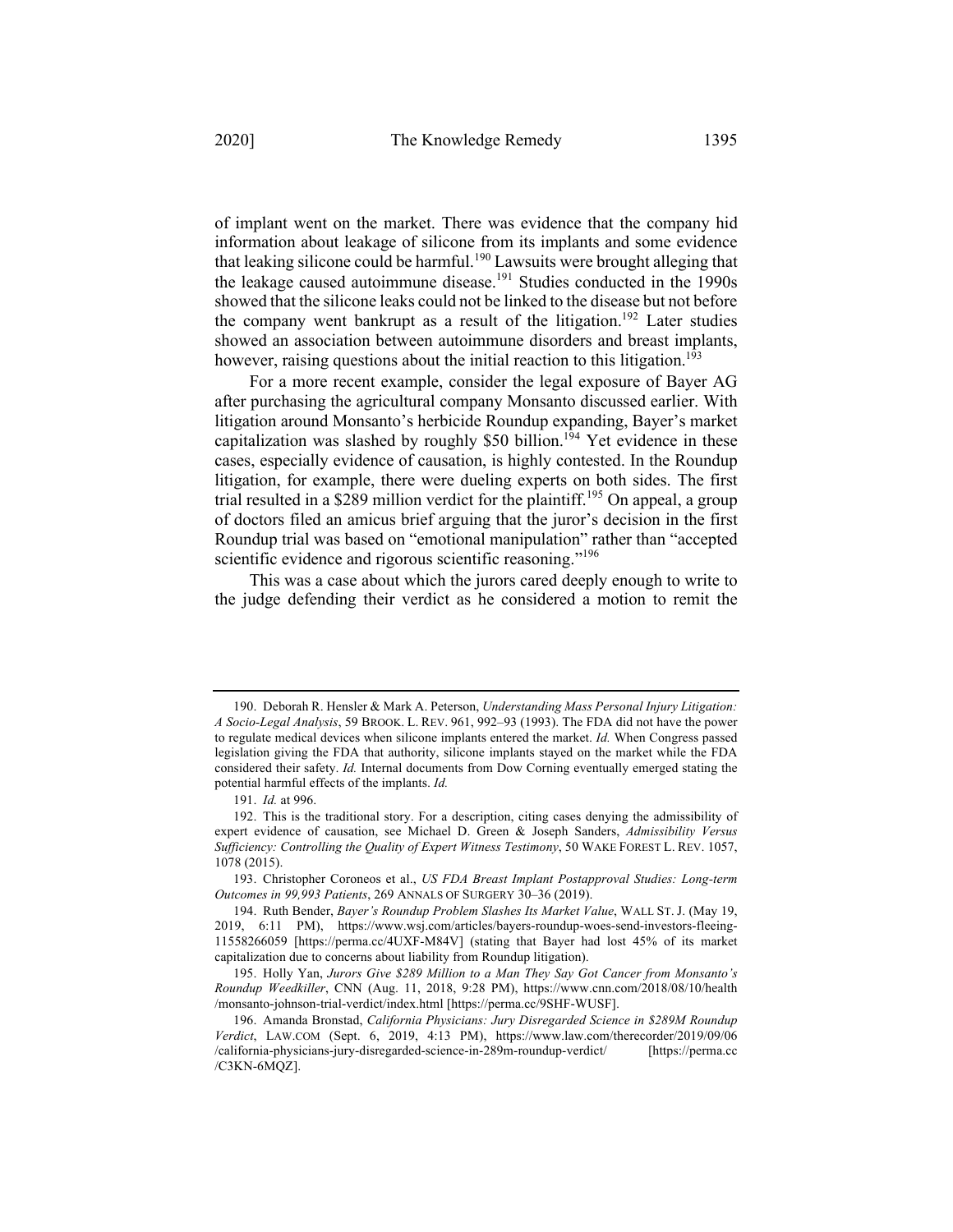amount.<sup>197</sup> It is extremely rare for jurors to write such letters and demonstrates how important these cases are to the citizens who sit as adjudicators as well as the plaintiffs and defendants. The fact that these cases are important, that jurors listen carefully to the evidence and believe they are impartial, demonstrates how important to the sociological legitimacy of the system it is to avoid inaccurate accusations of junk science when, what in fact is at issue, is preventable scientific uncertainty. In situations such as that involving Roundup, the issue is not that some of the evidence relied on was quackery. Rather, it is that the studies remain inconclusive, and the company believes it should not be held liable based on such inconclusive studies. The result, unfortunately, is a full-frontal attack on the justice system itself rather than a debate about the quantum of evidence.

The knowledge remedy could mitigate such attacks by first ordering the production of adequately funded, independent research and only then trying liability. This would avoid situations such as the Dow Corning breast implant cases but also enable litigation in appropriate situations such as that involving DuPont's pollution with C8.

*4. Avoids Bankruptcy on the One Hand and Preapproval on the Other.—* Concerns over products and chemicals that are mass-produced could lead to two outcomes. The first is that the government will require preapproval, and the second is that litigation will result in bankruptcy. The knowledge remedy may provide a middle ground between these two choices, limiting exposure to bankruptcy while not requiring testing prior to market. Testing prior to market may be a better solution for avoiding harm to thousands and consequent litigation. For example, some have argued that the problem at the root of the breast implants litigation against Dow Corning was the defendant company's failure to test its products.<sup>198</sup> But for purposes of this paper, I assume that such a proposal would have difficulty being implemented due to industry objections. The knowledge remedy is a second-best option.

One possibility for avoiding mass tort litigation and potential bankruptcy is to require preapproval of products and chemicals before they can be sold, used, or released into the air and water. Too many products are never tested. For example, Dow Corning's breast implants were not tested

<sup>197.</sup> Tina Bellon, *Jurors Urge Judge to Uphold \$80 Million Roundup Verdict Against Bayer*, REUTERS (July 8, 2019, 1:12 PM), https://www.reuters.com/article/us-bayer-glyphosate-lawsuit /juror-urges-us-judge-to-uphold-80-million-roundup-verdict-against-bayer-idUSKCN1U3263 [https://perma.cc/9D55-CN86].

<sup>198.</sup> *See, e.g.*, Rebecca S. Dresser et al., *Breast Implants Revisited: Beyond* Science on Trial, 1997 WIS. L. REV. 705, 707 ("[T]he silicone gel breast implant controversy arose because manufacturers, physicians, and federal officials allowed the devices to be used without adequate safety data.").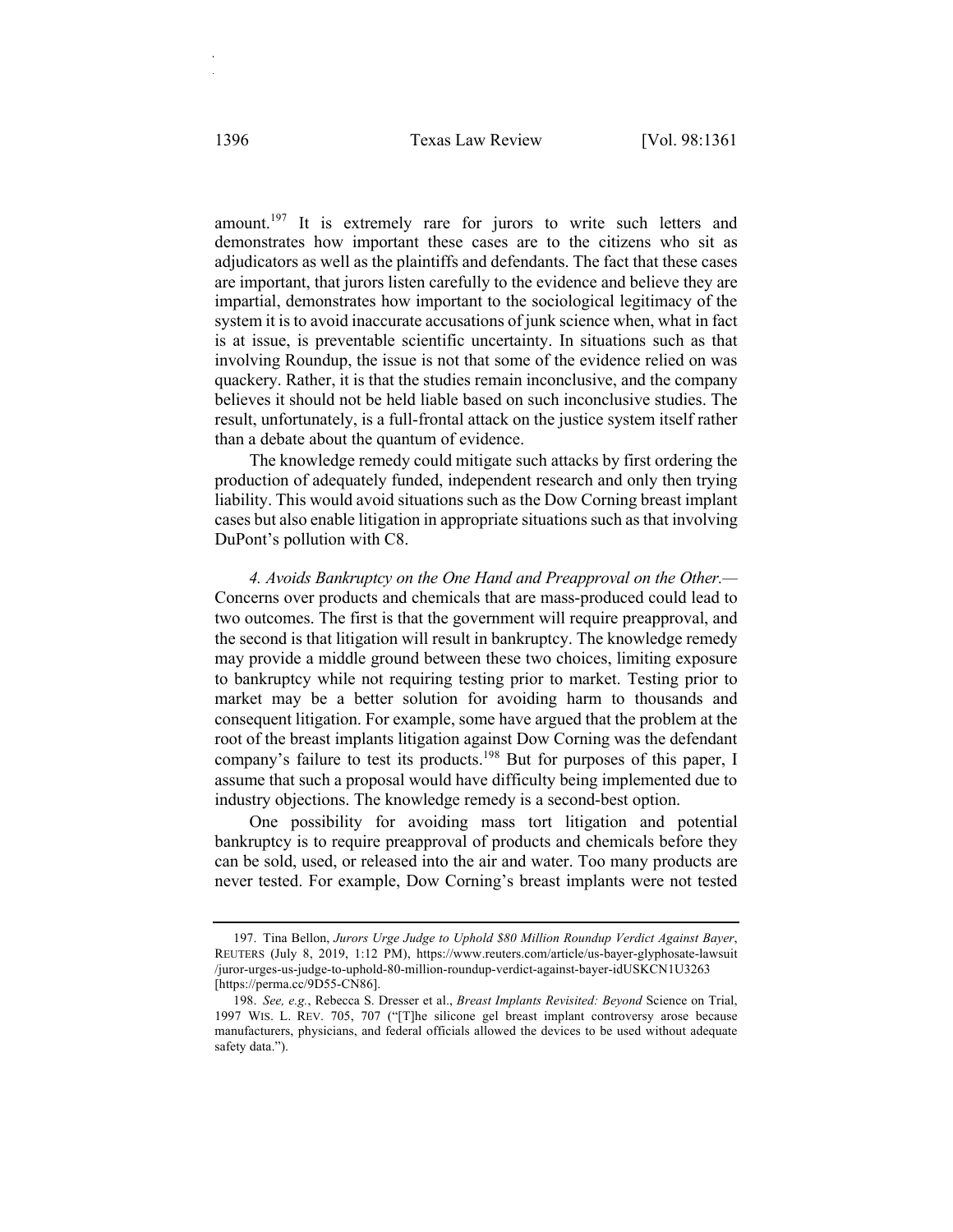before being used on millions of women because the legal regime at that time did not require FDA approval for such medical devices. Had the implants been tested before being used on the population, they might not have been allowed to be sold because of their propensity to leak, or the regulators might have found that the leakage was not a cause for concern in terms of creating other health problems. In the absence of testing and indicia that signal a flaw on their face, the result is litigation.

Where there are indicia of wrongdoing or a cover-up, the likelihood of large verdicts (and therefore entity-threatening litigation) rises. Yet this threat is not sufficient to induce companies to test, as the stories above indicate. Accordingly, in the absence of reliable studies (which is to say, studies not captured by industry), the knowledge remedy is a solution that may prevent bankruptcy in cases like *Dow Corning* while avoiding preapproval.

#### *B. Arguments Against*

This subpart considers four arguments against the knowledge remedy.

*1. Delays Plaintiffs' Recovery.—*A significant objection to the knowledge remedy is that it delays plaintiffs' recovery, likely for years. This is because studies properly conducted take time. During that time, of course, the plaintiffs do not receive recompense even if they will ultimately be found entitled to it.

Further, in the condition of preventable scientific uncertainty, plaintiffs may benefit because the unpredictability of results may end up in their favor. The silicone breast implants cases are an example of this. In those cases, scientific uncertainty, combined with evidence of misconduct as to the leaking of the implants, resulted in payouts to plaintiffs. Plaintiffs ended up receiving a payment that they would not have received if a knowledge remedy had been awarded. In addition, if uncertainty falls in their favor and indeed their injuries were caused by the defendant, payment will be quicker than under a regime that imposes a knowledge remedy. At the same time, if the injury was caused by the defendant's product but the plaintiffs ultimately do not prevail at trial for lack of proof, then the knowledge remedy would lead to a better outcome for plaintiffs. From a systemic perspective, of course, it is preferable only to require a defendant to pay when there is causation and not when causation cannot be shown.

There is not much to say about this objection other than that delay is a significant cost of the knowledge remedy to injured plaintiffs whose injuries were in fact caused by the defendant and who would have won their suits under conditions of uncertainty. If the knowledge remedy produces greater sociological legitimacy and puts to rest allegations of "junk science" that plague the legal system, this trade-off is likely worth the potential benefits to plaintiffs of unpredictability resulting from preventable scientific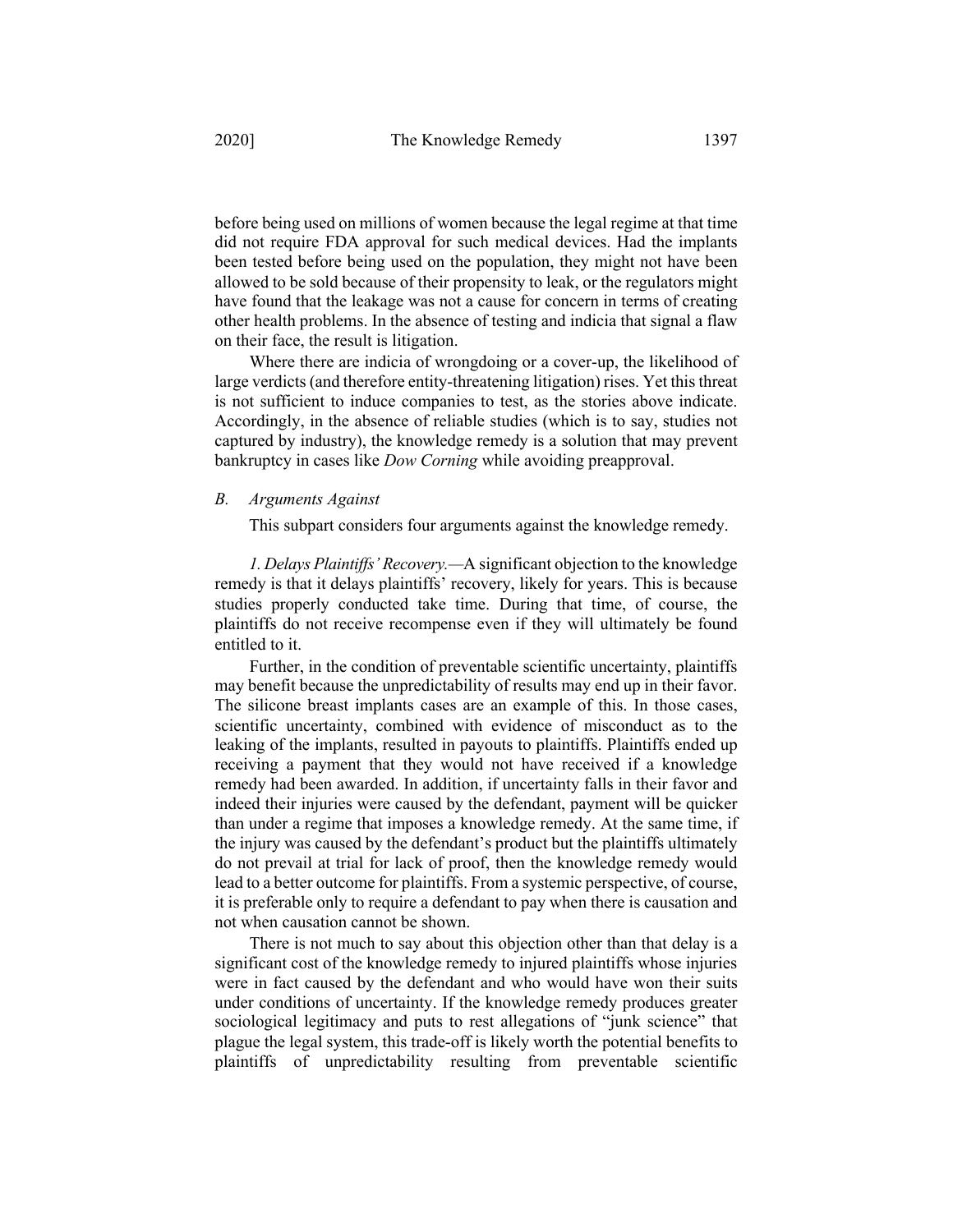uncertainty. If it merely creates another front for making junk science accusations, however, the trade-off may not be worthwhile.

*2. Creates a New Duty to Test.—*So far, this Article has argued that the knowledge remedy is a remedy for violation of a duty to the plaintiff. One might argue, however, that the knowledge remedy bootstraps a duty to test. If the knowledge remedy imposes a testing regime and if the remedy is meant to fit the wrong, then the wrong is the failure to conduct that testing. My research reveals no court that has recognized a common law duty to test, only a duty to warn once information is available. Of course, regulators can require testing, and they do, but the number of lawsuits concerning chemicals and drugs that are proven to cause disease and never were tested indicates that there is underregulation.<sup>199</sup>

Wendy Wagner has suggested a change to the common law standard: giving immunity to companies that test their products and find them to be safe and penalizing companies that fail to test their products.<sup>200</sup> The penalty would work as follows.<sup>201</sup> The common law would recognize a duty to test with the threshold for minimal scientific testing to be established by either an independent panel or some judicially created threshold, such as two shortterm laboratory studies. In suits involving chemicals or products that did not meet the threshold for minimal testing, the plaintiff would be entitled to a presumption that the product caused her harm if she could show such harm was a biologically plausible result of exposure. If the threshold was met, the traditional rules of tort law would apply. This would create an *ex ante* incentive to test, at least to the legally required threshold, in order to avoid liability and counteract the apparent preference for companies to bury their heads in the sand and hope that liability will be avoided by lack of knowledge and the plaintiff's inability to prove her case.

A knowledge remedy is similar to Wagner's proposal in the sense that the threshold for imposing the remedy would not be reached if the company were to test. In many of the cases discussed here, it is the failure to test despite evidence indicating a danger that triggers the knowledge remedy. If the company had tested the product, it would likely avoid the finding of wrongdoing in the creation of a dangerous condition for the plaintiff. Although this Article has argued that applying the duty to aid a plaintiff once

<sup>199.</sup> *See* Wendy Wagner, *When All Else Fails: Regulating Risky Products Through Tort Litigation*, 95 GEO. L.J. 693, 695, 714–16 (2007) (describing information limitations of regulators); Dresser et al., *supra* note 198, at 707 ("[T]he silicone gel breast implant controversy arose because manufacturers, physicians, and federal officials allowed the devices to be used without adequate safety data.").

<sup>200.</sup> Wagner, *supra* note 30, at 833.

<sup>201.</sup> For details of the proposal I summarize next, see *id.* at 834–36.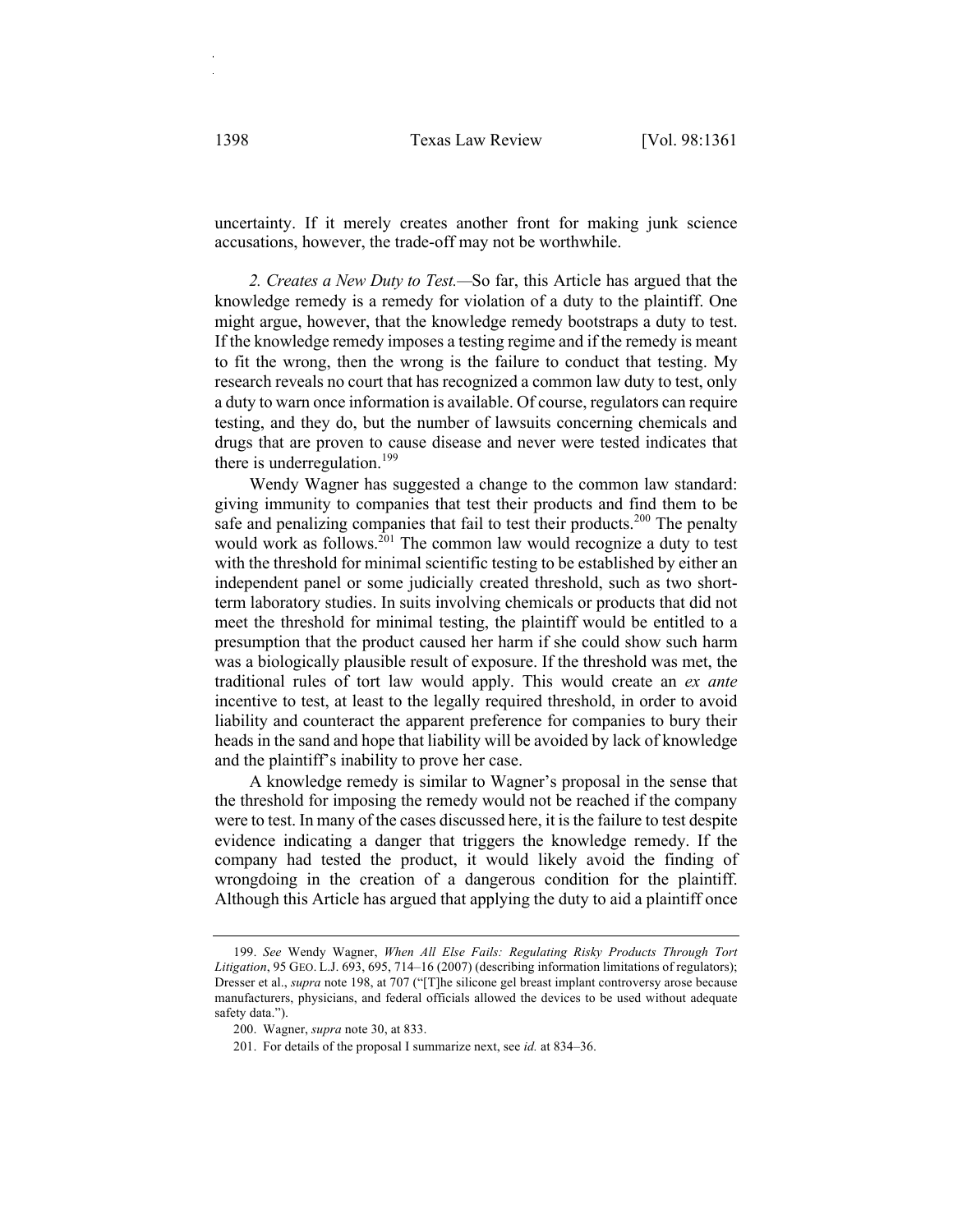the defendant has created a dangerous condition is a principle known in the common law, this is a new context for the application of that principle. Medical monitoring can provide a precedent, but courts have not explicitly adopted this rationale.<sup>202</sup>

In some ways, the knowledge remedy provides an illustration of how remedies and wrongs intermingle, $2^{03}$  just as it illustrates the overlap between procedure and the substantive law in its similarity to civil discovery. The underlying wrong that the knowledge remedy seeks to address is a violation of a duty to take care with respect to the design of products, the duty to warn if a product is dangerous, or the duty not to pollute a neighbor's land, for example. As we have seen, if the defendant has willfully ignored the potential harm caused by its product or toxin, then it may be impossible for the plaintiff to prove causation on her own, even though the adversarial system presumes that she can meet this requirement.

This remedy is appropriate under a theory analogous to the doctrine of unclean hands in equity. Unclean hands is an equitable defense.<sup>204</sup> It was identified early on as a way to punish misconduct even when it could not be shown to be illegal. As Justice Story explained:

He who has acted in bad faith, resorted to trickery and deception, or been guilty of fraud, injustice, or unfairness will appeal in vain to a court of conscience, even though in his wrongdoing he may have kept himself strictly 'within the law.' . . . Under this maxim, any willful act in regard to the matter in litigation, which would be condemned and pronounced wrongful by honest and fair-minded men, will be sufficient to make the hands of the applicant unclean.<sup>205</sup>

While the unclean hands defense is a shield for a defendant, the knowledge remedy is a sword for the plaintiff. In this sense, unclean hands and the knowledge remedy are mirror images of one another. But they are linked by the general principles that fault shifts the cost of injury and of

<sup>202.</sup> Goldberg & Zipursky, *supra* note 124, at 1710, 1712.

<sup>203.</sup> *See* Daryl J. Levinson, *Rights Essentialism and Remedial Equilibration*, 99 COLUM. L. REV. 857, 931 (1999) (describing that in private law, such as torts, "the purposes of liability and remedy are the same, and the discourse used to describe both is singular"). Levinson further explained, "[w]e might say that in nonconstitutional law, rights and remedies are *commensurable*." *Id.*

<sup>204.</sup> *See, e.g.*, EMILY SHERWIN & SAMUEL BRAY, AMES, CHAFFEE, AND RE ON REMEDIES: CASES AND MATERIALS 967 (2d ed. 2018) ("Certain defenses are 'equitable' in the sense that they preclude the plaintiff from requesting equitable relief but do not provide a complete defense against liability.").

<sup>205.</sup> STORY, *supra* note 90, at § 99; *see also* Precision Instrument Mfg. Co. v. Auto. Maint. Mach. Co., 324 U.S. 806, 814 (1945) ("The guiding doctrine in this case . . . is a self-imposed ordinance that closes the doors of a court of equity to one tainted with inequitableness or bad faith relative to the matter in which he seeks relief, however improper may have been the behavior of the defendant."); RESTATEMENT (SECOND) OF TORTS § 940 (AM. LAW INST. 1979) (restating the doctrine of unclean hands).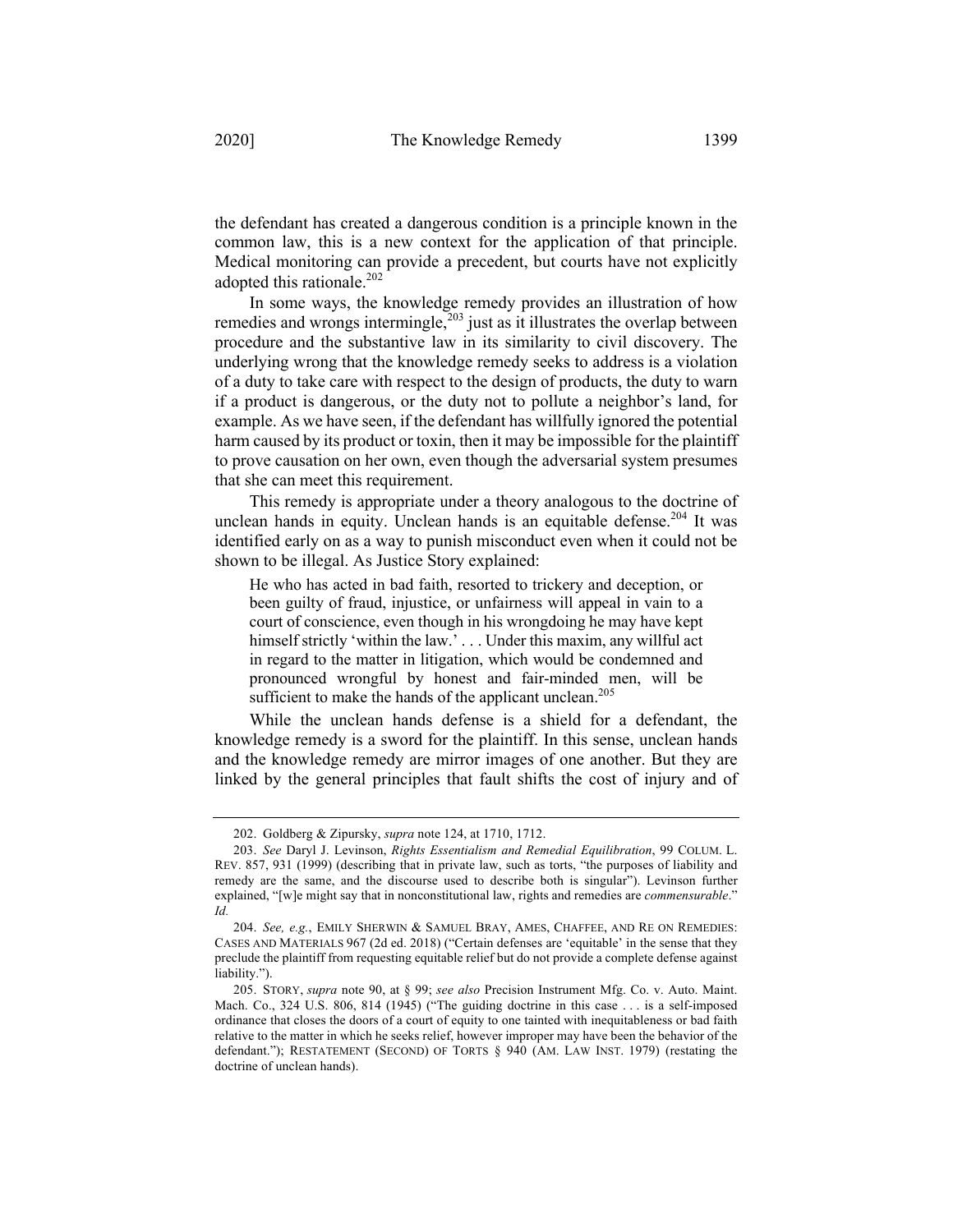flexibility in equitable remedies. Both doctrines recognize that the adjustment of the remedies is warranted depending on the circumstances of both parties' conduct. In such instances, a court may consider both illegal conduct and conduct that raises the opprobrium of the court and of ordinary morality. This idea can thus include both a remedy of denying an injunction where one would otherwise be warranted (based on the other side's misconduct) and a remedy of requiring the production of information when it was due to one party's misconduct that the information is unavailable.<sup>206</sup> This explains the award of a knowledge remedy in the accounting context. Lack of information and inability to obtain it, combined with an incentive on the part of the defendant not to create information, justify an equitable approach in the negligence or products liability context because the defendant's conduct placed the plaintiff in danger.

*3. Discourages Research.—*Awarding a knowledge remedy may have the perverse result of discouraging *ex ante* research and testing that may lead manufacturers to take safety precautions. This is because if defendants know that they will be ordered to test if their products are suspected to be injurious, they may calculate that it is better to wait until they are forced to test by a court and pay for testing at that point. Indeed, as in the current regime, the less companies know about the injuries caused by their products, the greater protection they have against liability. The knowledge remedy will also further delay any payments for injury that they might ultimately make, which inures to their benefit. If the goal is to encourage companies to test, a duty to test would be a more efficient way of encouraging companies to test their products and take needed precautions *ex ante*.

In a first-best world, the Wagner proposal discussed in section  $IV(B)(2)$ would be a better approach to the problem of dangerous products and preventable scientific uncertainty. In light of the fact that no duty to test has been recognized despite many instances of wrongful decisions to ignore signs of danger and to manufacture uncertainty as to the risks created by products, the second-best approach of the knowledge remedy is better than nothing.

*4. Oversteps the Judicial Role.—*A final objection to the knowledge remedy is that it departs from the traditional judicial role. Some may argue that the court usurps the legislative role when it orders an ongoing and complex remedy such as a knowledge remedy. Or some may argue that courts overstep their bounds by awarding a remedy that resembles something that an agency such as the FDA would order before allowing a drug to come to

<sup>206.</sup> For a general discussion of uncertainty in tort, see ARIEL PORAT & ALEX STEIN, TORT LIABILITY UNDER UNCERTAINTY (2001).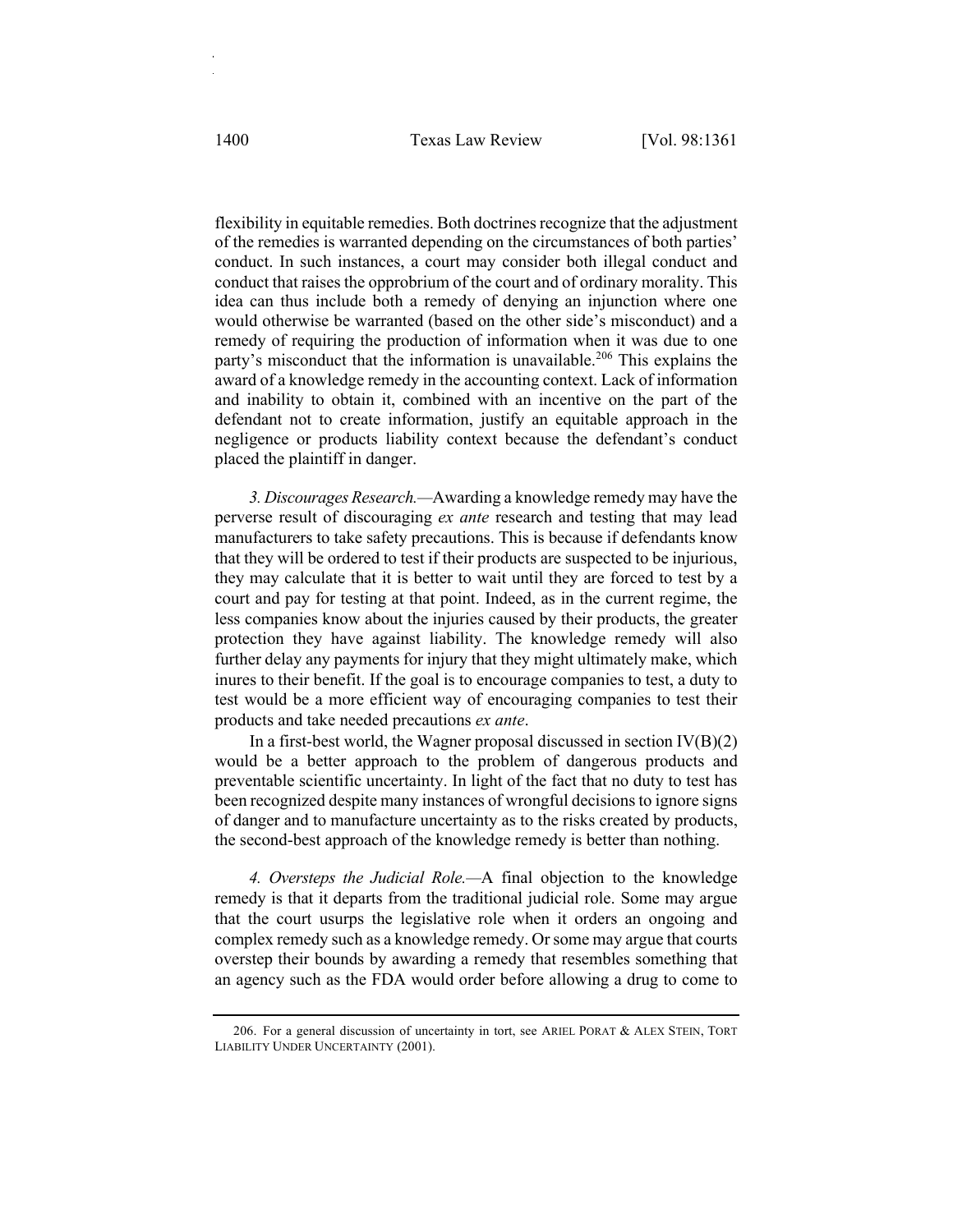market. For example, the Supreme Court of Michigan, considering whether a negligence claim seeking medical monitoring may lie in the absence of physical injury has stated:

In the absence of such a requirement, it will be inevitable that judges, as in the instant case, will be required to answer questions that are more appropriate for a legislative than a judicial body: How far from the Tittabawassee River must a plaintiff live in order to have a cognizable claim? What evidence of exposure to dioxin will be required to support such a claim? What level of medical research is sufficient to support a claim that exposure to dioxin, in contrast to exposure to another chemical, will give rise to a cause of action? $2^{207}$ 

This line-drawing problem is ubiquitous in many areas of law and equity where there is an overlap between the judicial and legislative powers. To some extent, every imposition of liability ultimately regulates an industry by creating an incentive to change behavior. And in many cases, the court must determine where immunity ends and obligation begins. For example, consider asking the same questions as those asked by the Michigan court above about the standards of ordinary care or foreseeability in negligence law, or of when a fiduciary duty is owed in agency law.<sup>208</sup> Each of these decisions requires a policy judgment that could be made by a legislature. We can rethink familiar negligence cases along these lines. Does the ordinary duty of care require a barge owner to have an attendant on the barge in case of emergency?<sup>209</sup> It is generally agreed that the owner whose barge has been damaged may bring a suit and that the adjudicator will determine whether the failure to put an attendant on the barge breached the duty of ordinary care.<sup>210</sup> This does not mean, however, that one could not imagine the legislature imposing a duty on barge owners or immunizing them by statute.

Arguably, an order to produce knowledge is less complex and interferes less with legislative prerogatives than structural injunctions, which, although controversial, have been generally accepted in cases of violations of constitutional rights.<sup>211</sup> Indeed, the knowledge remedy falls somewhere

<sup>207.</sup> Henry v. Dow Chem. Co., 701 N.W.2d 684, 691 (Mich. 2005).

<sup>208.</sup> *See also* Paz v. Brush Engineered Materials, Inc., 949 So. 2d 1, 8 (Miss. 2007) ("This is the type of case in which the Court has held that the common law is malleable, particularly so in the area of torts, and thus this Court can create and discontinue torts in common law.").

<sup>209.</sup> These are the facts of *United States v. Carroll Towing Co*., 159 F.2d 169, 170–71 (2d Cir. 1947).

<sup>210.</sup> *See id.* at 173 (describing an owner's duty when mooring a boat as "a function of three variables: (1) The probability that she will break away; (2) the gravity of the resulting injury, if she does; (3) the burden of adequate precautions").

<sup>211.</sup> *Compare* Owen M. Fiss, *Foreword: The Forms of Justice*, 93 HARV. L. REV. 1, 2 (1979) (arguing in favor of structural injunctions) *with* Douglas Laycock, *Injunctions and the Irreparable Injury Rule*, 57 TEXAS L. REV. 1065, 1074 (1979) (arguing in favor of a somewhat narrower approach).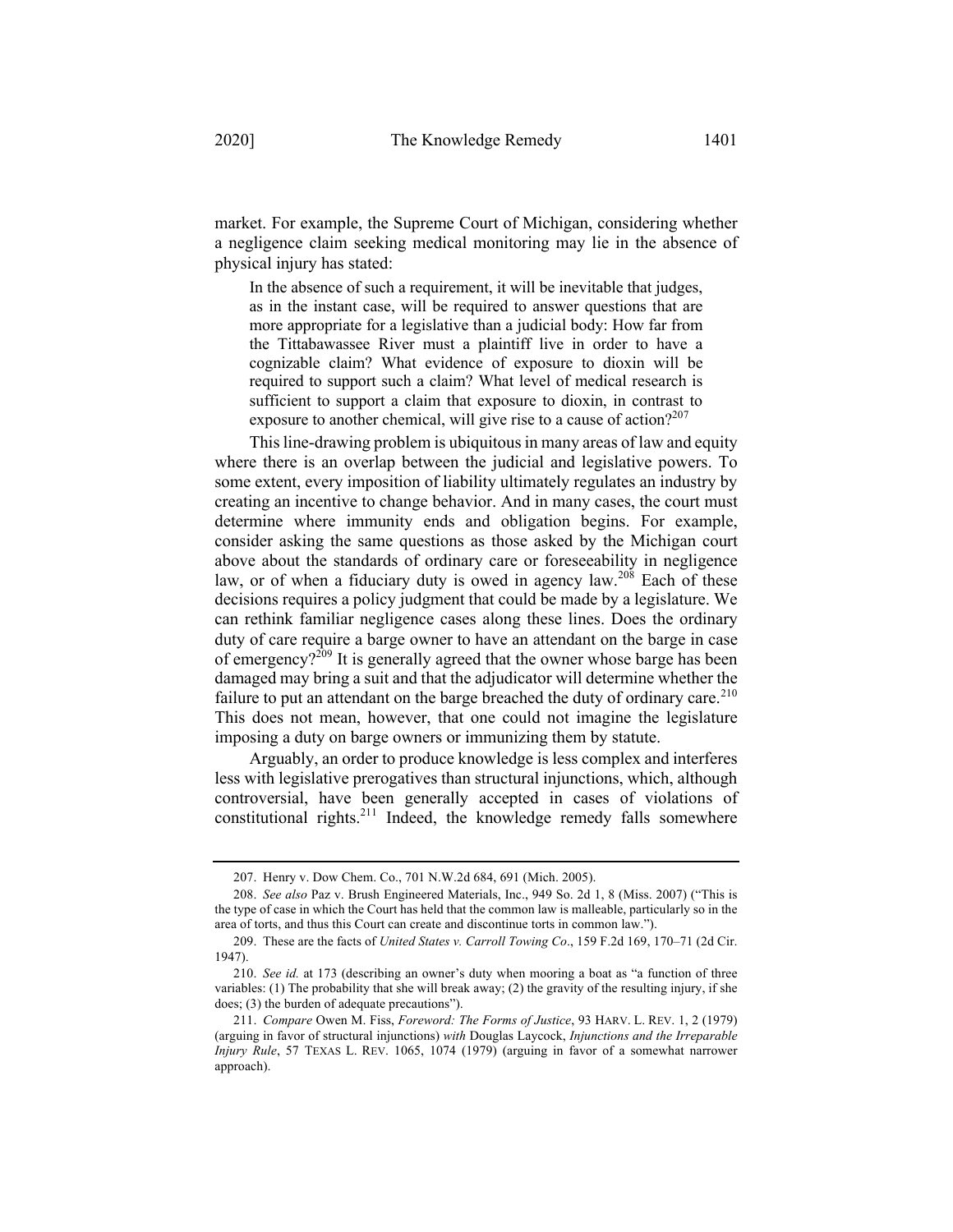between compensation remedies recognized in most cases at law and complex structural injunctions on the continuum of judicial intervention. The way to address the line-drawing problem is to look separately at each substantive area of law where a knowledge remedy is proposed rather than to make a general statement about knowledge remedies as exceeding or remaining within the courts' proper sphere of power.

In some cases, the knowledge remedy may be less intrusive than ordinary tort remedies of compensation. Consider again the case of Dow Corning's silicone breast implants. Recall there was evidence that the defendant hid information about leakage of silicone from its implants. Some studies showed that the silicone leaks could not be linked to the disease but not before the company went bankrupt. For some, this is evidence of the tort system gone wrong and of junk science.<sup>212</sup> But others have argued that the problem at the root of the litigation was the defendant company's failure to test its products prior to putting them on the market.<sup>213</sup> What would have happened if the court had imposed a knowledge remedy based on the defendant's initial wrongdoing—the failure to warn of the risk of leaking silicone—and waited on or delayed products liability damages cases until the studies were in? Plaintiffs too would have had to wait until there was sufficient scientific evidence, and sometimes more than one study is necessary. But it might have been a remedy more consistent with the judicial role in equity because it was appropriate to the available information, the development of scientific knowledge, and the wrong alleged.

A final consideration is the competence of courts as an institution to award knowledge remedies. Because judges are generalists, they may not know what technology may be available, not appreciate the costs of conducting studies, and not appreciate the extent to which a single study is unlikely to produce a definitive answer. On the other hand, often mass torts occur because of regulatory failure by other institutions, such as a failure of the FDA to require adequate testing of products<sup>214</sup> or a failure of legislatures to be sufficiently aware of a problem to regulate it. There is a solution in the law to institutional-competence questions such as this, and that is preemption by regulatory agencies. Whether preemption is the optimal solution in light of regulatory failure is a question beyond the scope of this paper. As Catherine Sharkey has argued, regulation and litigation can complement one another, $^{215}$  so there remains much to explore.

<sup>212.</sup> *See generally* ANGELL, *supra* note 189 (considering the impact of tort law on American life and the role of science in the courtroom through the prism of the breast implant controversy).

<sup>213.</sup> Dresser et al., *supra* note 198, at 707.

<sup>214.</sup> *See* Wagner, *supra* note 199, at 714–16 (describing information limitations of regulators).

<sup>215.</sup> Catherine M. Sharkey, *The Administrative State and the Common Law: Regulatory Substitutes or Complements?*, 65 EMORY L. REV. 1705, 1706 (2016).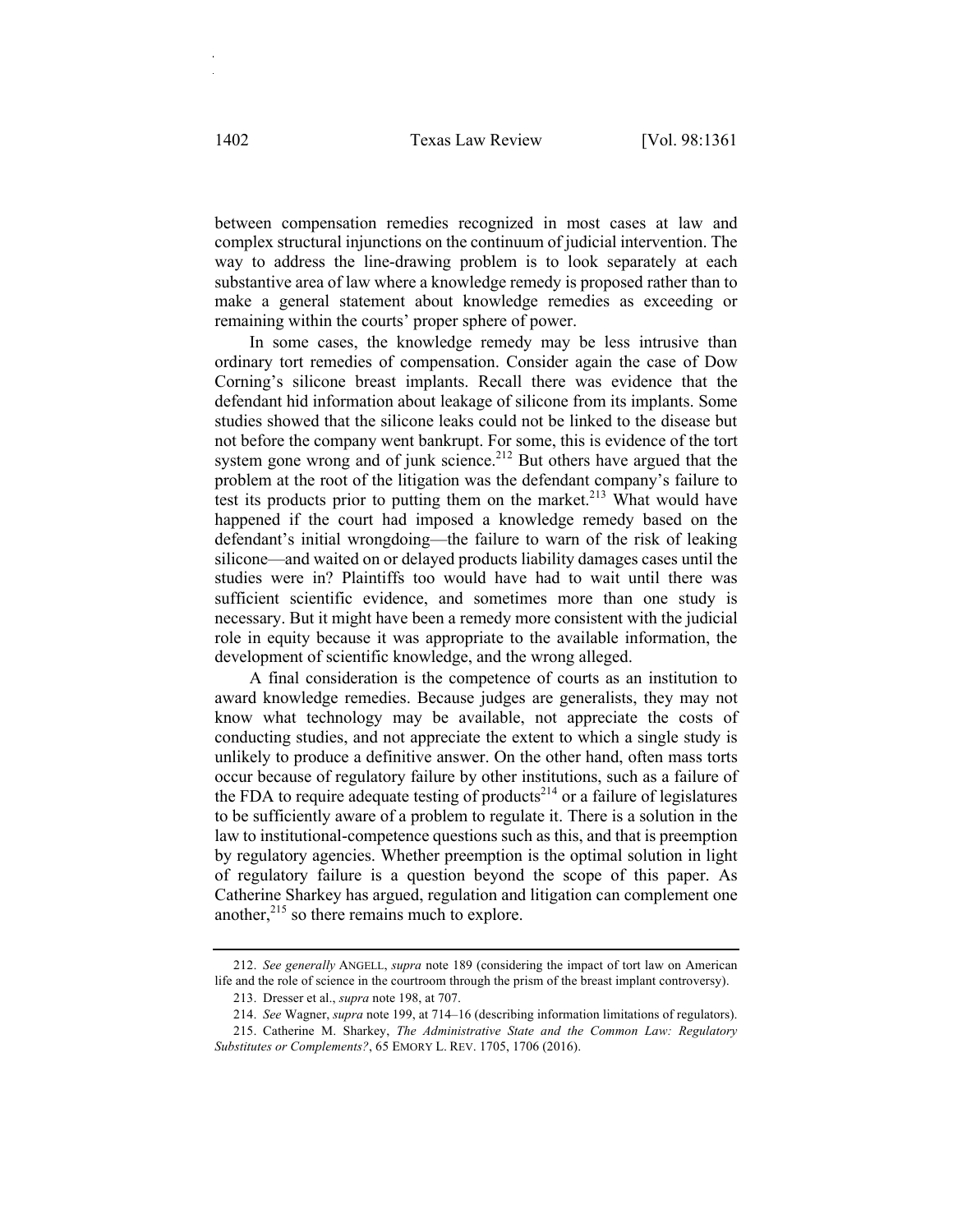Examples of knowledge remedies in action illustrate that courts are capable of ordering and overseeing these remedies. Even in the most involved example, the C8 Science Panel, a thoughtful and serious scientific process was instituted with the court's approval. Furthermore, the combination of the decline of administrative oversight of chemicals and drugs, the inadequate and declining state and federal budgets for scientific study, and the increase in regulatory capture all militate against the view that the administrative state can be counted on to regulate *ex ante*.

#### Conclusion

In a society that is increasingly both complex and unwilling to fund research out of the public fisc,  $2^{16}$  a knowledge remedy is a supplement to inadequate administrative regulation, particularly in cases involving toxins or drug-and-device litigation, where tort suits are not preempted. Indeed, the role of civil discovery has been for some time understood as a complement to the administrative state. $217$  The knowledge remedy likewise serves as a complement to regulation.

This beneficial externality of the knowledge remedy is also its Achilles' heel in the sense that it challenges the traditional view that remedies, especially remedies in the types of claims generally understood to constitute private law, are to be administered as between the parties themselves, not for the benefit of third parties.<sup>218</sup> Yet the tort system does impact third parties, even when it apparently applies only to the parties before the court, because actors observing the system change their behavior in response to it. They may decide that it is better not to test toxins, for example, because then they will be more likely to win failure to warn claims.<sup>219</sup> Or they may decide that it is better not to invest in researching better pollution-mitigating measures because if such measures exist, a court might include them in an injunction.

<sup>216.</sup> *See supra* note 188 and accompanying text.

<sup>217.</sup> *See* Stephen N. Subrin, *Fudge Points and Thin Ice in Discovery Reform and the Case for Selective Substance-Specific Procedure*, 46 FLA. L. REV. 27, 35 (1994) ("Clark marveled at how the new procedure would permit litigators to enter the New Deal and to amass the information relevant to policymakers."); *see also* Paul D. Carrington, *Renovating Discovery*, 49 ALA. L. REV. 51, 54 (1997) ("Every day, hundreds of American lawyers caution their clients that an unlawful course of conduct will be accompanied by serious risk of exposure at the hands of some hundreds of thousands of lawyers, each armed with a subpoena power by which misdeeds can be uncovered."); Alexandra D. Lahav, *The Roles of Litigation in American Democracy*, 65 EMORY L.J. 1657, 1690 (2016) (discussing "answerability and accountability" in the enforcement of law).

<sup>218.</sup> *Cf.* Philip Morris USA v. Williams, 549 U.S. 346, 349 (2007) (holding that a jury may not award punitive damages based on a defendant's conduct towards third parties).

<sup>219.</sup> Wagner, *supra* note 30, at 774–76 (discussing the incentive for companies not to research their own products, lest they discover defects that plaintiffs or third parties are unlikely to discover on their own).